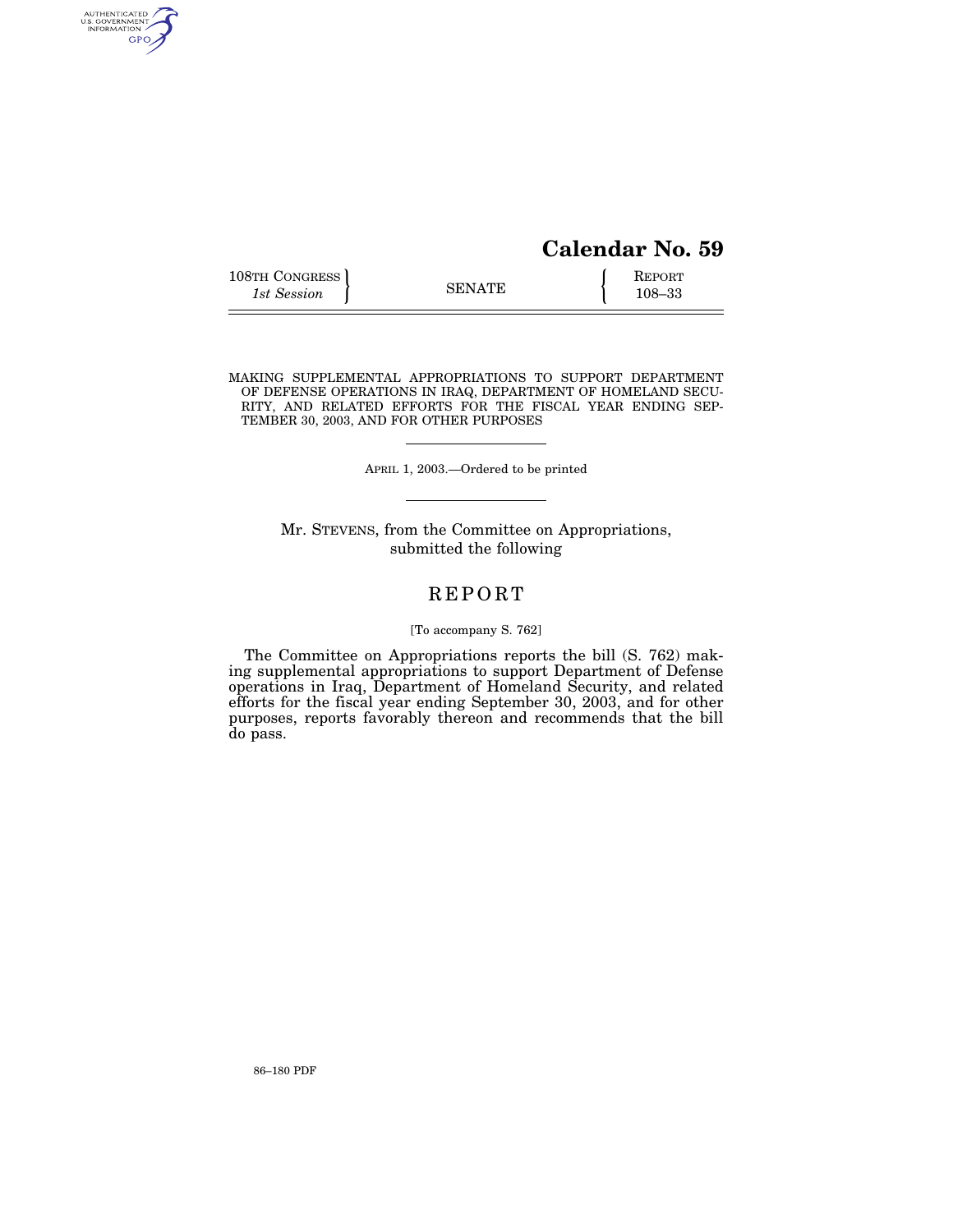# CONTENTS

|                                                                                                                                                                                                                                                                                                                                                                                                                                                                                                | Page           |
|------------------------------------------------------------------------------------------------------------------------------------------------------------------------------------------------------------------------------------------------------------------------------------------------------------------------------------------------------------------------------------------------------------------------------------------------------------------------------------------------|----------------|
| Title I—Supplemental Appropriations:                                                                                                                                                                                                                                                                                                                                                                                                                                                           |                |
| Chapter 1: Subcommittee on Agriculture, Rural Development, and Re-                                                                                                                                                                                                                                                                                                                                                                                                                             |                |
|                                                                                                                                                                                                                                                                                                                                                                                                                                                                                                | 4              |
| Chapter 2: Subcommittee on Commerce, Justice, and State, the Judiciary,                                                                                                                                                                                                                                                                                                                                                                                                                        |                |
|                                                                                                                                                                                                                                                                                                                                                                                                                                                                                                | $\overline{4}$ |
|                                                                                                                                                                                                                                                                                                                                                                                                                                                                                                | 7              |
| Chapter 4: Subcommittee on Energy and Water Development                                                                                                                                                                                                                                                                                                                                                                                                                                        | 14             |
| Chapter 5: Subcommittee on Foreign Operations, Export Financing, and                                                                                                                                                                                                                                                                                                                                                                                                                           |                |
|                                                                                                                                                                                                                                                                                                                                                                                                                                                                                                | 16             |
|                                                                                                                                                                                                                                                                                                                                                                                                                                                                                                | 21             |
| Chapter 7: Subcommittee on Labor, Health and Human Services, and                                                                                                                                                                                                                                                                                                                                                                                                                               |                |
|                                                                                                                                                                                                                                                                                                                                                                                                                                                                                                | 25             |
|                                                                                                                                                                                                                                                                                                                                                                                                                                                                                                | 25             |
|                                                                                                                                                                                                                                                                                                                                                                                                                                                                                                | 27             |
| Chapter 10: Subcommittee on Transportation, Treasury and General gov-                                                                                                                                                                                                                                                                                                                                                                                                                          |                |
| $\begin{minipage}{0.9\linewidth} \textbf{Time}.\textcolor{blue}{\textbf{m} = 1.5\textbf{m}}\textbf{The time}.\textcolor{blue}{\textbf{Time}:\textbf{M} = 1.5\textbf{m}}\textbf{The time}.\textcolor{blue}{\textbf{Time}:\textbf{M} = 1.5\textbf{m}}\textbf{The time}.\textcolor{blue}{\textbf{New} = 1.5\textbf{m}}\textbf{The time}.\textcolor{blue}{\textbf{New} = 1.5\textbf{m}}\textbf{The time}.\textcolor{blue}{\textbf{New} = 1.5\textbf{m}}\textbf{The time}.\textcolor{blue}{\textbf$ | 29             |
|                                                                                                                                                                                                                                                                                                                                                                                                                                                                                                |                |
| Chapter 1: Subcommittee on Agriculture, Rural Development, and Re-                                                                                                                                                                                                                                                                                                                                                                                                                             |                |
|                                                                                                                                                                                                                                                                                                                                                                                                                                                                                                | 30             |
| Chapter 2: Subcommittee on Commerce, Justice, and State, the Judiciary,                                                                                                                                                                                                                                                                                                                                                                                                                        |                |
|                                                                                                                                                                                                                                                                                                                                                                                                                                                                                                | 30             |
|                                                                                                                                                                                                                                                                                                                                                                                                                                                                                                | 32             |
| Chapter 4: Subcommittee on Interior and Related Agencies                                                                                                                                                                                                                                                                                                                                                                                                                                       | 34             |
| Chapter 5: Subcommittee on Labor, Health and Human Services, and                                                                                                                                                                                                                                                                                                                                                                                                                               |                |
|                                                                                                                                                                                                                                                                                                                                                                                                                                                                                                | 35             |
|                                                                                                                                                                                                                                                                                                                                                                                                                                                                                                | 37             |
| Chapter 7: Subcommittee on Transportation, Treasury and General Gov-                                                                                                                                                                                                                                                                                                                                                                                                                           |                |
|                                                                                                                                                                                                                                                                                                                                                                                                                                                                                                | 38             |
| Chapter 8: Subcommittee on Veterans Affairs and Housing and Urban                                                                                                                                                                                                                                                                                                                                                                                                                              | 38             |
| Title III—Columbia Orbiter Memorial Act ……………………………………………………                                                                                                                                                                                                                                                                                                                                                                                                                                   | 40             |
|                                                                                                                                                                                                                                                                                                                                                                                                                                                                                                | 41             |
| Compliance with paragraph $7(c)$ , Rule XXVI of the Standing Rules of the                                                                                                                                                                                                                                                                                                                                                                                                                      |                |
|                                                                                                                                                                                                                                                                                                                                                                                                                                                                                                | 42             |
| Compliance with paragraph 12, Rule XXVI of the Standing Rules of the                                                                                                                                                                                                                                                                                                                                                                                                                           |                |
|                                                                                                                                                                                                                                                                                                                                                                                                                                                                                                | 42             |
|                                                                                                                                                                                                                                                                                                                                                                                                                                                                                                |                |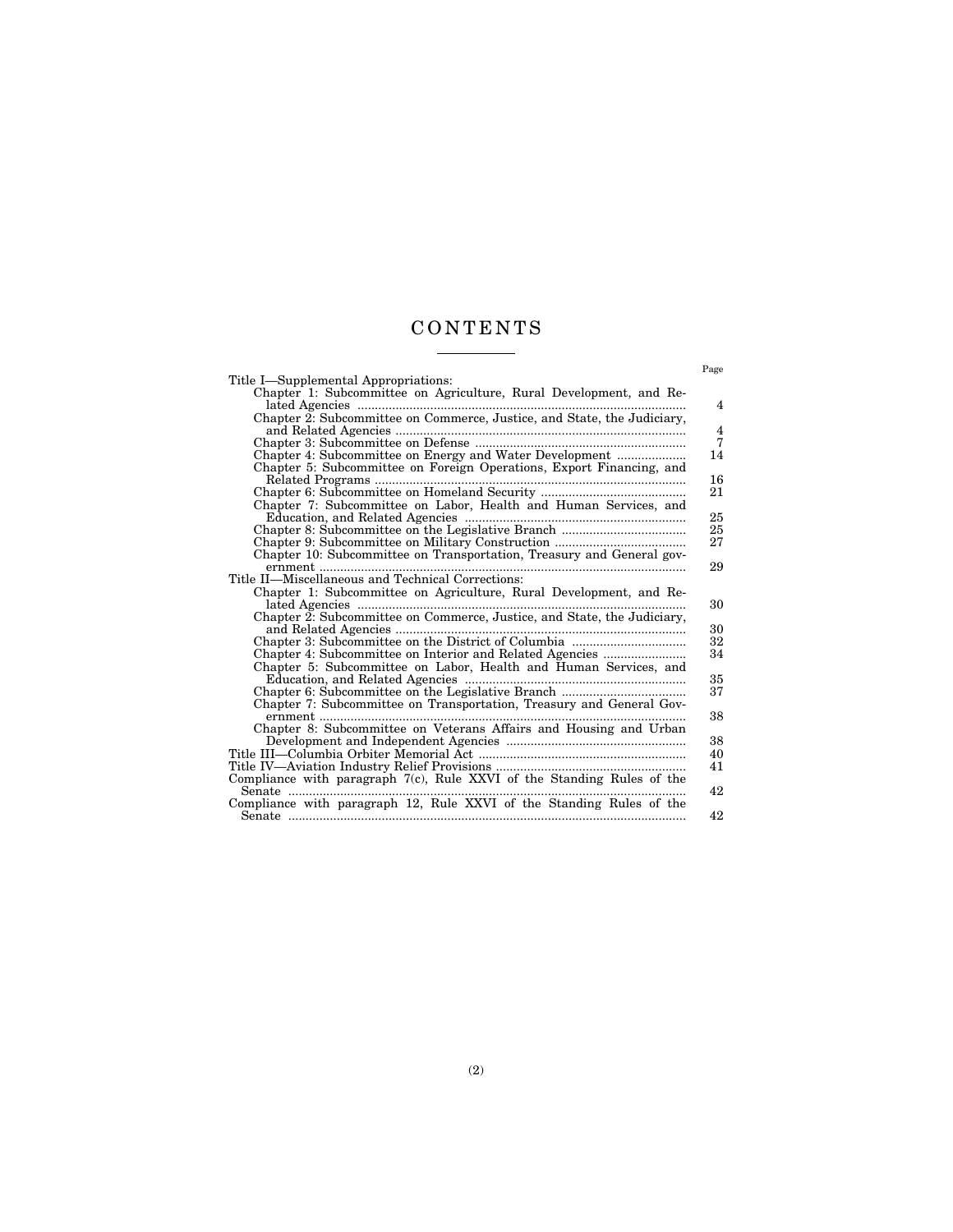## BACKGROUND

## PURPOSE OF THE BILL

This bill makes appropriations for the military functions of the Department of Defense as it prosecutes the war in Iraq, for domestic security functions of the Department of Homeland Security, for foreign assistance to Jordan, Israel, and Turkey, and relief and reconstruction efforts in Iraq, and to continue to anti-terrorism efforts around the world. This bill also makes certain technical and conforming corrections to Public Law 108–7.

## **HEARINGS**

The Committee held a hearing on March 27, 2003 and heard testimony from Secretary of Defense Donald Rumsfeld and Secretary of Homeland Security Tom Ridge and other representatives from the Department of Defense.

#### SUMMARY OF THE BILL

On March 24, 2003, the President submitted a request for \$74,725,028,000 in new budget authority for programs under the Department of Defense, Department of Homeland Security, Department of Justice, Department of State, Department of Transportation, Department of the Treasury, and the Legislative Branch. The Committee recommends \$76,711,609,000 in new budget authority.

## COMMITTEE PRIORITIES

The primary goals of this bill are to fund the war on terrorism, provide international relief and reconstruction assistance, and ensure the protection and security of American citizens here at home. To achieve the first goal, the Committee is providing \$62,559,000,000 to prosecute the military operations in Iraq, including replenishing munitions that are likely to be expended, maintaining critical manning levels, and maintaining air, ground, and sea operations. To achieve the second goal, the Committee is providing \$7,850,820,000 to assist refugees or internally displaced persons in Iraq, support key coalition partners in the conflict with Iraq, and to support reconstruction of health services, sanitation, transportation, and telecommunications in Iraq. To ensure the third goal, the Committee is providing  $$4,676,000,000$  to assist State and local governments in terrorism preparedness, provide increased border and maritime security, and protect critical infrastructure.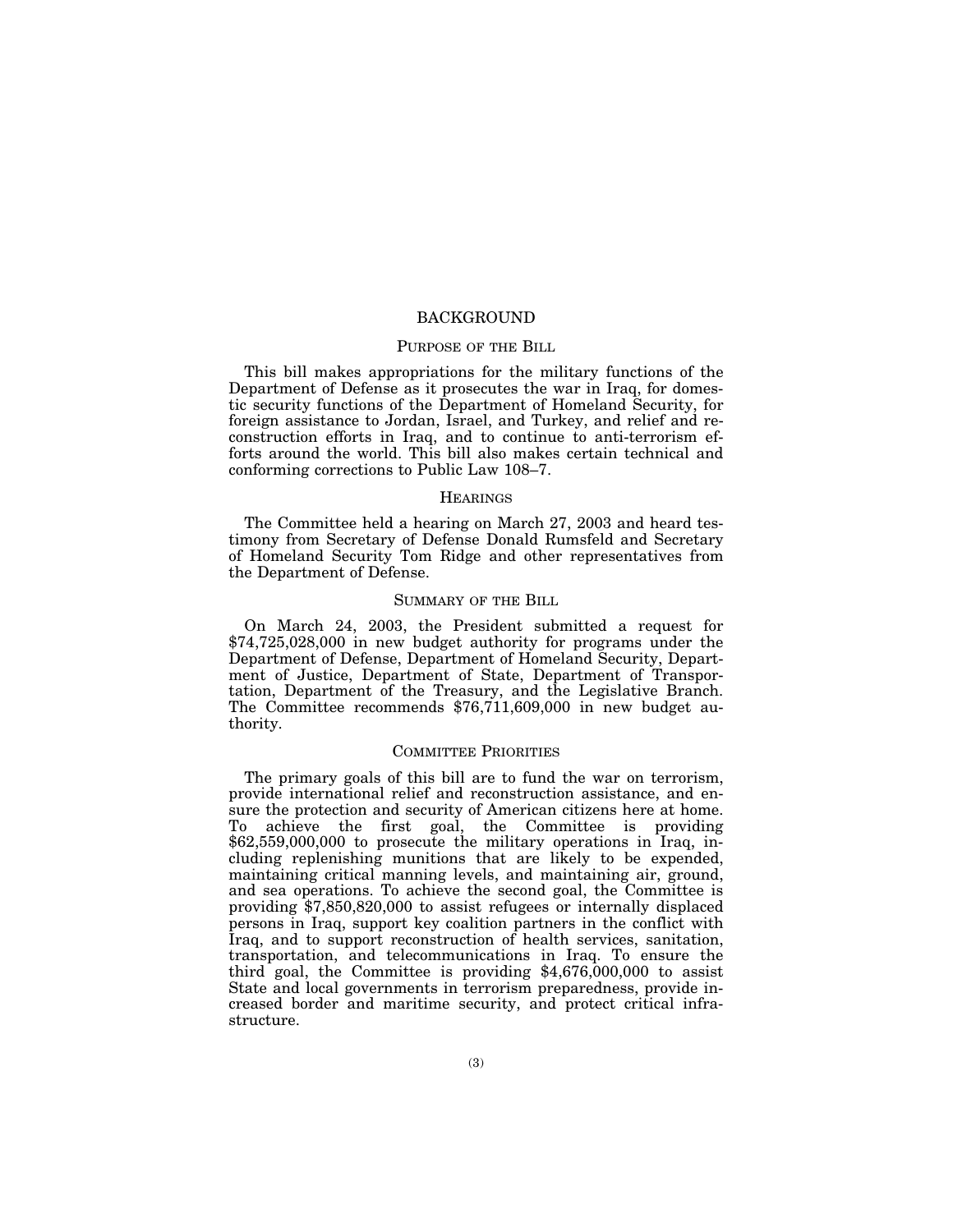# TITLE I—SUPPLEMENTAL APPROPRIATIONS

# CHAPTER 1

# SUBCOMMITTE ON AGRICULTURE, RURAL DEVELOPMENT, AND RELATED AGENCIES

# AGRICULTURAL PROGRAMS

#### AGRICULTURAL RESEARCH SERVICE

## BUILDINGS AND FACILITIES

| \$119,480,000 |
|---------------|
|               |
| 98,000,000    |

The Committee recommendation includes \$98,000,000 for further construction funds for the modernization of the Agricultural Research Service and Animal and Plant Health Inspection Service facilities near Ames, Iowa.

# CHAPTER 2

# SUBCOMMITTEE ON COMMERCE, JUSTICE, AND STATE, THE JUDICIARY, AND RELATED AGENCIES

# DEPARTMENT OF JUSTICE

## GENERAL ADMINISTRATION

## COUNTERTERRORISM FUND

| \$993,000   |
|-------------|
| 500,000,000 |
| 500,000,000 |

The Committee recommends \$500,000,000 for the Counterterrorism Fund to cover extraordinary costs associated with a terrorist threat or incident. This recommendation is identical to the request and, when combined with current unobligated balances and recoveries of \$50,274,225, provides a total funding level of \$550,274,225 for terrorism response. These funds are a down payment on fiscal year 2004 requirements.

The Counterterrorism Fund was established in the 1995 Supplemental Appropriations Act after the bombing of the Alfred P. Murrah Federal Building in Oklahoma City, and is under the control and direction of the Attorney General. These funds may be used to reimburse any Department of Justice organization for the costs incurred from the reestablishment of an office or facility damaged or destroyed as a result of a domestic or international terrorist incident, and to cover extraordinary expenses necessary to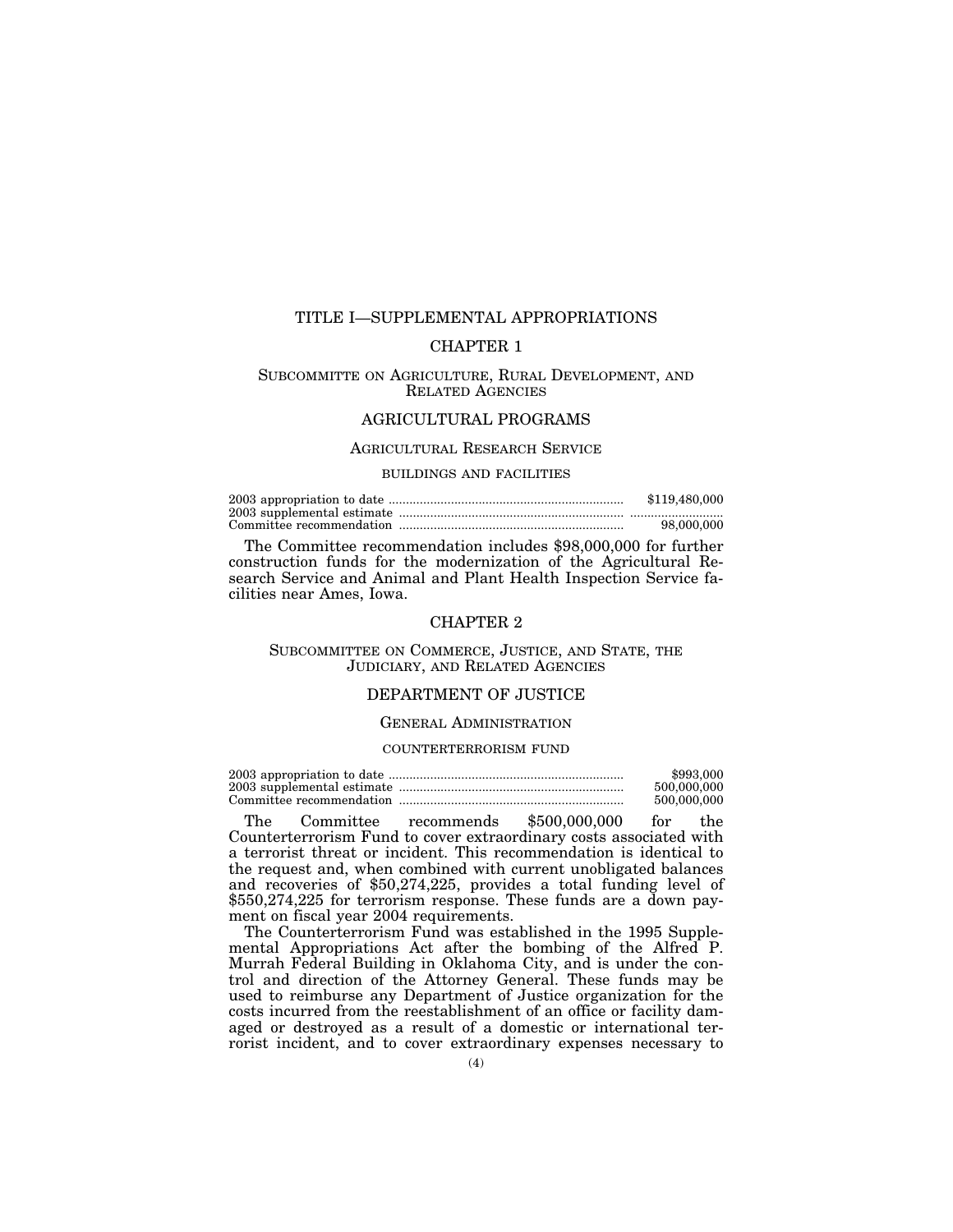counter, investigate, or prosecute domestic or international acts of terrorism.

The Federal Bureau of Investigation [FBI] has temporarily reassigned 650 agents from other divisions to the Counterterrorism Division to address the new priorities of the Bureau. The Committee directs the FBI to immediately and permanently transfer those 650 agents to the Counterterrorism Division. Should additional personnel be required to meet the missions of the Counterterrorism [CT] or Counterintelligence [CI] Divisions, the Committee directs the FBI to transfer up to 2,118 personnel, including 824 agents and 1,294 support staff, to the CT or CI Divisions as needed, subject to the requirements of section 605 of the Departments of Commerce, Justice, and State, the Judiciary, and Related Agencies Appropriations Act, 2003.

## DEPARTMENT OF STATE

#### ADMINISTRATION OF FOREIGN AFFAIRS

#### DIPLOMATIC AND CONSULAR PROGRAMS

| \$3,797,413,000 |
|-----------------|
| 101.420.000     |
| 93.420.000      |

The Committee recommends \$93,420,000 for Diplomatic and Consular Programs for expenses associated with the United States' military campaign in Iraq. The recommendation is \$8,000,000 below the supplemental budget request. Of this amount, \$15,600,000 is for medical services, including emergency medical supplies, chemical and biological antidotes, anthrax and smallpox vaccines, white powder evaluations, and medical training. Also of this amount, \$10,000,000 is for worldwide security upgrades to: (1) increase the number of local guards; (2) procure chemical and biological countermeasures, including masks, suits, and detection equipment; (3) support requirements relating to intelligence; (4) increase temporary duty assignment teams to posts; (5) purchase armored vehicles; and (6) enhance the security of the Department's domestic facilities. Also of this amount, \$2,000,000 is for Consular Affairs requirements relating to American citizen services and \$30,020,000 is for Machine Readable Visa [MRV] fee shortfalls. Disruption of the border security program due to an MRV fee shortfall must be avoided at all costs. The recommendation therefore includes language providing for the automatic transfer of funding from the main Diplomatic and Consular Programs account to the account that funds the Border Security Program in the event that the MRV fee shortfall exceeds the ''backfill funding'' requested by the Department in this supplemental. Finally, within the total amount provided for Diplomatic and Consular Programs, \$17,900,000 shall be available only for initial and secondary stage setup and operating costs for re-opening the United States Embassy in Baghdad, Iraq, and \$17,900,000 shall only be available for diplomatic security programs associated with the re-opening of this post, including temporary duty staffing, physical security, technical security equipment, armored cars, and local guards.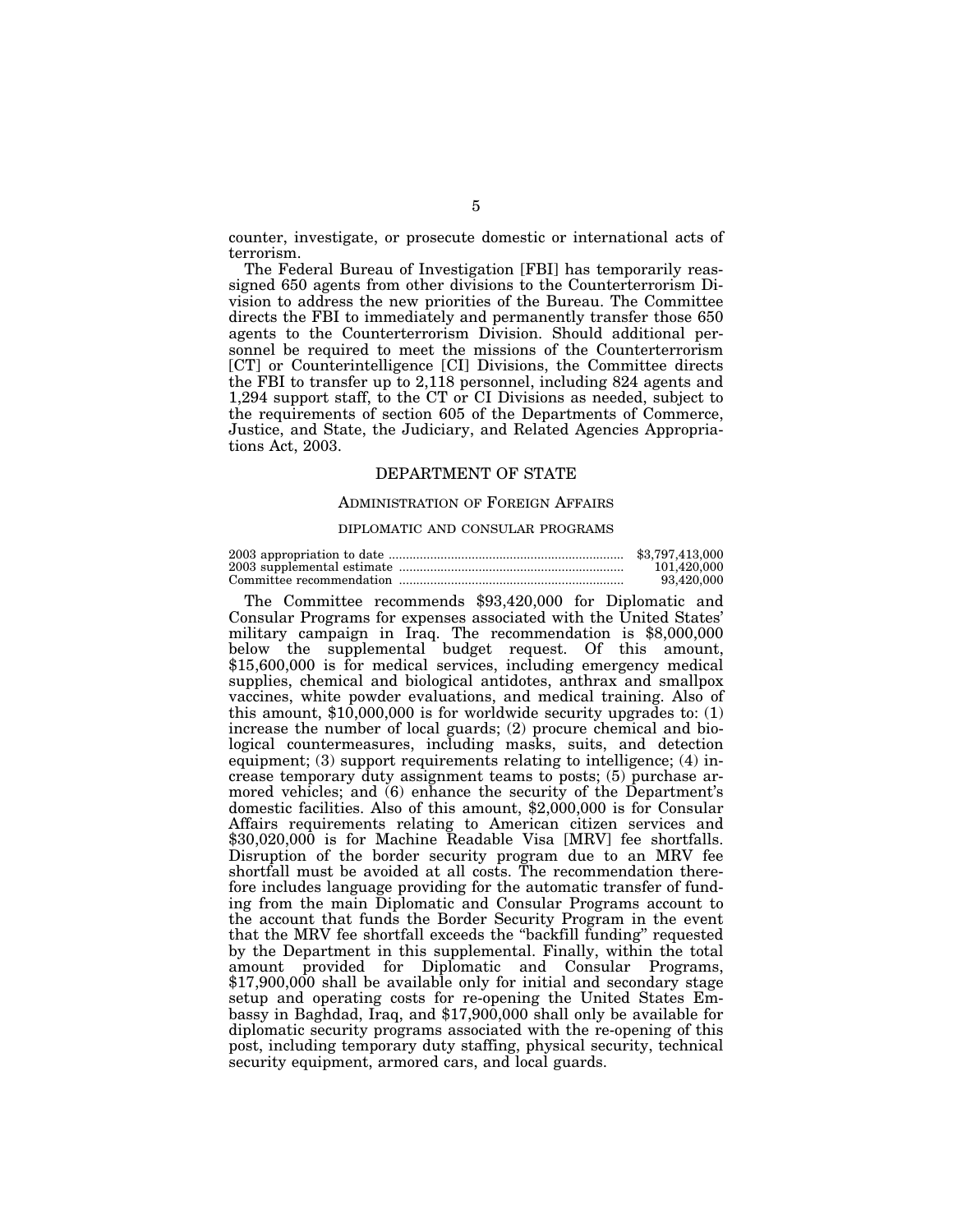#### EMBASSY SECURITY, CONSTRUCTION, AND MAINTENANCE

| \$1,255,288,000 |
|-----------------|
| 20,000,000      |
| 82,000,000      |

The Committee recommends \$82,000,000 for the overseas construction account. The recommendation is \$62,000,000 above the supplemental budget request. Of this amount, \$20,000,000 is to provide safe, secure, and functional temporary facilities for 200 United States Government personnel and 300 Iraqi local hires in Baghdad, Iraq. The Department is directed to report to the Committees on Appropriations regarding the special security considerations and procedures associated with the hiring of Iraqi nationals to work in United States diplomatic facilities in Baghdad, Iraq. The Committee is aware that the Department of State has proposed a cost-sharing arrangement so that other foreign affairs agencies may contribute to the escalating cost of constructing and securing United States diplomatic facilities. The Committee expects that all agencies with personnel occupying facilities leased, acquired, or constructed by the Department of State in Iraq will begin compensating the Department of State, according to the terms of the costsharing arrangement, in fiscal year 2005.

Also, of the amount provided under this heading, \$10,000,000 is for the Department to provide security enhancements to non-official facilities frequented by United States citizens overseas, with particular emphasis on schools attended by the dependents of nonmilitary United States Government personnel. The Committee is concerned by the more frequent targeting by terrorists of locations that are not official United States facilities, but are tied to the United States either symbolically or because of the activities they accommodate, so-called ''soft targets''. The recommendation is consistent with prior Committee direction that the Department formulate a strategy for addressing the growing threat to soft targets.

#### EMERGENCIES IN THE DIPLOMATIC AND CONSULAR SERVICE

| \$6,458,000 |
|-------------|
| 65.708.000  |
| 40,000,000  |

The Committee recommends \$40,000,000 for Emergencies in the Diplomatic and Consular Service. The recommendation is \$25,700,000 below the supplemental budget request. Funds made available under this heading will ensure that the Department of State is able to fund the transportation costs and other associated costs of evacuating United States Government employees, their families, and private American citizens and to provide additional services to American citizens abroad should the need arise. In addition, the Committee recommends language allowing the Department of State to be reimbursed by other agencies for costs associated with the evacuation of those agencies' personnel from diplomatic posts. This will ensure that funds available to the Department for evacuations are continually replenished without the need for additional supplemental funding.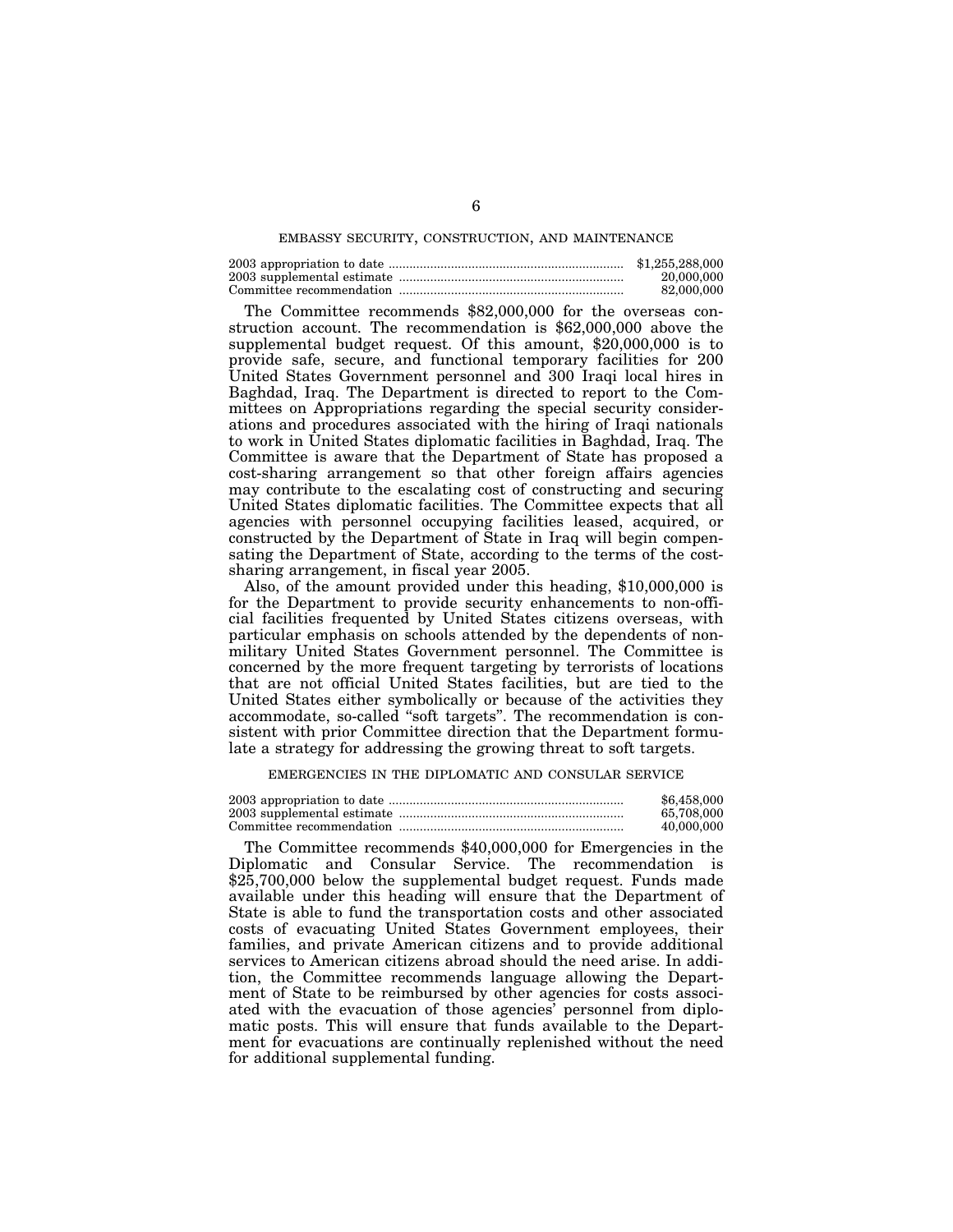## RELATED AGENCY

#### BROADCASTING BOARD OF GOVERNORS

#### INTERNATIONAL BROADCASTING OPERATIONS

| \$465,850,000 |
|---------------|
| 30,500,000    |
| 62,000,000    |

The Committee recommends \$62,000,000 for the Broadcasting Board of Governors [BBG] to support the start-up costs of the Middle East Television Network [METN] and for the continuation of radio broadcasting to Iraq. The Committee strongly supports the Board's efforts to expand its outreach to audiences in the Middle East. There is prevalent satellite dish ownership in the Middle East, and BBG has identified television as a particularly effective means of communication with the people of this region. Public Law 108–7 provided \$2,500,000 in seed funding for the METN. The supplemental recommendation supports the full cost of the first year of this initiative.

#### CHAPTER 3

#### SUBCOMMITTEE ON DEFENSE

## DEPARTMENT OF DEFENSE

| 62.381.500.000 |
|----------------|
| 62.381.500.000 |

The Committee recommends \$62,381,500,000 for the Department of Defense, as requested. Funds are recommended for: the conduct of military operations related to Operation Iraqi Freedom, and continuing military operations related to Operation Enduring Freedom, Operation Noble Eagle and the Global War on Terrorism; pay and allowances for Reserve and National Guard personnel called to active duty; unforeseen military personnel costs; the procurement of munitions and weapons; critical command, control, communications, and intelligence support; and coalition support. Recommendations for specific classified programs are addressed in the classified annex to the Committee's report.

The Committee recommendation to fund the amount requested for defense requirements is made because of the importance that the Committee places on supporting our troops and their war fighting requirements.

#### MILITARY PERSONNEL

*Personnel Support*.—The Committee strongly supports the members of our Armed Services and their families. In particular, the Committee notes that those now deployed in current military operations, as well as the members of our National Guard and Reserve who have been called to active duty, have been activated frequently and for extended periods of time since September 11th. The Committee urges the Secretary of Defense to identify those hardships experienced by service members and their families and propose remedies to address those hardships. The Committee directs the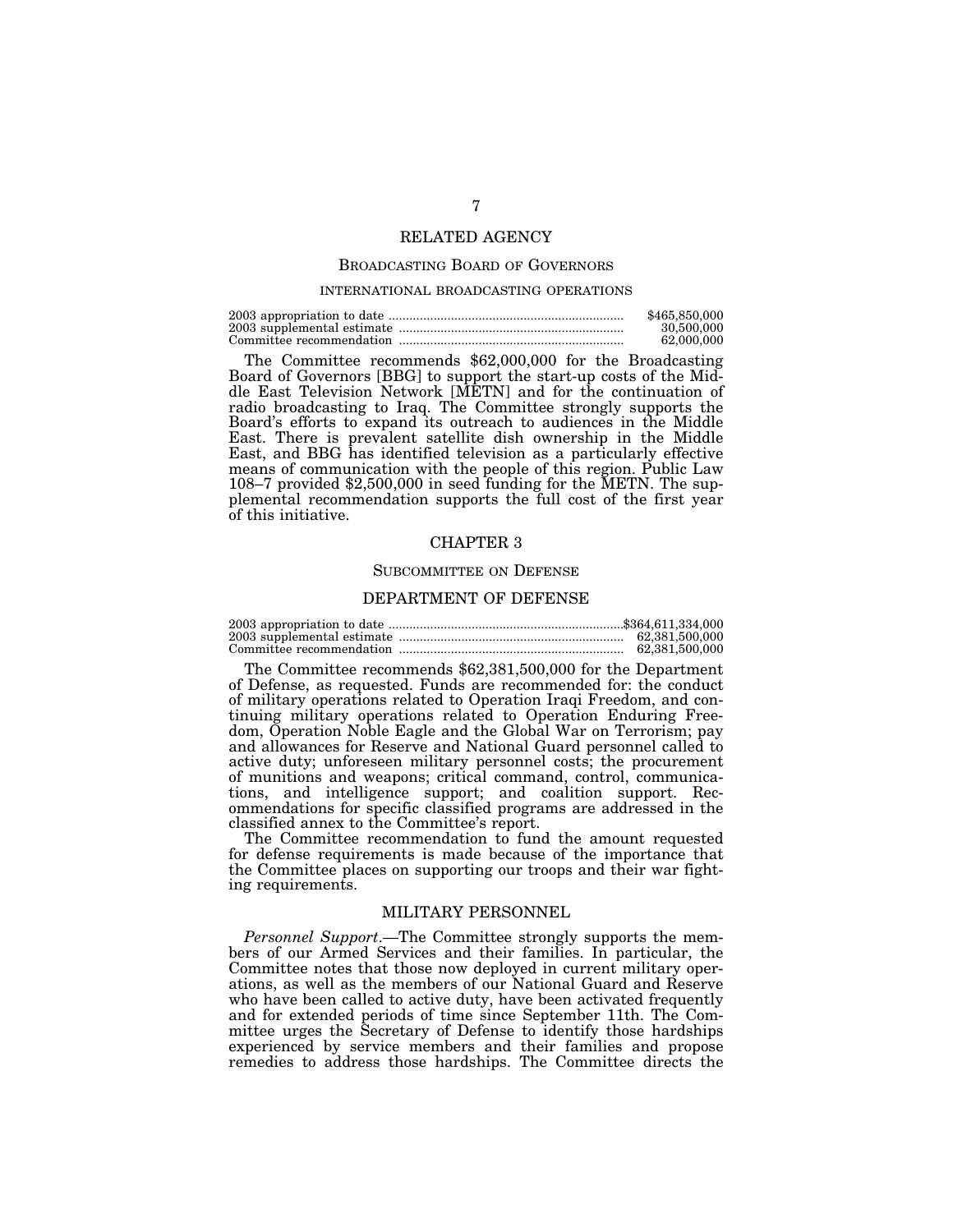Secretary of Defense to provide a report to the Congressional Oversight Committees, no later than July 1, 2003, on how the Department can better support our deployed service members and their families.

# MILITARY PERSONNEL, ARMY

| 7,724,500,000 |
|---------------|

The Committee recommends \$7,724,500,000 for Military Personnel, Army. The recommendation is greater than the request.

## MILITARY PERSONNEL, NAVY

|        |                                    |  |  |  |                                                                                                                                                                                                                                                                                                                                    | 1,784,300,000 |
|--------|------------------------------------|--|--|--|------------------------------------------------------------------------------------------------------------------------------------------------------------------------------------------------------------------------------------------------------------------------------------------------------------------------------------|---------------|
| $\sim$ | $\sim$ $\sim$ $\sim$ $\sim$ $\sim$ |  |  |  | $\mathbf{1}$ $\mathbf{1}$ $\mathbf{1}$ $\mathbf{1}$ $\mathbf{1}$ $\mathbf{1}$ $\mathbf{1}$ $\mathbf{1}$ $\mathbf{1}$ $\mathbf{1}$ $\mathbf{1}$ $\mathbf{1}$ $\mathbf{1}$ $\mathbf{1}$ $\mathbf{1}$ $\mathbf{1}$ $\mathbf{1}$ $\mathbf{1}$ $\mathbf{1}$ $\mathbf{1}$ $\mathbf{1}$ $\mathbf{1}$ $\mathbf{1}$ $\mathbf{1}$ $\mathbf{$ |               |

The Committee recommends \$1,784,300,000 for Military Personnel, Navy. The recommendation is greater than the request.

## MILITARY PERSONNEL, MARINE CORPS

| \$8,501,087,000 |
|-----------------|
|                 |
| 1.254.900.000   |

The Committee recommends \$1,254,900,000 for Military Personnel, Marine Corps. The recommendation is greater than the request.

## MILITARY PERSONNEL, AIR FORCE

| 2,834,800,000 |
|---------------|

The Committee recommends \$2,834,800,000 for Military Personnel, Air Force. The recommendation is greater than the request.

## RESERVE PERSONNEL, ARMY

| \$3,374,355,000 |
|-----------------|
|                 |
| 6.000.000       |

The Committee recommends \$6,000,000 for Reserve Personnel, Army. The recommendation is greater than the request.

# NATIONAL GUARD PERSONNEL, ARMY

| \$5,114,588,000 |
|-----------------|
|                 |
| 110,000,000     |

The Committee recommends \$110,000,000 for National Guard Personnel, Army. The recommendation is greater than the request.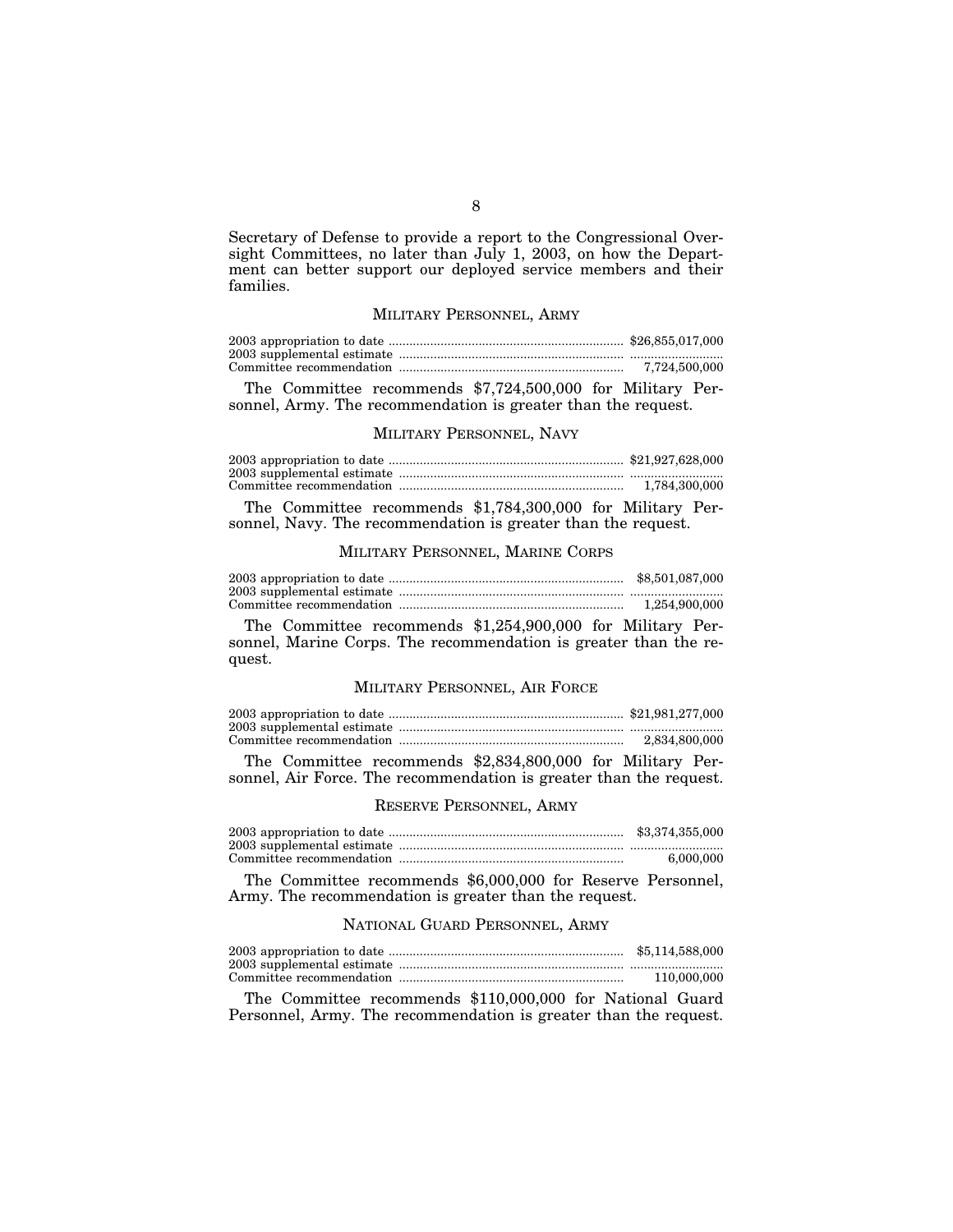## OPERATION AND MAINTENANCE

#### OPERATION AND MAINTENANCE, ARMY

| 16.142.500.000 |
|----------------|

The Committee recommends \$16,142,500,000 for Operation and Maintenance, Army. The recommendation is greater than the request.

*Air Battle Captain*.—The Committee is aware that the United States Military Academy and the University of North Dakota are discussing an initiative in which West Point cadets would receive introductory helicopter flight training at the University's Air Battle Captain program. The Committee has included a general provision that permits the Army to use funds available for Air Battle Captain training for this initiative during fiscal year 2003.

#### OPERATION AND MAINTENANCE, NAVY

| 5.296.600.000 |
|---------------|

The Committee recommends \$5,296,600,000 for Operation and Maintenance, Navy. The recommendation is greater than the request.

*Classification of Vessels*.—The American Bureau of Shipping has been expressly designated in 46 USC 3316(a) as the chosen instrument of the United States Government in classifying all vessels owned by the United States Government (including those leased or bareboat chartered) and in matters related to classification. Congress designated the American Bureau of Shipping for those purposes in furtherance of the national interest in a strong merchant marine and industry base, and the Committee expects all government agencies to comply with 46 USC 3316(a).

#### OPERATION AND MAINTENANCE, MARINE CORPS

2003 appropriation to date .................................................................... \$3,585,759,000 2003 supplemental estimate ................................................................. ........................... Committee recommendation ................................................................. 1,752,700,000

The Committee recommends \$1,752,700,000 for Operation and Maintenance, Marine Corps. The recommendation is greater than the request.

#### OPERATION AND MAINTENANCE, AIR FORCE

| 7.209.200.000 |
|---------------|

The Committee recommends \$7,209,200,000 for Operation and Maintenance, Air Force. The recommendation is greater than the request.

*Typhoon Pongsona Damage*.—The Committee is aware of the extensive damage to Guam as a result of Typhoon Pongsona, and strongly encourages the Department of the Air Force to restore An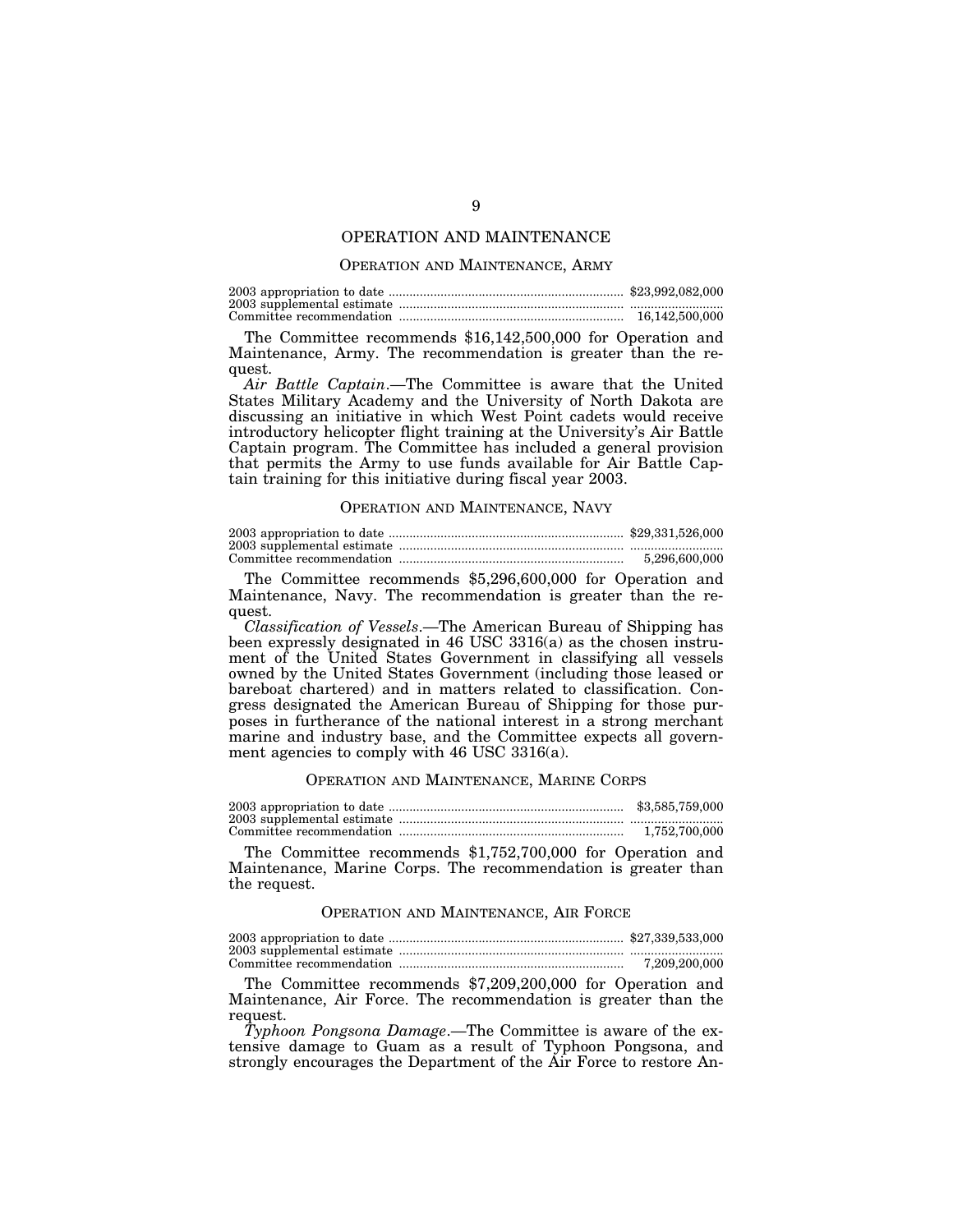derson Air Force Base to full mission capability using funds provided in this Bill or other Acts.

# OPERATION AND MAINTENANCE, DEFENSE-WIDE

| 1.400.000.000 |
|---------------|
| 4.007.700.000 |

The Committee recommends \$4,007,700,000 for Operation and Maintenance, Defense-Wide. The recommendation is greater than the request.

*Aid to Civilians.*—The Committee strongly expects the Department of Defense to work with the United States Agency for International Development and other appropriate entities to provide assistance to families of innocent Afghan and Iraqi civilians who suffer losses in the military operations.

## OPERATION AND MAINTENANCE, NAVY RESERVE

|  | \$1,236,809,000 |
|--|-----------------|
|  |                 |
|  | 15,000,000      |

The Committee recommends \$15,000,000 for Operation and Maintenance, Navy Reserve. The recommendation is greater than the request.

#### OPERATION AND MAINTENANCE, MARINE CORPS RESERVE

| \$187,532,000 |
|---------------|
|               |
| 50.000.000    |

The Committee recommends \$50,000,000 for Operation and Maintenance, Marine Corps Reserve. The recommendation is greater than the request.

## OPERATION AND MAINTENANCE, ARMY NATIONAL GUARD

| \$4,261,707,000 |
|-----------------|
|                 |
| 88,400,000      |

The Committee recommends \$88,400,000 for Operation and Maintenance, Army National Guard. The recommendation is greater than the request.

# OPERATION AND MAINTENANCE, AIR NATIONAL GUARD

2003 appropriation to date .................................................................... \$4,117,585,000 2003 supplemental estimate ................................................................. ...........................

Committee recommendation ................................................................. 20,000,000

The Committee recommends \$20,000,000 for Operation and Maintenance, Air National Guard. The recommendation is greater than the request.

# NATURAL RESOURCES RISK REMEDIATION FUND

| \$489,300,000 |
|---------------|
| 489,300,000   |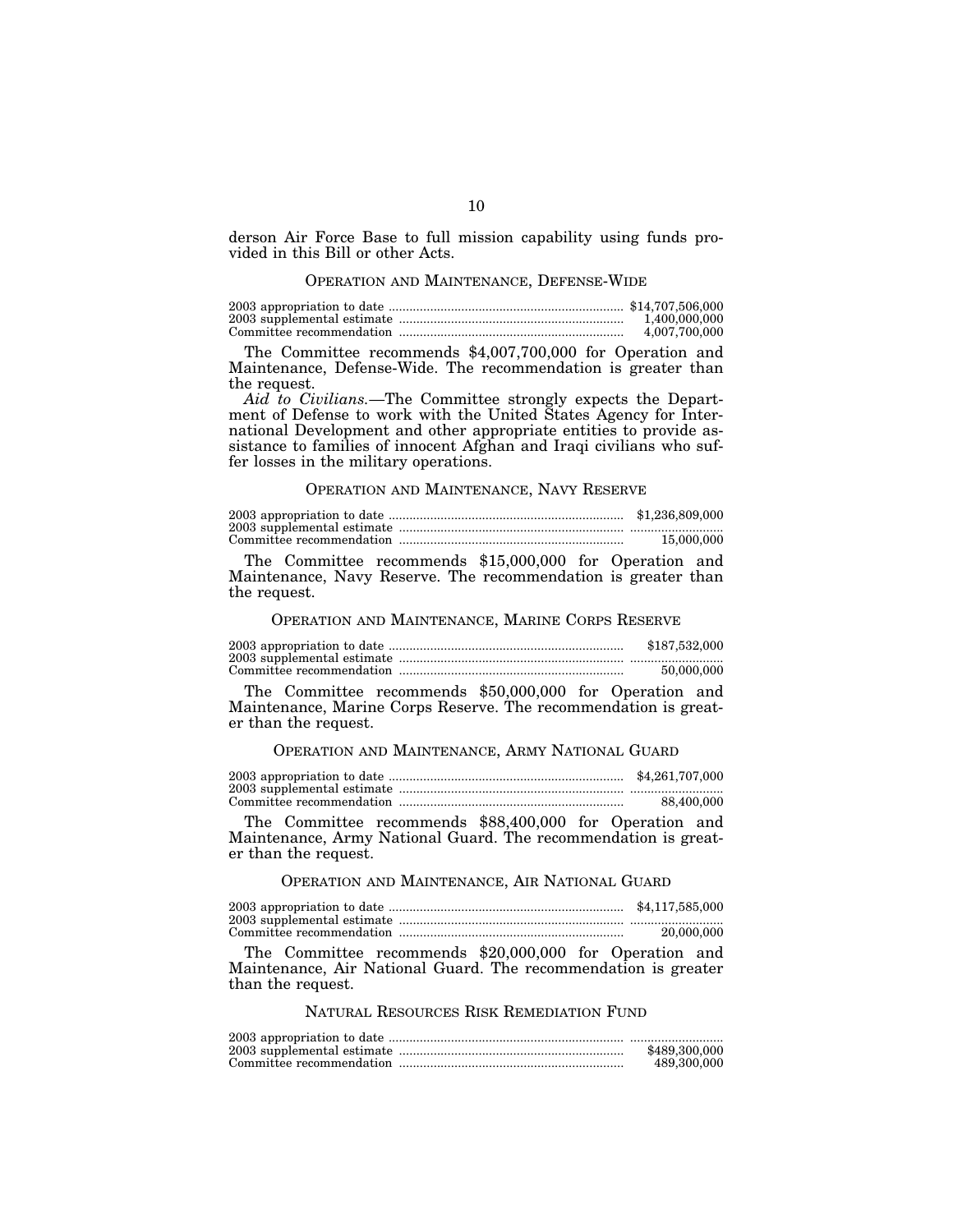The Committee recommends \$489,300,000 for the Natural Resources Risk Remediation Fund. The recommendation is identical to the request.

## PROCUREMENT

## AIRCRAFT PROCUREMENT, ARMY

|  | \$2,285,574,000 |
|--|-----------------|
|  |                 |
|  | 4.100.000       |

The Committee recommends \$4,100,000 for Aircraft Procurement, Army. The recommendation is greater than the request.

#### MISSILE PROCUREMENT, ARMY

| \$1,096,548,000 |
|-----------------|
|                 |
| 3.100.000       |

The Committee recommends \$3,100,000 for Missile Procurement, Army. The recommendation is greater than the request.

# PROCUREMENT OF WEAPONS AND TRACKED COMBAT VEHICLES, ARMY

2003 appropriation to date .................................................................... \$2,266,508,000 2003 supplemental estimate ................................................................. ........................... Committee recommendation ................................................................. 53,300,000

The Committee recommends \$53,300,000 for Procurement of Weapons and Tracked Combat Vehicles, Army. The recommendation is greater than the request.

## PROCUREMENT OF AMMUNITION, ARMY

| \$1,253,099,000 |
|-----------------|
|                 |
| 447.500.000     |

The Committee recommends \$447,500,000 for Procurement of Ammunition, Army. The recommendation is greater than the request.

## OTHER PROCUREMENT, ARMY

| \$5,874,674,000 |
|-----------------|
|                 |
| 241,800,000     |

The Committee recommends \$241,800,000 for Other Procurement, Army. The recommendation is greater than the request.

# OTHER PROCUREMENT, AIR FORCE

| 113.600.000 |
|-------------|

The Committee recommends \$113,600,000 for Other Procurement, Air Force. The recommendation is greater than the request.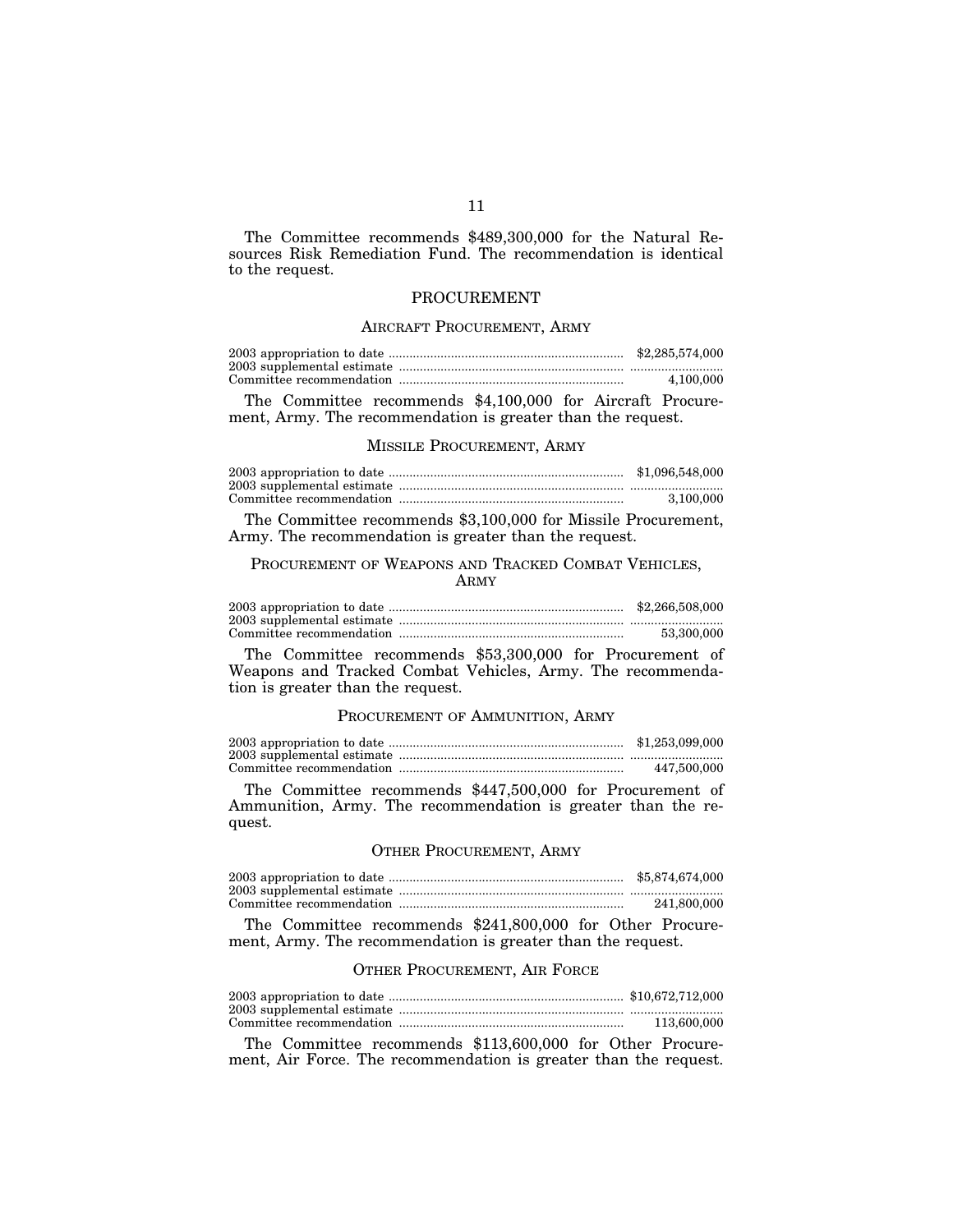#### PROCUREMENT, DEFENSE-WIDE

| \$3,414,455,000 |
|-----------------|
|                 |
| 451,000,000     |

The Committee recommends \$451,000,000 for Procurement, Defense-Wide. The recommendation is greater than the request.

## RESEARCH, DEVELOPMENT, TEST AND EVALUATION

#### RESEARCH, DEVELOPMENT, TEST AND EVALUATION, ARMY

2003 appropriation to date .................................................................... \$7,669,656,000 2003 supplemental estimate ................................................................. ........................... Committee recommendation ................................................................. 11,500,000

The Committee recommends \$11,500,000 for Research, Development, Test and Evaluation, Army. The recommendation is greater than the request.

*Hybrid Electric Vehicles.*— In the fiscal year 2003 Joint Explanatory Statement of the Managers, under this title, the project hybrid electric vehicle testing should be named ''Hybrid Electric Vehicle testing and Hybrid Electric Vehicle testing facilities at Cold Regions Test Center''.

*Airfield Improvements.*— Of the funds provided in Public Law 107–248 under the heading ''Research, Development, Test and Evaluation, Defense-Wide'', \$12,000,000 is provided for airfield improvements associated with the ground-based mid-course missile defense program.

## REVOLVING AND MANAGEMENT FUNDS

#### DEFENSE WORKING CAPITAL FUNDS

| \$1,784,956,000 |
|-----------------|
| 430,000,000     |
| 550,000,000     |

The Committee recommends \$550,000,000 for Defense Working Capital Funds. The recommendation is greater than the request.

## OTHER DEPARTMENT OF DEFENSE PROGRAMS

#### DEFENSE HEALTH PROGRAM

| 501.700.000 |
|-------------|

The Committee recommends \$501,700,000 for the Defense Health Program. The recommendation is greater than the request.

DRUG INTERDICTION AND COUNTER-DRUG ACTIVITIES, DEFENSE

| \$881,907,000 |
|---------------|
| \$34,000,000  |
| \$34,000,000  |

The Committee recommends \$34,000,000 for Drug Interdiction and Counter-Drug Activities, Defense. The recommendation is identical to the request.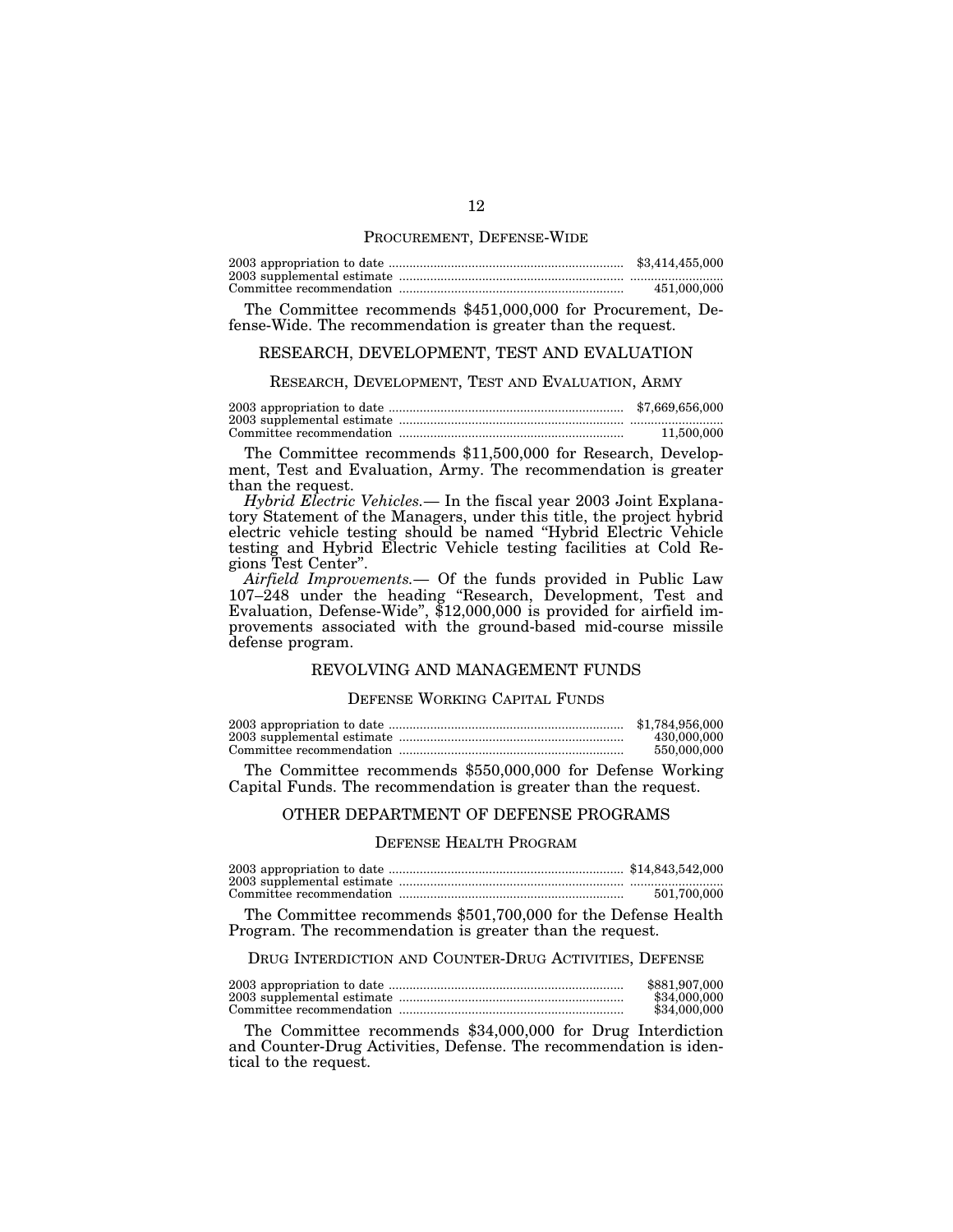#### DEFENSE EMERGENCY RESPONSE FUND

2003 appropriation to date .................................................................... ........................... 2003 supplemental estimate ................................................................. \$59,863,200,000 Committee recommendation ................................................................. 11,019,000,000

The Committee recommends \$11,019,000,000 for Defense Emergency Response Fund. The recommendation is less than the request.

The President requested \$59,863,200,000 to be made available in the Defense Emergency Response Fund (DERF) to support Operation Iraqi Freedom and continuing operations in support of the Global War on Terrorism. The Committee supports fully the men and women fighting today and commends them for their efforts. In recognition that their task is critically important and essential, the Committee is recommending the full amount for this purpose, but has appropriated \$48,844,200,000 of the DERF request to specific accounts in order to accelerate the distribution of these much needed funds to the Services.

The Committee understands that the Defense Department's supplemental request for \$63,381,500,000 reflects its best estimate for its expected needs. The Committee recognizes that DOD requires flexibility to manage the war effort because there are many unknowns in the conduct of combat operations and has provided the Department with \$11,019,000,000 for this purpose. The Committee believes that this funding, in addition to expanded transfer authority, will provide the Department of Defense with the spending flexibility it needs to prosecute the war and provide the Services with the funds they need to carry out their duties.

The Committee is pleased that the Department of Defense will submit quarterly reports on the transfer of funds from the DERF to specific appropriation accounts. This information is crucial to the Congress to fully understand the needs of the Department and the Services.

#### GENERAL PROVISIONS, THIS CHAPTER

SEC. 301. The Committee recommendation includes a provision proposed by the Administration which provides the Secretary of Defense with additional authority for the CINC Initiative Fund  $(CIF).$ 

SEC. 302. The Committee recommendation modifies a provision proposed by the Administration which provides the Secretary of Defense with additional authority for extraordinary and emergency expenses associated with Operation Iraqi Freedom and the ongoing Global War on Terrorism.

SEC. 303. The Committee recommendation modifies a provision proposed by the Administration which provides the Secretary of Defense additional transfer authority.

SEC. 304. The Committee recommendation includes a provision proposed by the Administration which allows the Department of Defense to reimburse the Services for a drawdown authority under the Afghanistan Freedom Support Act of 2002.

SEC. 305. The Committee recommendation includes a provision proposed by the Administration which provides specific authoriza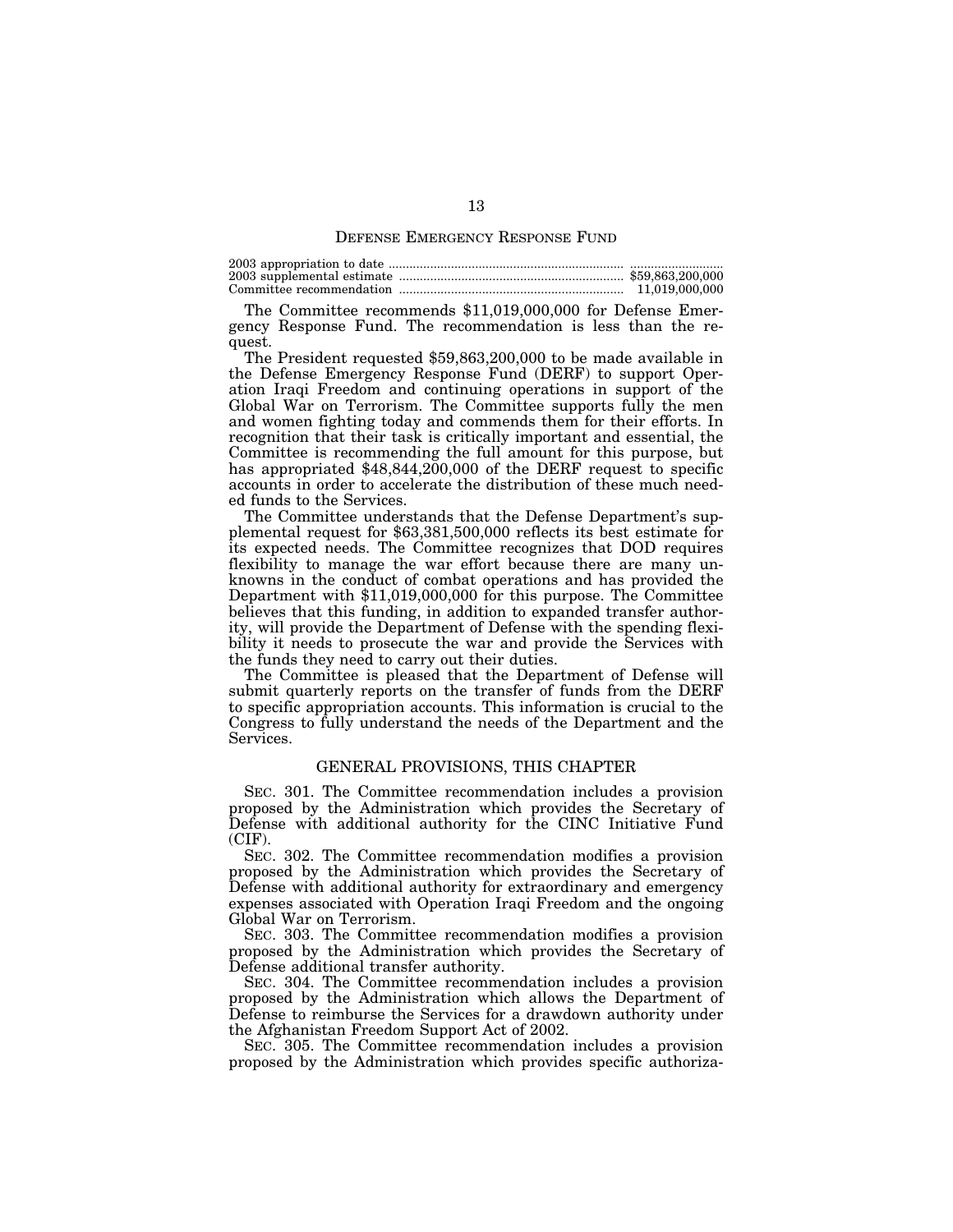tion for the funds appropriated in this Act for intelligence activities.

SEC. 306. The Committee recommendation modifies a provision proposed by the Administration which authorizes drawdown under the Iraq Liberation Act of 1998.

SEC. 307. The Committee recommendation modifies a provision proposed by the Administration which authorizes the President to use fiscal year 2003 and prior year Cooperative Threat Reduction funds outside the states of the former Soviet Union.

SEC. 308. The Committee recommendation includes a new provision that limits the use of funds in this Act.

SEC. 309. The Committee recommendation includes a new provision that requires notification regarding the use of funds in this Act for military construction activities or minor construction.

SEC. 310. The Committee recommendation includes a technical correction concerning funds available for an Air Force training range.

SEC. 311. The Committee recommendation includes a technical correction to the National Defense Authorization Act of 2003 concerning limitations placed upon multi-year services contracts.

SEC. 312. The Committee recommendation includes a technical correction concerning an infantry rifle range.

SEC. 313. The Committee recommendation includes a technical correction that permits the Army to use funds available for Air Battle Captain training for this initiative during fiscal year 2003.

#### CHAPTER 4

## SUBCOMMITTEE ON ENERGY AND WATER DEVELOPMENT

# DEPARTMENT OF DEFENSE—CIVIL

# DEPARTMENT OF THE ARMY

#### CORPS OF ENGINEERS—CIVIL

#### OPERATIONS AND MAINTENANCE, GENERAL

| \$1,940,167,000 |
|-----------------|
|                 |
| 29,000,000      |

The Committee recommendation includes \$29,000,000 to support increased security measures at Corps of Engineers owned and operated infrastructure facilities.

## DEPARTMENT OF THE INTERIOR

#### BUREAU OF RECLAMATION

#### WATER AND RELATED RESOURCES

| \$813,491,000 |
|---------------|
|               |
| 25,000,000    |

The Committee recommendation includes \$25,000,000 to support increased security measures at Bureau of Reclamation owned and operated infrastructure facilities.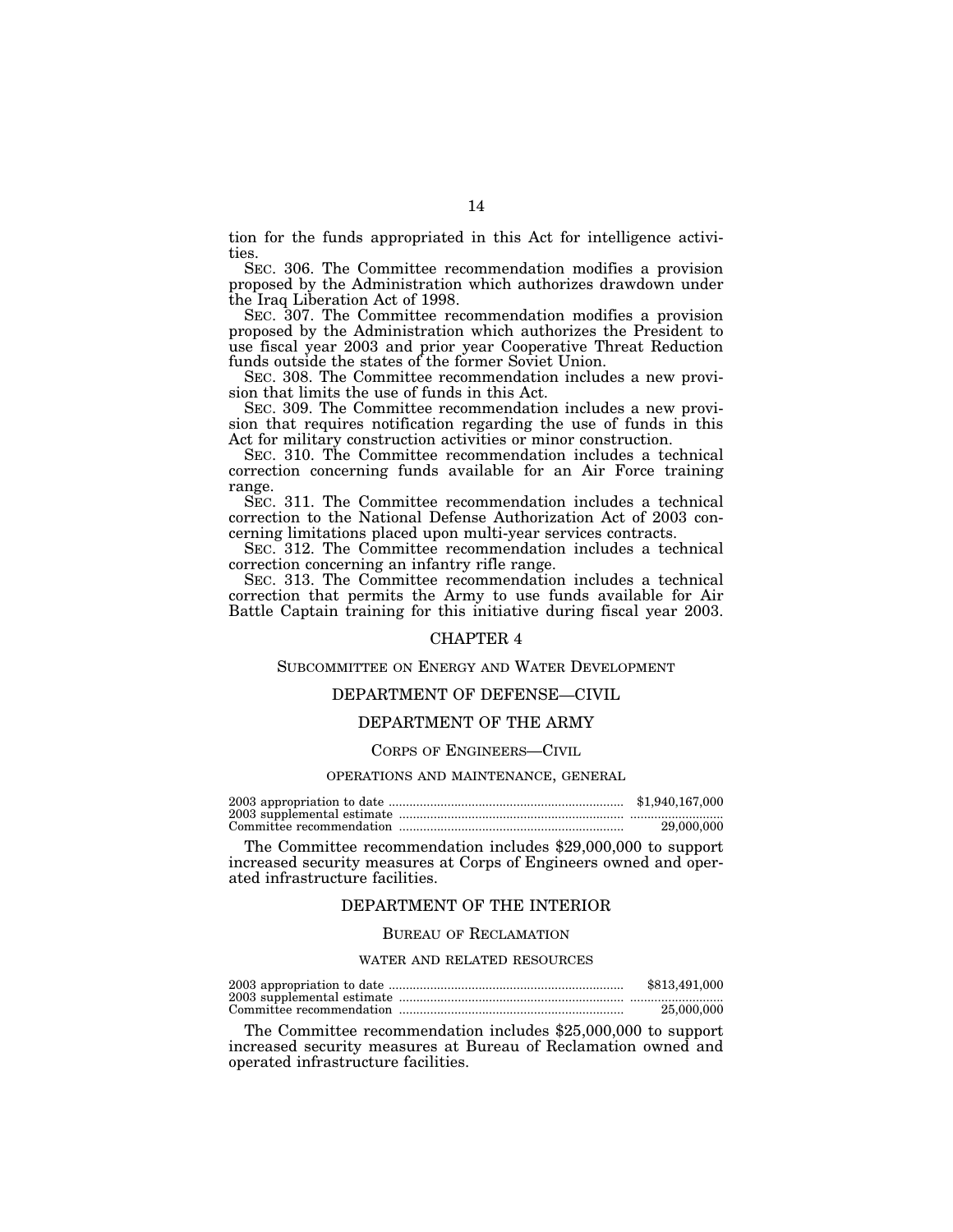# DEPARTMENT OF ENERGY

# ENERGY PROGRAMS

#### **SCIENCE**

| \$3,305,894,000 |
|-----------------|
|                 |
| 1.000.000       |

The Committee recommendation includes \$1,000,000 to support increased safeguards and security of the Department's nuclear and other facilities.

## ATOMIC ENERGY DEFENSE ACTIVITIES

#### NATIONAL NUCLEAR SECURITY ADMINISTRATION

#### WEAPONS ACTIVITIES

| \$5,954,204,000 |
|-----------------|
|                 |
| 19.000.000      |

The Committee recommendation includes \$19,000,000 to address protective force requirements in the Nation's nuclear weapons complex resulting from elevated security levels, including up to \$2,000,000 for acquisition of protective systems and equipment at the Pantex Plant, Texas.

# DEFENSE NUCLEAR NONPROLIFERATION

| \$1,113,630,000 |
|-----------------|
|                 |
| 55,000,000      |

The Committee recommendation includes a total of \$55,000,000. From within the total, \$20,000,000 shall be available to accelerate the NNSA's work under the Second Line of Defense Program to install radiation detection equipment at major transit/transportation hubs and ports in countries other than Russia and the Newly Independent States. From within the total, \$35,000,000 shall be available to support material protection, control and accounting (MPC&A) activities outside the former Soviet Union, including the packaging and disposition of source materials to be recovered in Iraq, MPC&A activities in South Asia, and nuclear and radiological export control cooperation in regions of concern.

## ENVIRONMENTAL AND OTHER DEFENSE ACTIVITIES

DEFENSE ENVIRONMENTAL RESTORATION AND WASTE MANAGEMENT

| \$5,470,180,000 |
|-----------------|
|                 |
| 6.000.000       |

The Committee recommendation includes \$6,000,000 to address protective force requirements at nuclear and other facilities resulting from elevated security levels.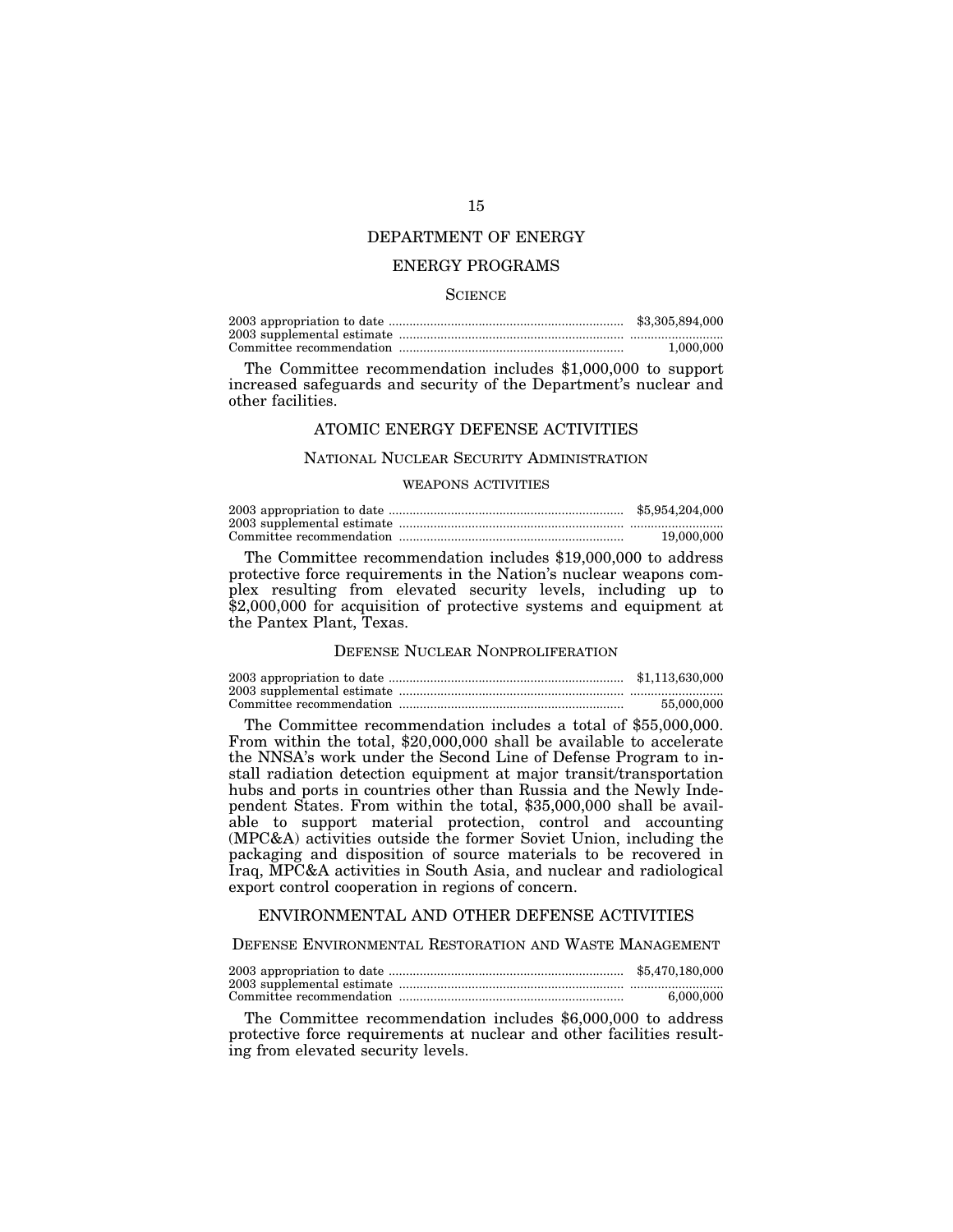#### OTHER DEFENSE ACTIVITIES

2003 appropriation to date .................................................................... \$546,554,000 2003 supplemental estimate ................................................................. ........................... Committee recommendation ................................................................. 18,000,000

The Committee recommendation includes \$18,000,000 to be available for transfer to other Department of Energy accounts for safeguard and security requirements. The transfer shall only take place 15 days after the Department has notified the House and Senate Committees on Appropriations of the proposed transfers.

## CHAPTER 5

## SUBCOMMITTEE ON FOREIGN OPERATIONS, EXPORT FINANCING, AND RELATED PROGRAMS

# BILATERAL ECONOMIC ASSISTANCE

# FUNDS APPROPRIATED TO THE PRESIDENT

#### UNITED STATES AGENCY FOR INTERNATIONAL DEVELOPMENT

## CHILD SURVIVAL AND HEALTH PROGRAMS FUND

| \$1,824,563,000 |
|-----------------|
| 40,000,000      |
| 90,000,000      |

The Committee provides \$90,000,000 for an additional amount in Child Survival and Health Programs Fund assistance for reimbursement of costs incurred by USAID for pre-conflict humanitarian and relief activities relating to Iraq.

#### INTERNATIONAL DISASTER ASSISTANCE

| \$288,115,000 |
|---------------|
| 80,000,000    |
| 112,500,000   |

The Committee provides \$112,500,000 for an additional amount for International Disaster Assistance for reimbursement of costs incurred by USAID for pre-conflict humanitarian and relief activities relating to Iraq.

#### LOAN GUARANTEES TO ISRAEL

2003 appropriation to date .................................................................... ........................... 2003 supplemental estimate ................................................................. (\$9,000,000,000) Committee recommendation ................................................................. (9,000,000,000)

The Committee provides the request for loan guarantees to Israel, with minor modifications, and directs the Secretary of State to submit a report within 30 days after the enactment of this Act detailing the terms and conditions of the loan guarantees.

#### OPERATING EXPENSES OF THE UNITED STATES AGENCY FOR INTERNATIONAL DEVELOPMENT

| \$568,282,000 |
|---------------|
| 22,000,000    |
| 23,600,000    |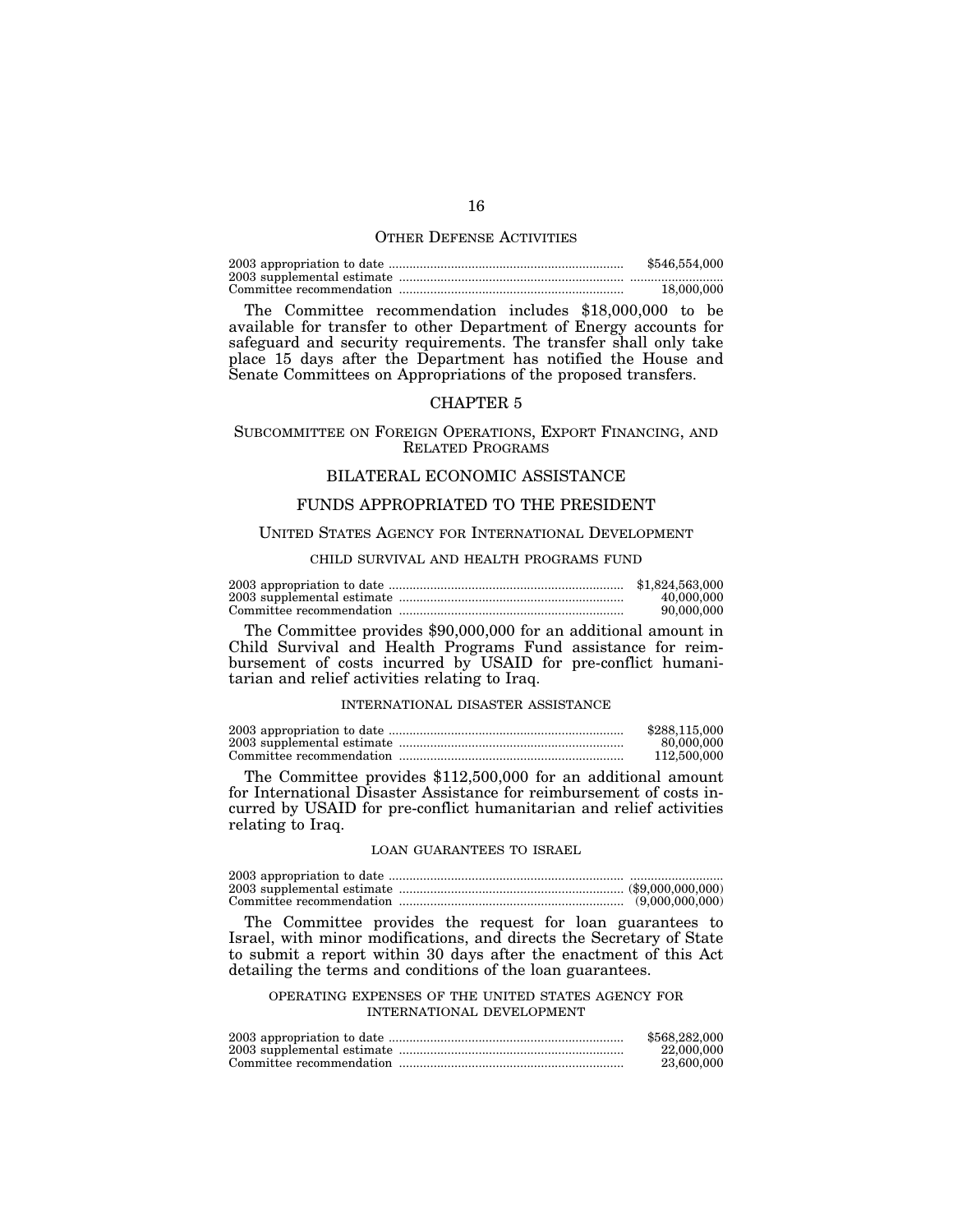The Committee provides \$23,600,000 for an additional amount for Operating Expenses of the United States Agency for International Development, of which \$2,000,000 may be transferred to and merged with Operating Expenses of the United States Agency for International Development Office of Inspector General. These funds are necessitated by relief and reconstruction efforts relating to Iraq.

#### OTHER BILATERAL ECONOMIC ASSISTANCE

#### ECONOMIC SUPPORT FUND

| \$2,255,244,000 |
|-----------------|
| 2.442.000.000   |
| 2,357,900,000   |

The Committee provides \$2,357,900,000 for an additional amount in Economic Support Fund assistance.

The Committee provides the request for Egypt, including authorization for up to \$2,000,000,000 in loan guarantees over a three year period. The Committee recognizes that Egypt remains a key partner in the war against international terrorism. The Committee notes with concern the recent crackdown on Egyptian demonstrators, including the reported use of torture by police officials, and requests that not later than 30 days after enactment of this Act, the Secretary of State submit a report to the Committees on Appropriations assessing Egypt's progress in meeting its obligations as a party to the Convention on Torture, and Other Cruel, Inhuman or Degrading Treatment or Punishment.

The Committee provides the request for Turkey, including authorization for up to \$8,500,000,000 in loan guarantees, and recognizes Turkey's contributions to the war against international terrorism, particularly in Afghanistan. The Committee remains concerned that Turkey may unilaterally deploy troops into northern Iraq during Operation Iraqi Freedom, and restricts assistance to Turkey should this happen. The Secretary of State is provided with a national security interest waiver.

The Committee supports the request for Afghanistan for completion of infrastructure projects and contributions to the Afghan Government and multilateral political reform efforts. The Committee expects significant resources to be made available to support national elections in Afghanistan in 2004, and recommends USAID and State to utilize grants to nongovernmental organizations, in lieu of contracts to for-profit institutions, to support these polls.

The Committee notes that the limitations and restrictions on assistance to the West Bank and Gaza contained in Public Law 108– 7 apply to in this Act. The Committee expects that funds be used for ongoing programs and activities to foster political and legal reform.

The Committee supports the Middle East Partnership Initiative (MEPI) and Muslim Outreach, and continues to encourage implementation of aggressive democracy, human rights, and media programs in that region and in other Muslim countries around the world. The Committee requests to be briefed prior to the obligation of funds for any enterprise fund.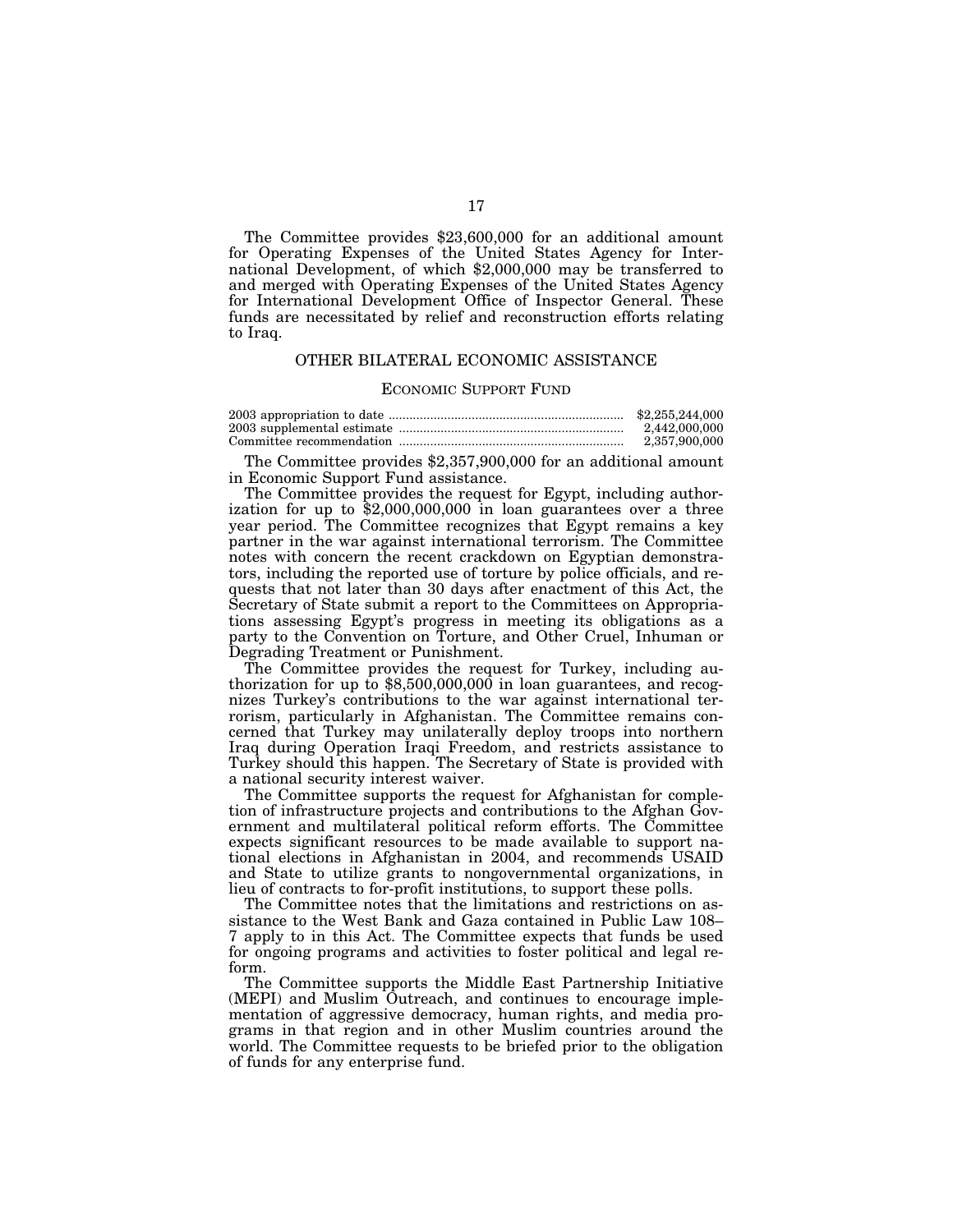The Committee provides \$700,000,000 for assistance for Jordan, and appreciates the continued contributions of this key ally in the war against international terrorism.

The Committee expects USAID to be expeditiously reimbursed \$40,000,000 under this heading for costs incurred for pre-conflict humanitarian and relief activities relating to Iraq, and requests to be informed once this reimbursement has occurred.

The Committee provides \$50,000,000 in Economic Support Fund assistance for the Philippines. The Committee intends these funds to be used to support economic development programs and activities designed to counter terrorism by encouraging members of the Moro Islamic Liberation Front to peacefully reintegrate into civil society.

## UNITED STATES EMERGENCY FUND FOR COMPLEX FOREIGN CRISES

| \$150,000,000 |
|---------------|
| 150,000,000   |

The Committee provides \$150,000,000 for the United States Emergency Fund for Complex Foreign Crises. While the Committee understands the need for flexibility in meeting unforeseen complex foreign crises, it includes congressional notification for these funds, which may be waived if human health or welfare is at substantial risk. The Committee encourages the use of this Fund to meet unforeseen shortfalls in relief and reconstruction efforts in Iraq.

The Committee does not intend to provide additional funds for this Fund in the fiscal year 2004 Foreign Operations, Export Financing, and Related Programs bill.

# INDEPENDENT AGENCIES

## DEPARTMENT OF STATE

#### INTERNATIONAL NARCOTICS CONTROL AND LAW ENFORCEMENT

| \$195,720,000 |
|---------------|
| 25,000,000    |
| 25,000,000    |

The Committee provides \$25,000,000 for an additional amount in International Narcotics Control and Law Enforcement assistance to enhance Pakistan's law enforcement and border security capacities to fight terrorism.

#### ANDEAN COUNTERDRUG INTIATIVE

| \$695,450,000 |
|---------------|
| 34,000,000    |
| 34.000.000    |

The Committee provides \$34,000,000 for the Andean Counterdrug Initiative for programs and activities relating to the protection of Colombian President Alvaro Uribe, the expansion of police presence in municipalities in insecure areas, and for other costs associated with Plan Colombia. The Committee is concerned abut the large number of impoverished Colombians, particularly women and children, who have been displaced from their homes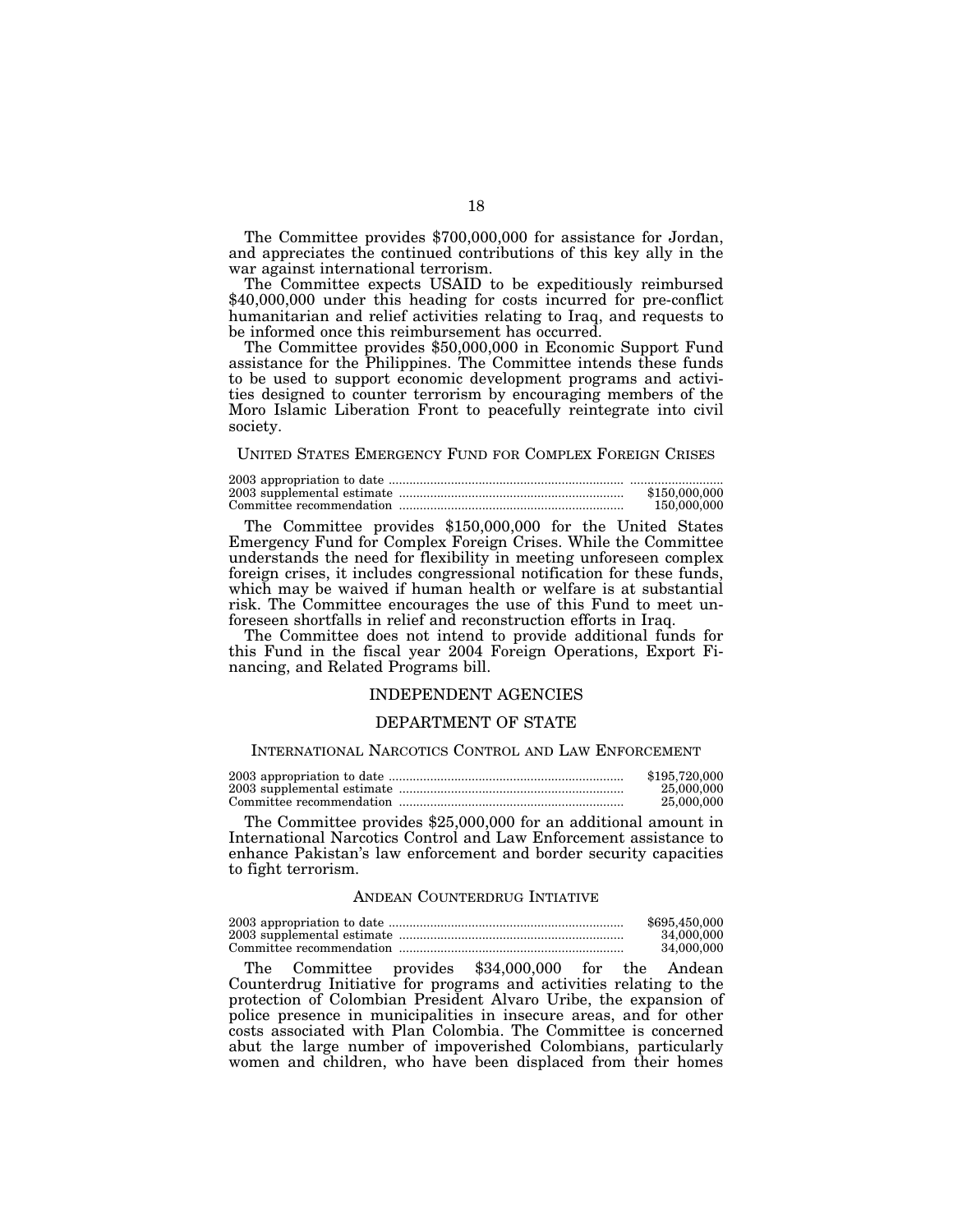and are not receiving public assistance. Therefore, the Committee provides that not less than \$5,000,000 should be made available for programs and activities to assist women and children who have been displaced as a result of armed conflict. The Committee intends to consider assistance for Colombia provided under this Act to partially offset the fiscal year 2004 request for assistance for Colombia. The Committee notes that the restrictions on assistance to the Andean Counterdrug Initiative contained in Public Law 108– 7 apply to this Act.

#### UNITED STATES EMERGENCY REFUGEE AND MIGRATION ASSISTANCE **FUND**

| \$25,831,000 |
|--------------|
| 50,000,000   |
| 75,000,000   |

The Committee provides \$75,000,000 for an additional amount for the United States Emergency Refugee and Migration Assistance Fund as a replenishment of funds drawn down for programs and activities relating to Iraq.

## NONPROLIFERATION, ANTI-TERRORISM, DEMINING AND RELATED PROGRAMS

| \$304,408,000 |
|---------------|
| 28,000,000    |
| 28,000,000    |

The Committee provides \$28,000,000 for an additional amount for Nonproliferation, Anti-Terrorism, Demining and Related Programs to support the continuation of programs and activities relating to the protection of Afghan President Karzai and unexploded ordnance in Afghanistan.

## MILITARY ASSISTANCE

# FUNDS APPROPRIATED TO THE PRESIDENT

#### FOREIGN MILITARY FINANCING PROGRAM

| \$4,045,532,000 |
|-----------------|
| 2.059.100.000   |
| 2.059.100.000   |

The Committee provides \$2,059,100,000 for the Foreign Military Financing Program.

The Committee strongly supports the request for assistance for those nations contributing to Operation Iraqi Freedom, including, but not limited to, Poland, Bulgaria, Hungary, Czech Republic, Estonia, Latvia, Romania, and Lithuania.

The Committee provides not less than \$1,000,000,000 for assistance for Israel, and \$406,000,000 for assistance for Jordan.

The Committee supports the request for Afghanistan, and supports the Afghan National Army Train and Equip Program.

The Committee supports the request for Pakistan which will bolster counterterrorism capabilities.

The Committee strongly supports the request for \$30,000,000 for counterterrorism assistance for the Philippines.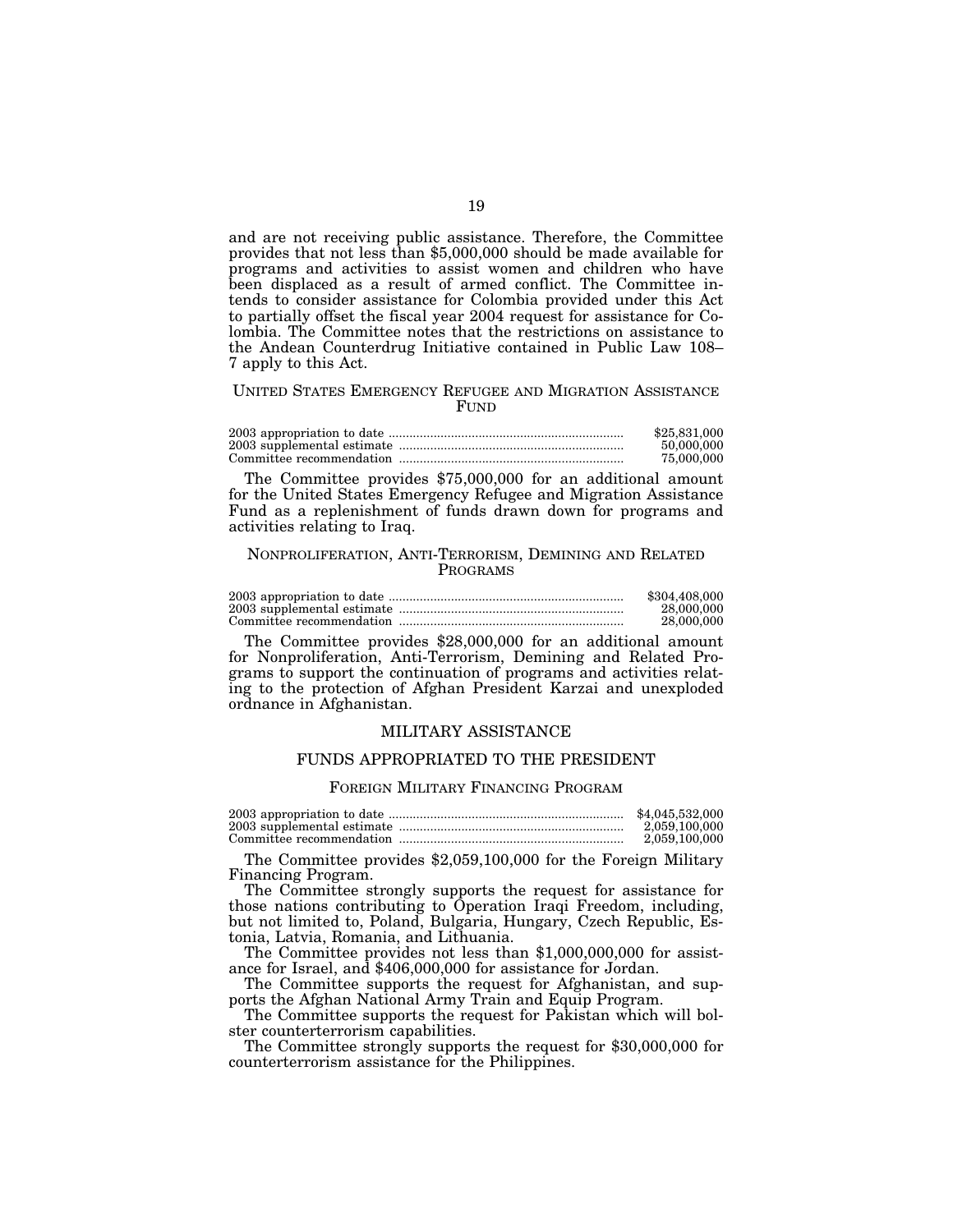The Committee notes that restrictions on assistance for Colombia contained in Public Law 108–7 apply to this Act.

#### PEACEKEEPING OPERATIONS

| \$114,252,000 |
|---------------|
| 200,000,000   |
| 150,000,000   |

The Committee provides \$150,000,000 for an additional amount for Peacekeeping Operations to assist coalition partners in a postconflict/transitional Iraq. Prior to obligation, the Committee requests a briefing on plans for the use and disbursement of these funds. The Committee notes that the notification requirements for this account contained in Public Law 108–7 apply to this Act.

#### OTHER BILATERAL ECONOMIC ASSISTANCE

## FUNDS APPROPRIATED TO THE PRESIDENT

#### IRAQI RELIEF AND RECONSTRUCTION FUND

#### (INCLUDING TRANSFERS OF FUNDS)

|  | \$2,443,300,000 |
|--|-----------------|
|  | 2.468.300.000   |

The Committee provides \$2,468,300,000 for the Iraq Relief and Reconstruction Fund for humanitarian assistance in and around Iraq and for rehabilitation and reconstruction in Iraq. The Committee expects that the transfer authority provided by this provision will not be used to transfer funds to the Department of Defense. Prior to the initial transfer of funds, the Secretary of State shall consult with the Committees on Appropriations on plans for the use of the funds appropriated under this heading.

The Committee provides that funds appropriated under this heading shall be used to fully reimburse accounts administered by the Department of State, the Department of the Treasury, and the United States Agency for International Development for expenses relating to the pre-positioning of relief and reconstruction assistance for Iraq prior to the enactment of this Act. The Committee notes that the following accounts should be reimbursed from funds appropriated under this heading: \$157,000,000 for ''Development Assistance''; \$3,900,000 for ''Transition Initiatives''; and \$100,000,000 for "Economic Support Fund". The Committee requests to be notified when reimbursements have been requested and fulfilled.

The Committee notes that funds appropriated under this heading are subject to the regular notification procedures of the Committee on Appropriations, except that notifications shall be transmitted at least 5 days in advance of the obligation of funds.

#### GENERAL PROVISIONS, THIS CHAPTER

SEC. 501. The Committee includes transfer authority between certain accounts, and requests to be consulted before this authority is exercised.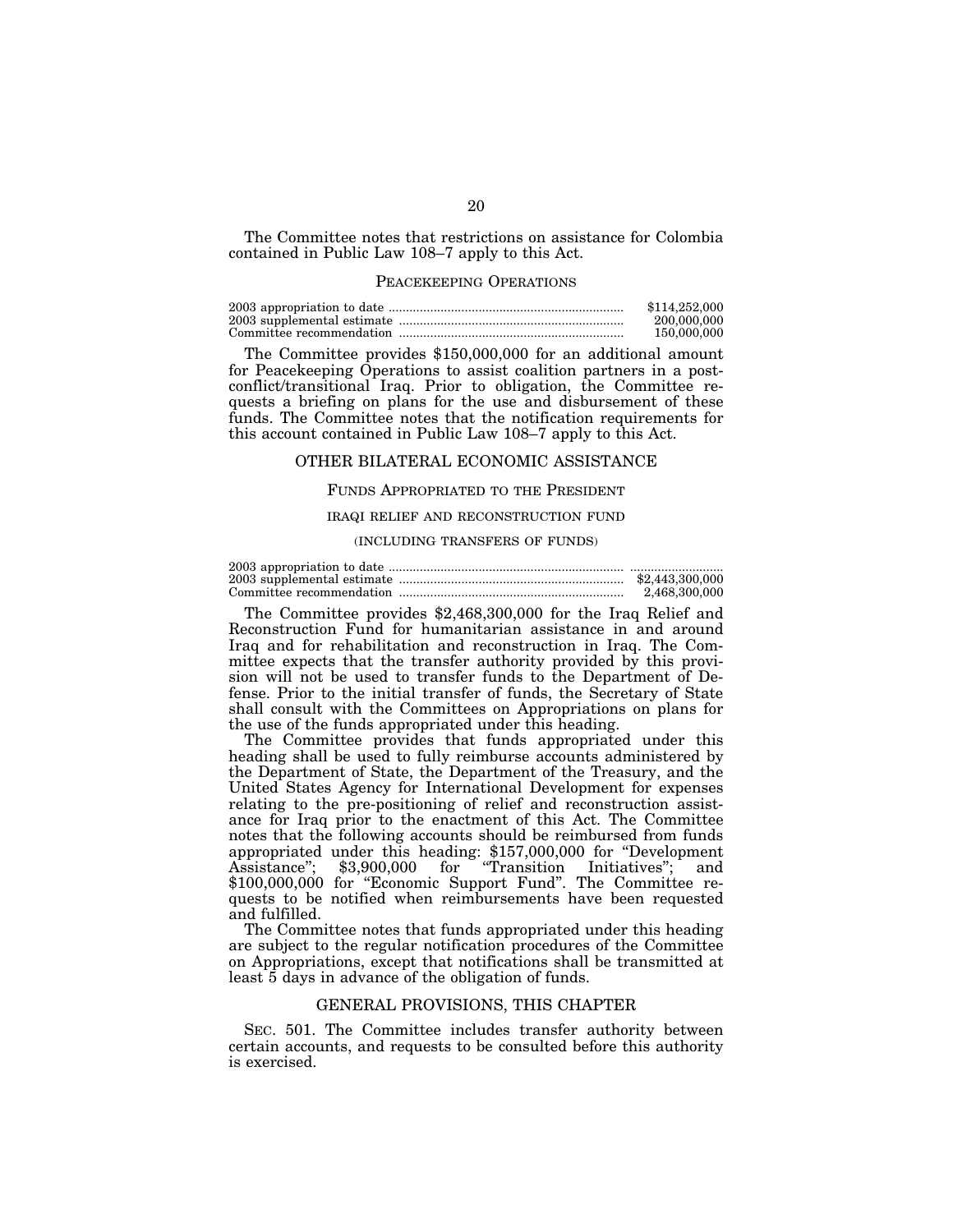SEC. 502. The Committee provides the request for authority to provide assistance or other financing in this chapter for relief and reconstruction efforts in Iraq notwithstanding any other provision of law. Funds made available pursuant to this authority shall be subject to the regular notification procedures of the Committees on Appropriations, except that notification shall be transmitted at least 5 days in advance of the obligation of funds.

SEC. 503. The Committee provides the request for the repeal of the Iraqi Sanctions Act of 1990, and other limitations on assistance for Iraq.

SEC. 504. The Committee provides the request for the authority to export to Iraq any item subject to the Export Administration Regulations or controlled under the International Trafficking in Arms Regulations on the United States Munitions List, if the President determines that to do so in the national interests of the United States. The Committee requests the President, after consulting with all relevant departments and agencies, to report to the appropriate congressional committees on a semiannual basis on all Commerce and Control Munitions List items transferred to Iraq, and the person or entity to which each item has been transferred. The Committee requests that the first report be submitted to Congress no later than 90 days after enactment of this Act.

SEC. 505. The Committee provides \$10,000,000 in "Economic Support Fund'' assistance for the establishment of a tribunal for the prosecution of Saddam Hussein and other Iraqi war criminals.

Sec. 506. The Committee includes the Sense of Congress providing that, to the maximum extent practicable, contracts and grants for relief and reconstruction in Iraq should be awarded to United States companies and organizations, those located in the Near East region, and those from countries who have provided assistance to Operation Iraqi Freedom. The Committee believes that reconstruction efforts should include employment and other opportunities for the Iraqi people.

Sec. 508. The Committee provides the Secretary of State with a national security interest waiver for certain restrictions on assistance for Ukraine contained in Public Law 108–7.

## CHAPTER 6

#### SUBCOMMITTEE ON HOMELAND SECURITY

## DEPARTMENT OF HOMELAND SECURITY

#### DEPARTMENTAL MANAGEMENT

#### COUNTERTERRORISM FUND

| \$9,935,000   |
|---------------|
| 1.500.000.000 |
| 1.135.000.000 |

The Committee provides an additional \$1,135,000,000 to support expanded responsibilities of the Department of Homeland Security organizations and other authorized Federal Government activities in Federal agencies outside the Department during periods of heightened threat awareness resulting from the conflict with Iraq. This amount is \$365,000,000 less than the supplemental request.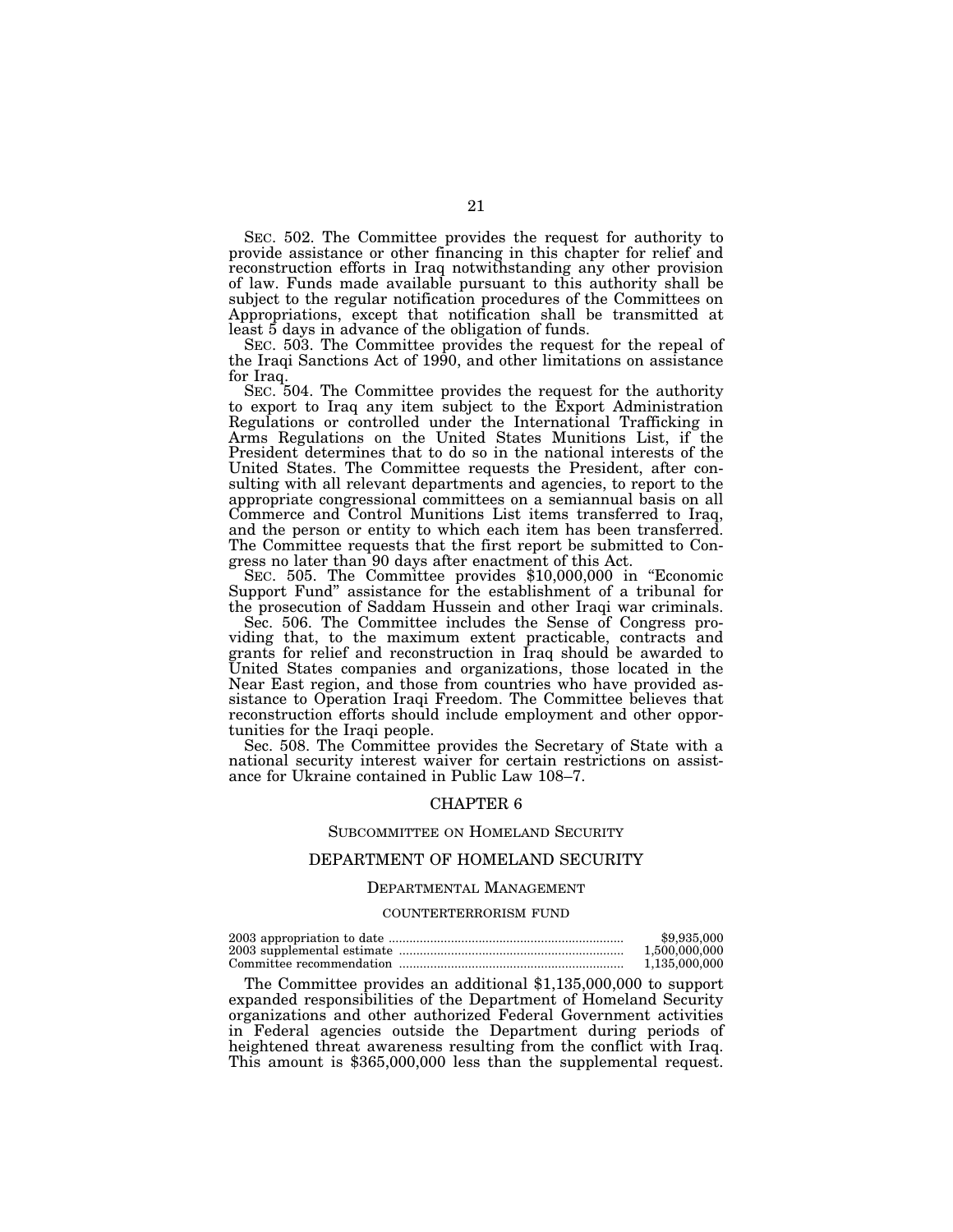The amount recommended includes an additional \$215,000,000 of the amount requested by the President for the ''Emergency Response Fund'' under the Executive Office of the President, and a reduction of \$580,000,000 from the supplemental request for the ''Counterterrorism Fund.'' The Committee has instead appropriated \$580,000,000 directly to the Coast Guard to support additional operational costs associated with the activation of Coast Guard reservists and forces already deployed or in the process of being deployed to the operational theater, and increased protection of military outload and economically-critical U.S. ports.

Due to the uncertainty of the full scope of agency requirements related to Operation Liberty Shield and needs resulting from the conflict in Iraq and the Middle East, flexibility is provided to the Secretary of Homeland Security, as requested, to allocate the \$1,135,000,000 in supplemental appropriations provided for the Counterterrorism Fund to respective Department of Homeland Security agencies, including the Coast Guard. These additional funds are to be used only for activities above and beyond day-to-day operations, including costs associated with the management and administration of expanded State and local assistance programs. Not to exceed \$215,000,000 of the total amount appropriated may be transferred to any authorized Federal Government activity outside the Department of Homeland Security to cover immediate or emerging terrorism-related prevention requirements, as determined by the Secretary of Homeland Security. Prior to the obligation of any funds, the Secretary of Homeland Security is required to submit a 15-day notice to the Committees on Appropriations of the House and Senate. The Committee expects this notice to be accompanied by a full and complete justification of the costs to be reimbursed by agency and account, including a detailed breakdown by program, project and activity.

Current Department of Homeland Security estimates of agency 30-day requirements associated with immediate or emerging terrorism-related prevention and response activities are as follows: Bureau of Immigration and Customs Enforcement, \$55,000,000 (overtime for investigations and detentions, air and marine interdiction, detention and removals, investigations, Federal Protective Service, operations and maintenance for the air program, and other related costs); Bureau of Customs and Border Protection, \$65,000,000 (overtime, operations costs of assets, impact on user fee collections, and other logistics costs); Bureau of Citizenship and Immigration Services, \$1,000,000 (international affairs, overtime for adjudication support, and naturalization for military personnel); Transportation Security Administration, \$120,000,000 (overtime for passenger screeners, operations costs of assets, supply/logistics costs, contract hiring/service/training, and State and local (National Guard) expenses); Federal Law Enforcement Training Requirements, \$1,000,000 (emergency training requirements); U.S. Secret Service, \$10,000,000 (additional personnel costs, security upgrades, equipment and replacement purchases); Emergency Preparedness and Response, \$15,000,000 (emergency support teams and regional operations centers); and Infrastructure Analysis and Infrastructure Protection, \$10,000,000 (protection of critical assets).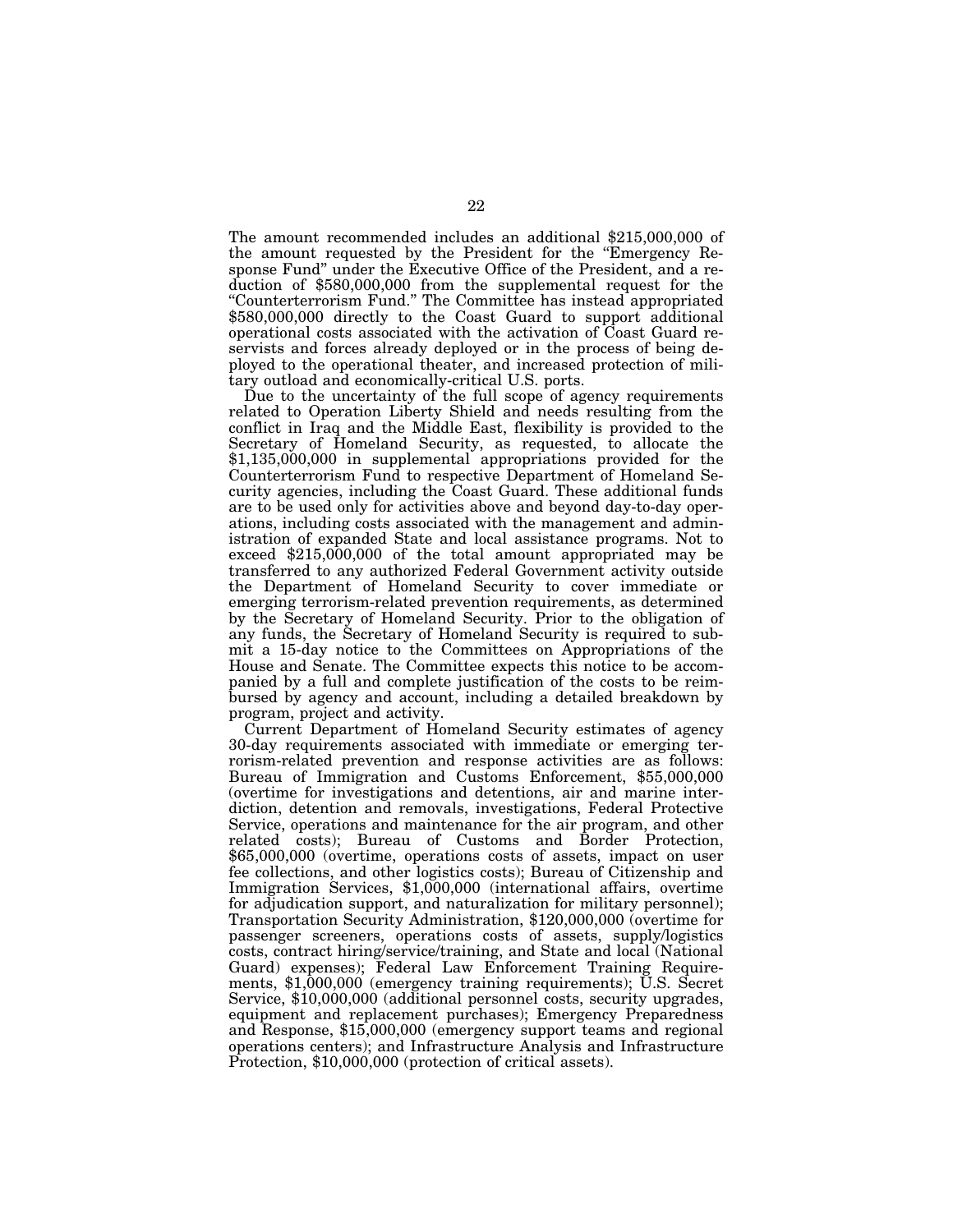## BORDER AND TRANSPORTATION SECURITY

#### OFFICE FOR DOMESTIC PREPAREDNESS

| \$993,500,000 |
|---------------|
| 2.000.000.000 |
| 2.000.000.000 |

The Committee provides an additional \$2,000,000,000, as requested, to continue to enhance and strengthen America's first responder community. Included in this amount is \$1,420,000,000 for grants to States for protection and preparedness activities; \$30,000,000 for direct technical assistance to States; \$450,000,000 for grants to augment security at critical infrastructure facilities; and \$100,000,000 for protection or preparedness needs of highthreat urban areas.

The additional \$1,420,000,000 made available for grants to States to further augment State and local protection and preparedness activities is to be allocated by formula to States for the acquisition of equipment, training, exercises, and planning. Language is included in the bill to require that at least 80 percent of these funds are allocated to local governments within 60 days of the grant award.

An additional \$30,000,000 is made available to enable the Office for Domestic Preparedness to provide technical assistance to States for a variety of activities, as needed, including support for plan development, implementation of exercises, and assistance with interoperable communications and equipment.

The \$450,000,000 provided for grants to States to augment security at critical infrastructure facilities is to be made available to reimburse State and local governments for personnel overtime, deployment of the National Guard, and contract staff used to supply security to meet heightened protection requirements. These funds are to be allocated by formula to States. Language is included in the bill to require that no less than one-third of each grant be allocated to local governments within 60 days of award. The Committee expects the Department of Homeland Security to work closely with governors to ensure proper security for the most sensitive sites, and to develop and approve State and local site protection plans to enable funds to be released expeditiously.

The Department is expected to provide bi-weekly reports on the status of State application submissions for all available funds provided for programs of the Office for Domestic Preparedness.

The Committee recognizes that certain densely-populated urban areas may be particular targets of terrorists. Supplemental funding of \$100,000,000 is made available to meet the protection or preparedness needs of these high-threat urban areas, as determined by the Secretary of Homeland Security.

The Committee directs that, not later than 60 days after the date of enactment of this Act, the Director of the Office for Domestic Preparedness in the Department of Homeland Security shall submit to the Committees on Appropriations of the Senate and the House of Representatives a report on the distribution of Federal financial assistance to, and within, States in support of first responders to threats or acts of terrorism. The report shall include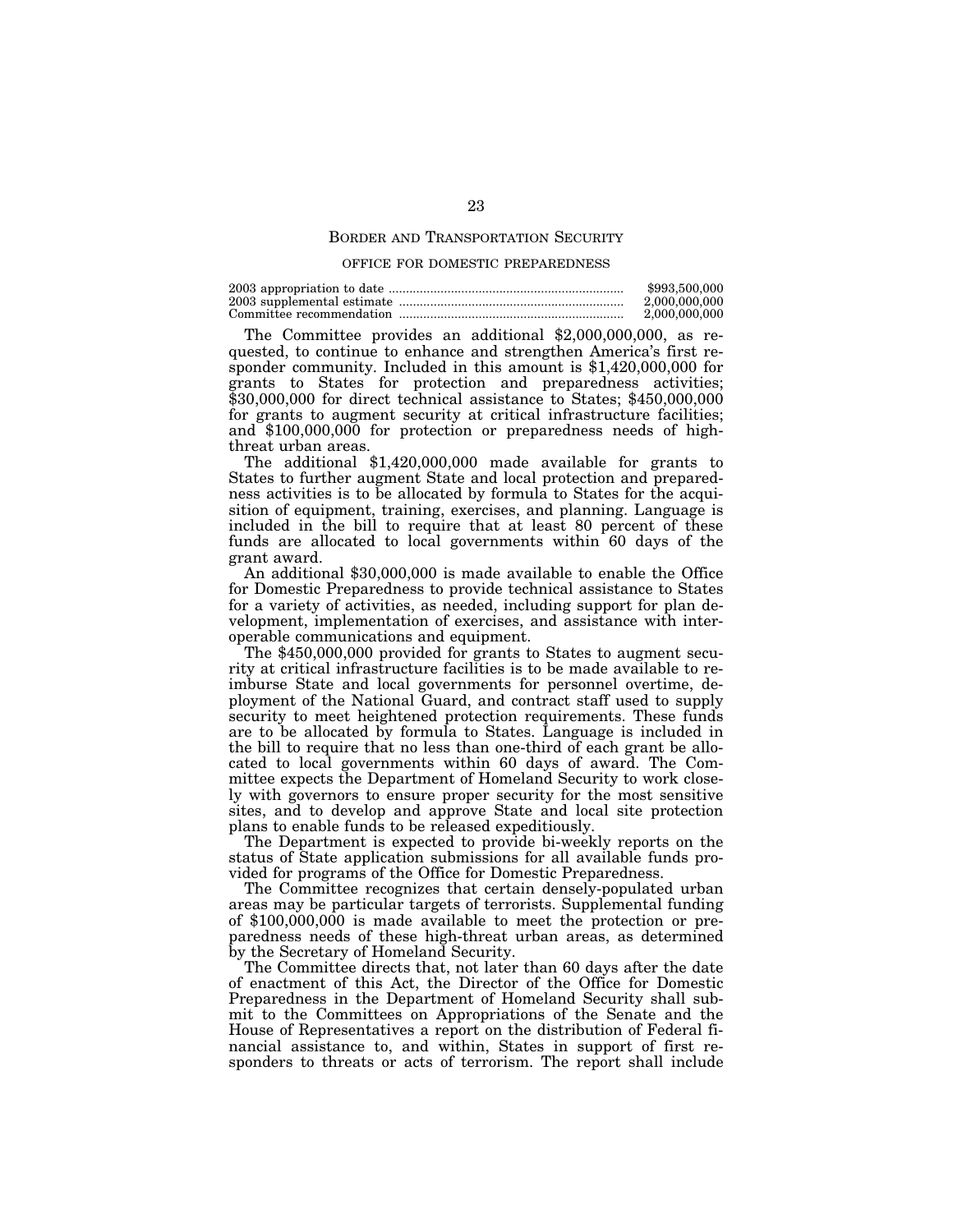a detailed discussion of the relationship between the distribution of funds and the assessed threats, vulnerabilities, and risks.

The Committee further directs the Secretary of Homeland Security to work with the national intelligence community (including the Central Intelligence Agency, the Federal Bureau of Investigation, the Defense Intelligence Agency and others), as well as State and local law enforcement agencies, to evaluate threat levels and estimate the risk of terrorist attack at the local level to high threat urban areas. This assessment should take into consideration risk factors such as dense population or areas which may be particular targets for terrorists such as airports, seaports, symbolic targets (including monuments, historic sites and other landmarks), and a history of terrorist attack. The Committee further directs the Secretary of Homeland Security to report to the Committee on these findings within 60 days of enactment of this Act. In addition, the Committee directs the Secretary to (1) determine the cost of securing each locality; (2) evaluate of how much of such costs should be borne by the Federal Government; (3) identify other entities, if any, who should share in those costs and to what extent; and (4) propose a formula for distributing these funds based upon these findings.

#### COAST GUARD

#### OPERATING EXPENSES

| \$4,294,028,000 |
|-----------------|
|                 |
| 580,000,000     |

<sup>1</sup> Included in 2003 supplemental estimate for the Counterterrorism Fund.

The Committee provides an additional \$580,000,000 in supplemental appropriations for Coast Guard Operating Expenses in support of Department of Defense initiatives in relation to Operation Iraqi Freedom and Operation Liberty Shield.

Current estimates associated with the activation of Coast Guard forces deployed to or in the process of being deployed to the operational theater initially developed in response to Operation Iraqi Freedom are as follows: pay and personnel support costs (regular and special pays, messing, per diem, medical costs, issued personnel gear and personnel support costs at the field command and reserve mobilization costs), for deployed forces, \$62,000,000, and for military outload security, \$163,000,000; operational tempo and mission costs (fuel, consumable parts, facilities and base support, force protection, command and control costs), for deployed forces, \$69,000,000, and for military outload security, \$54,000,000; and transportation, reconstitution, and recapitalization costs (sealift, airlift, recapitalization of non-standard boats and consumed inventories and depot repair of deployed cutters), for deployed forces, \$49,000,000, and for military outload, \$3,000,000.

Coast Guard requirements developed in response to Operation Liberty Shield for strategic economic ports: pay and personnel support costs, \$150,000,000; operational tempo and mission costs, \$25,000,000; and transportation, reconstitution and recapitalization costs, \$5,000,000.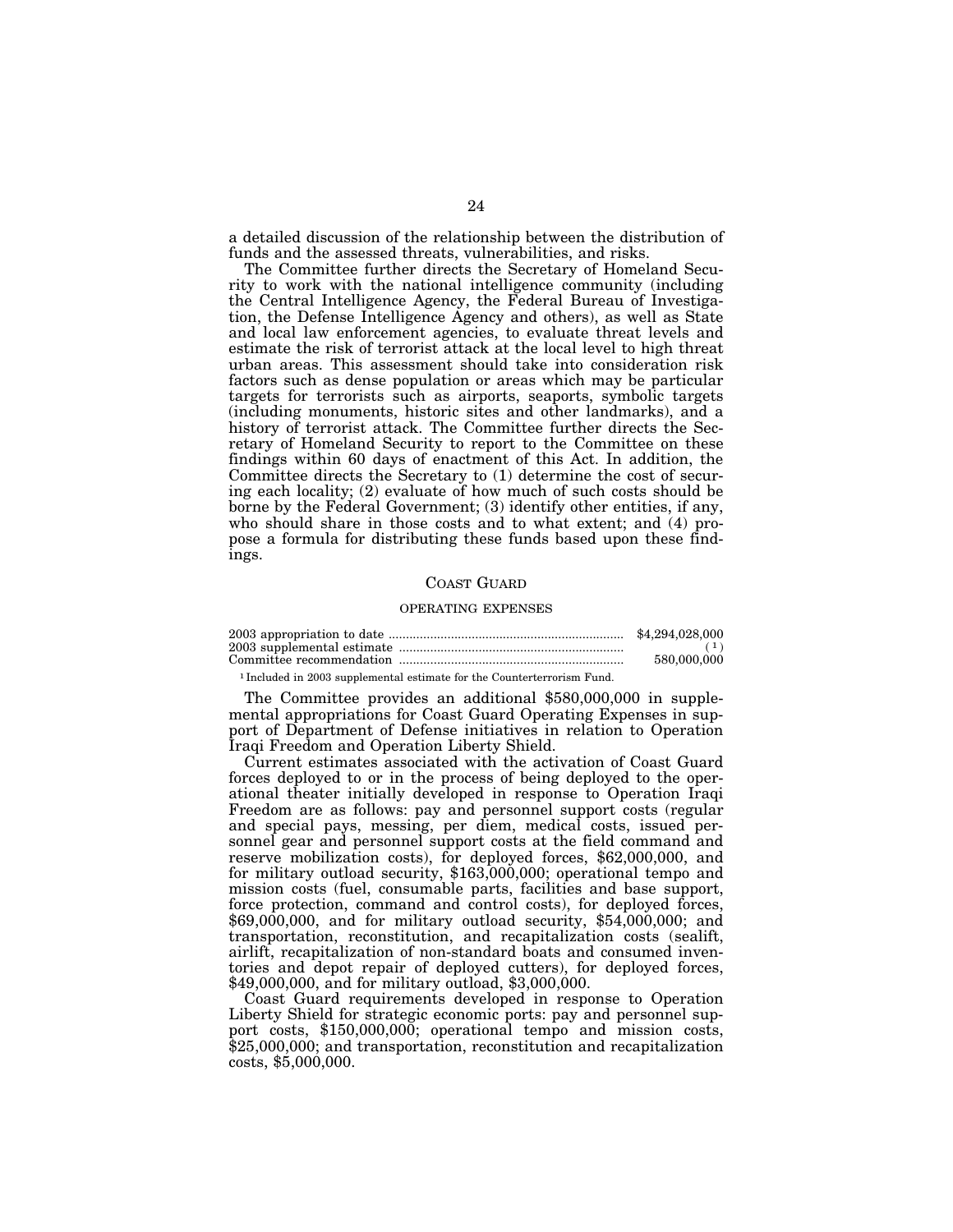## CHAPTER 7

# SUBCOMMITTEE ON LABOR, HEALTH AND HUMAN SERVICES, AND EDUCATION, AND RELATED AGENCIES

# DEPARTMENT OF HEALTH AND HUMAN SERVICES

## OFFICE OF THE SECRETARY

#### PUBLIC HEALTH AND SOCIAL SERVICES EMERGENCY FUND

The Committee recommendation includes \$35,000,000 for costs associated with compensating individuals with injuries resulting from smallpox vaccinations and countermeasures. Funds are available only upon enactment of legislation authorizing a smallpox vaccination compensation program.

#### GENERAL PROVISION

## REPATRIATION

The Committee recommendation includes bill language requested by the Administration to eliminate the \$1,000,000 cap in fiscal year 2003 on funds available for the Department of Health and Human Services to provide assistance to ill or destitute U.S. citizens who have returned from foreign countries due to war, threat of war, invasion, or similar crisis.

#### CHAPTER 8

## SUBCOMMITTEE ON THE LEGISLATIVE BRANCH

## LEGISLATIVE BRANCH

# JOINT ITEMS

#### LEGISLATIVE BRANCH EMERGENCY RESPONSE FUND

| \$125,000,000 |
|---------------|
|               |

The Committee notes that the Office of Management and Budget submitted a request of \$125,000,000 for the Legislative Branch Emergency Response Fund. However, legislative branch agencies submitted individual requests totaling \$130,800,000, excluding amounts requested by the House of Representatives. The Committee is concerned that OMB has violated normal protocols dictated by the separation of powers between the two branches of government by not including in the supplemental request precisely that which was requested by the Legislative Branch.

The Committee has recommended funds directly to the individual agencies which submitted requests, rather than a lump sum appropriation as submitted by OMB.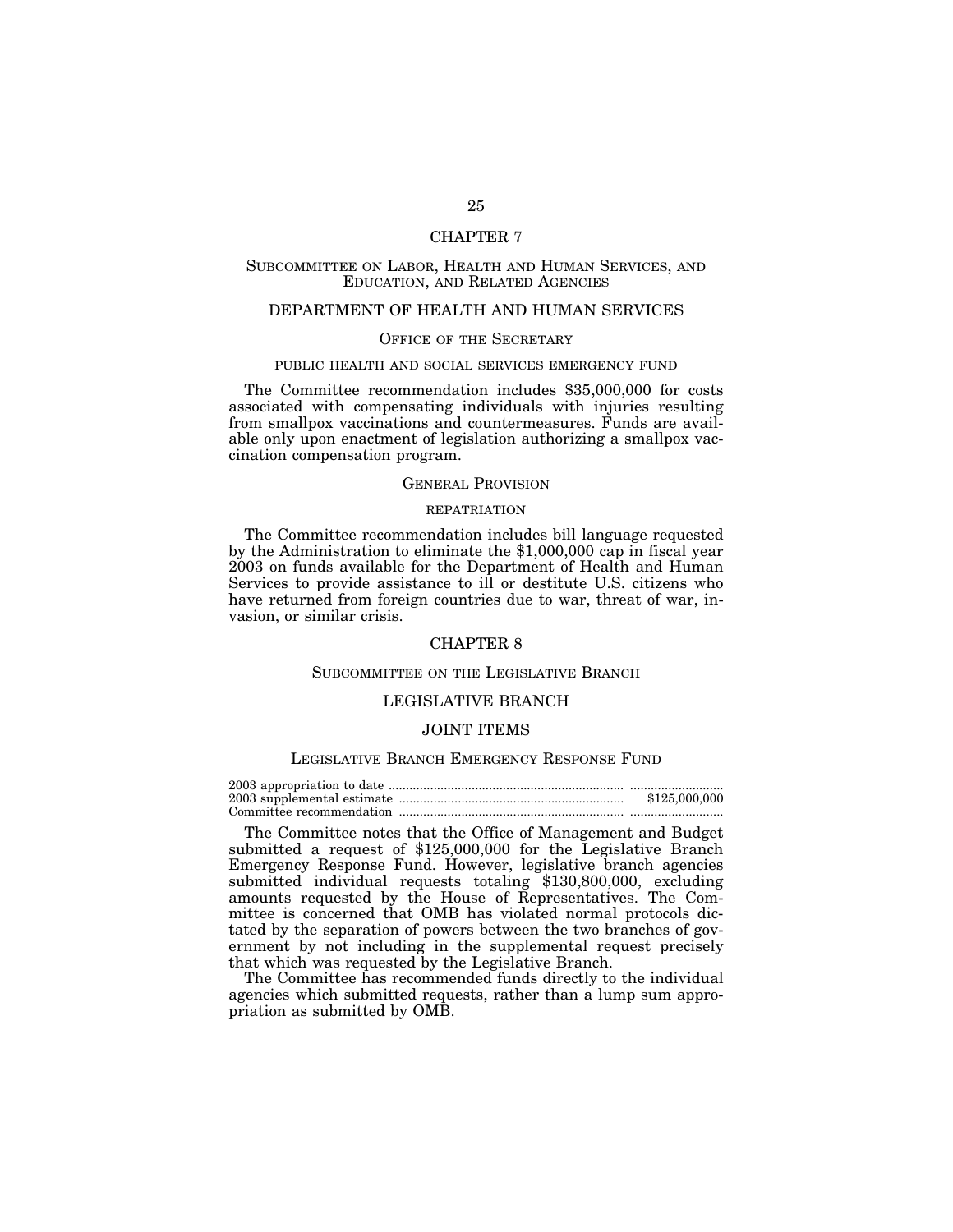## CAPITOL POLICE

#### GENERAL EXPENSES

| \$174,533,000 |
|---------------|
|               |
| 38.165.000    |

The Committee recommends \$38,165,000 for Capitol Police general expenses for additional measures needed for security of the Capitol Complex. The Committee expects to approve the specific allocation of these funds.

The Committee recognizes there may be a need for additional resources for the dignitary protection division upon completion of a new policy for protective details and expects to work with the agency if resources are needed this year.

## OFFICE OF COMPLIANCE

#### SALARIES AND EXPENSES

| \$2,046,000 |
|-------------|
|             |
| 111.000     |

The Committee recommends \$111,000 for the Office of Compliance, as requested by the Office. These funds are needed for hearings and mediation services mandated under sections 403 and 405 of the Congressional Accountability Act. The Office has experienced a significantly larger number of hearings than had been anticipated.

# ARCHITECT OF THE CAPITOL

## GENERAL ADMINISTRATION

| \$58,597,000 |
|--------------|
|              |
| 18.672.000   |

The Committee recommends \$18,672,000 for the general administration account for critical life safety improvements.

## CAPITOL BUILDING

| \$31,885,000 |
|--------------|
|              |
| 1.100.000    |

The Committee recommends \$1,100,000 for the Capitol building appropriation in order to meet life safety standards for egress.

## CAPITOL POWER PLANT

| \$101,621,000 |
|---------------|
|               |
| 14,600,000    |

The Committee recommends \$14,600,000 for the Capitol Power Plant. These funds are needed to mitigate a major environmental and health hazard by replacing the current aged high voltage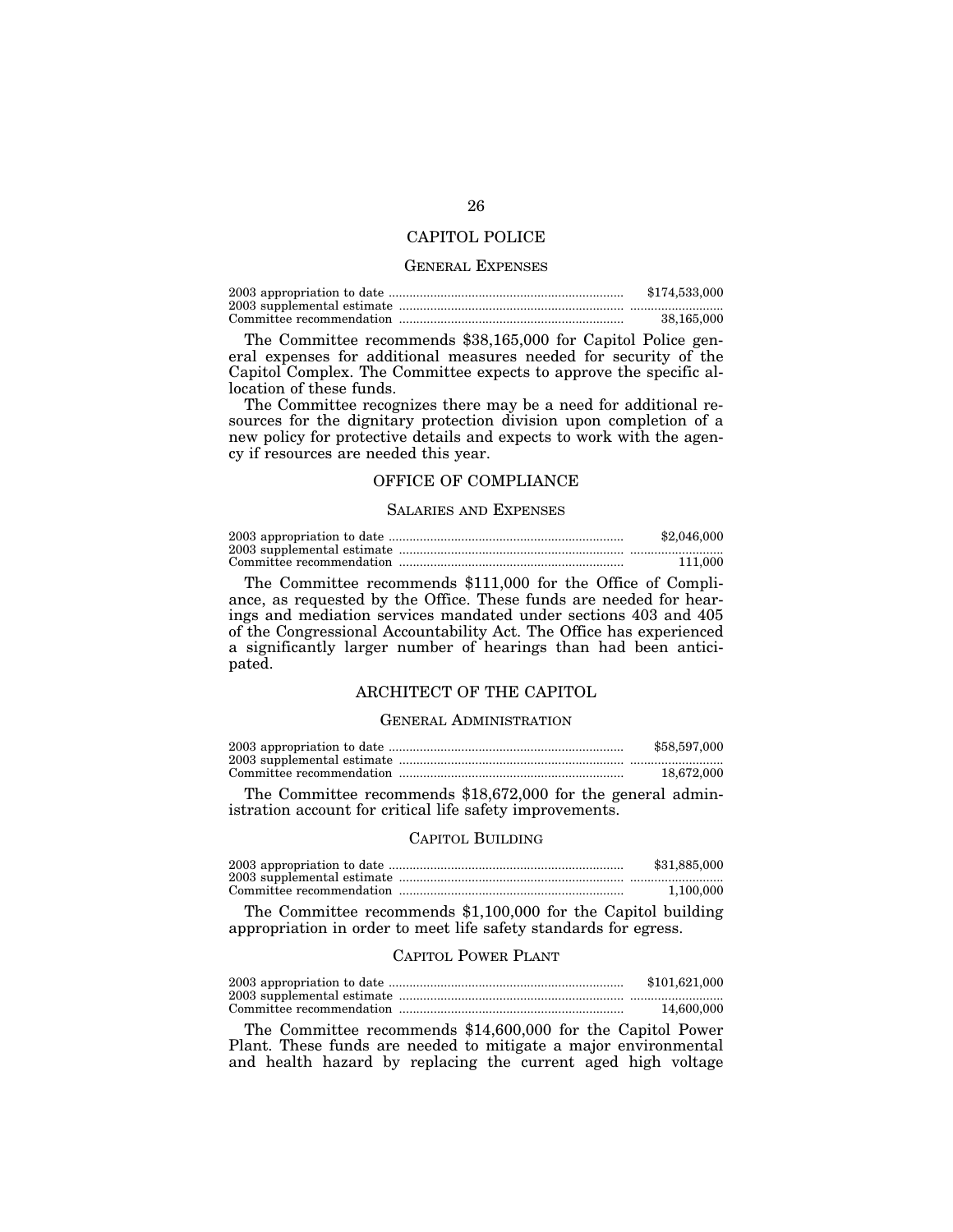switchgear transformers, install oil storage tanks and a distributed control system.

## CAPITOL POLICE BUILDINGS AND GROUNDS

| \$23,745,000 |
|--------------|
|              |
| 40.140.000   |

The Committee recommends \$40,140,000 for Capitol Police buildings and grounds. These funds are needed to purchase property, lease interim facilities to meet the USCP's growing space requirements, construction of a tactical training facility, and other urgently needed facility requirements.

## LIBRARY OF CONGRESS

## SALARIES AND EXPENSES

| \$349,338,000 |
|---------------|
|               |
| 5.500,000     |

The Committee recommends \$5,500,000 for the purchase and installation of a public address system to support emergency management planning.

#### CONGRESSIONAL RESEARCH SERVICE

#### SALARIES AND EXPENSES

| \$86,387,000 |
|--------------|
|              |
| 1,863,000    |

The Committee recommends \$1,863,000 for the Congressional Research Service for mirroring of mission-critical on-line data.

# GENERAL ACCOUNTING OFFICE

#### SALARIES AND EXPENSES

| \$451,202,000 |
|---------------|
|               |
| 4.849.000     |

The Committee recommends \$4,849,000 for the General Accounting Office. These funds are needed for the security of GAO facilities and information systems.

# CHAPTER 9

SUBCOMMITTEE ON MILITARY CONSTRUCTION

# DEPARTMENT OF DEFENSE

## MILITARY CONSTRUCTION, NAVY

| \$1,303,788,000 |
|-----------------|
| 48,100,000      |
| 48,100,000      |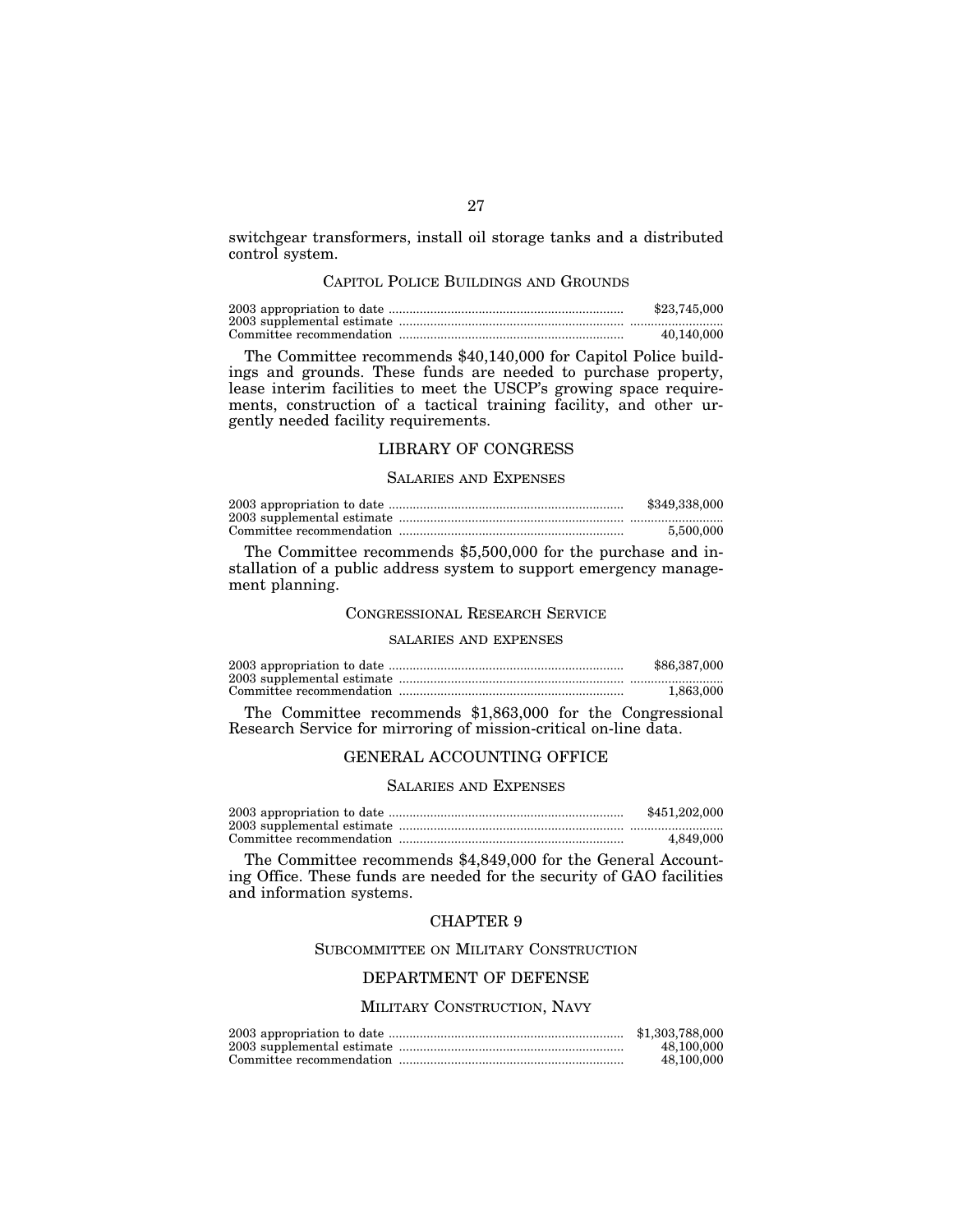The Committee recommends an additional \$48,100,000 for Military Construction, Navy, to provide facilities and infrastructure to carry out detainee operations for the initial phase of the long-term detention mission at Guantanamo Bay, Cuba. The Committee notes that with these additional funds, over \$104,000,000 in military construction will have been expended for detainee facilities at Guantanamo Bay since February, 2002. Included in these expenses are at least three generations of housing facilities for personnel assigned to detainee operations at Guantanamo—''SEA Huts'', improved ''SEA Huts'' and durable metal troop housing. While the Committee is supportive of the detainee mission at Guantanamo, it wishes to minimize repetitive construction of perishable temporary facilities. The Committee directs the Department to complete a comprehensive facilities master plan for Guantanamo and to provide copies of that plan to the congressional defense committees by September 30, 2003.

#### MILITARY CONSTRUCTION, AIR FORCE

| \$1.048.366.000 |
|-----------------|
| 129,400,000     |
| 127.400.000     |

The Committee recommends an additional \$127,400,000 for Military Construction, Air Force, to be used as follows:

| \$85,100,000 |
|--------------|
| 3.200.000    |
| 1.800.000    |
| 35,500,000   |
| 1,800,000    |

The supplemental appropriation request included \$25,000,000 for construction of a parallel taxiway at a classified location. However, the Committee understands that this project is already under construction using operations and maintenance funds; therefore additional appropriation is unnecessary. The request also included \$11,000,000 for construction of a C–130 aircraft parking apron at a classified location but the Committee understands that the requirement for this facility no longer exists because of mission changes. For these reasons funding is not provided for either of these projects or for the planning and design to support them.

The Committee notes that an urgent need exists to repair damage to facilities at Andersen Air Force Base caused by Typhoon Ponsonga, which struck Guam on December 8–9, 2002. Andersen Air Force Base represents an important strategic capability for the United States as a key staging location for operations into East Asia and as a crucial part of the air bridge to Southwest Asia. Typhoon Ponsonga caused significant damage to three of the base's four aircraft hangars, eliminating the base's ability to conduct climate controlled aircraft maintenance. \$35,700,000 is provided for construction of a new aircraft maintenance hangar, and \$1,800,000 is provided for planning and design for this project.

## FAMILY HOUSING OPERATION AND MAINTENANCE, AIR FORCE

| \$863,050,000 |
|---------------|
|               |
| 2.000.000     |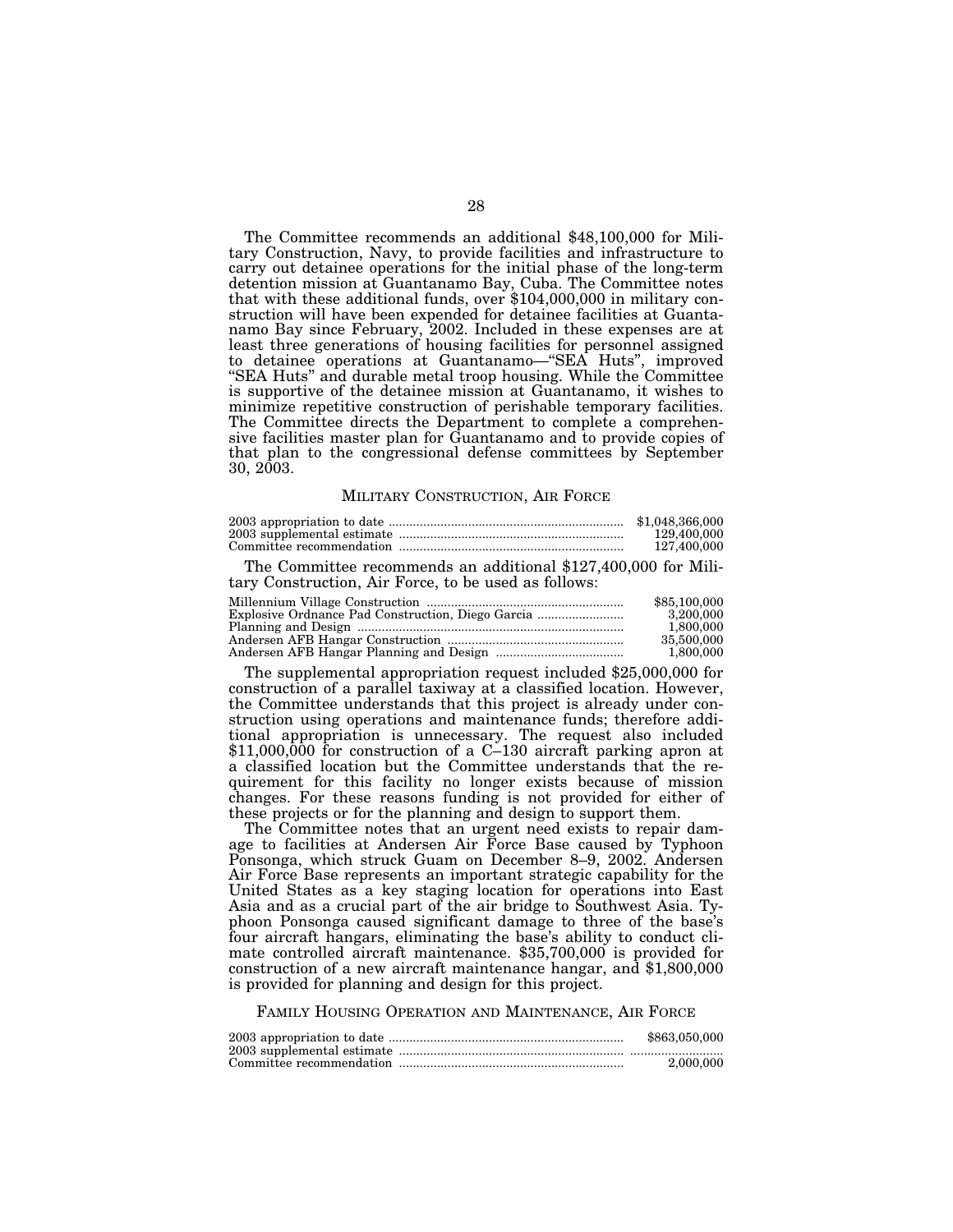The Committee recommends an additional \$2,000,000 for Family Housing Operation and Maintenance, Air Force, to repair family housing units at Andersen Air Force Base, Guam, which were damaged by Typhoon Ponsonga.

## GENERAL PROVISION, THIS CHAPTER

SEC. 901. The Committee recommendation modifies a provision proposed by the administration which provides the Secretary of Defense with additional authority for military construction expenses associated with the war on terror and military operations in Iraq.

## CHAPTER 10

## SUBCOMMITTEE ON TRANSPORTATION, TREASURY AND GENERAL GOVERNMENT

## DEPARTMENT OF TRANSPORTATION

#### MARITIME ADMINISTRATION

#### MARITIME GUARANTEED LOAN (TITLE XI) PROGRAM ACCOUNT

| \$4,126,000 |
|-------------|
|             |
| 50.000.000  |

The Committee recommends an appropriation of \$50,000,000 for the Maritime Guaranteed Loan Program (title XI). The title XI program provides subsidies for guaranteed loans for purchasers of vessels built in U.S. shipyards and includes the guarantee for facilities or equipment pertaining to marine operations related to any of those vessels. The Committee is aware that the program is critical for those who transport military equipment and supplies to deployed military forces during time of war. There is currently only \$1,000,000 available for pending and new loan guarantees, and many future maritime projects, including those that will be used for military sealift, are in jeopardy without additional resources.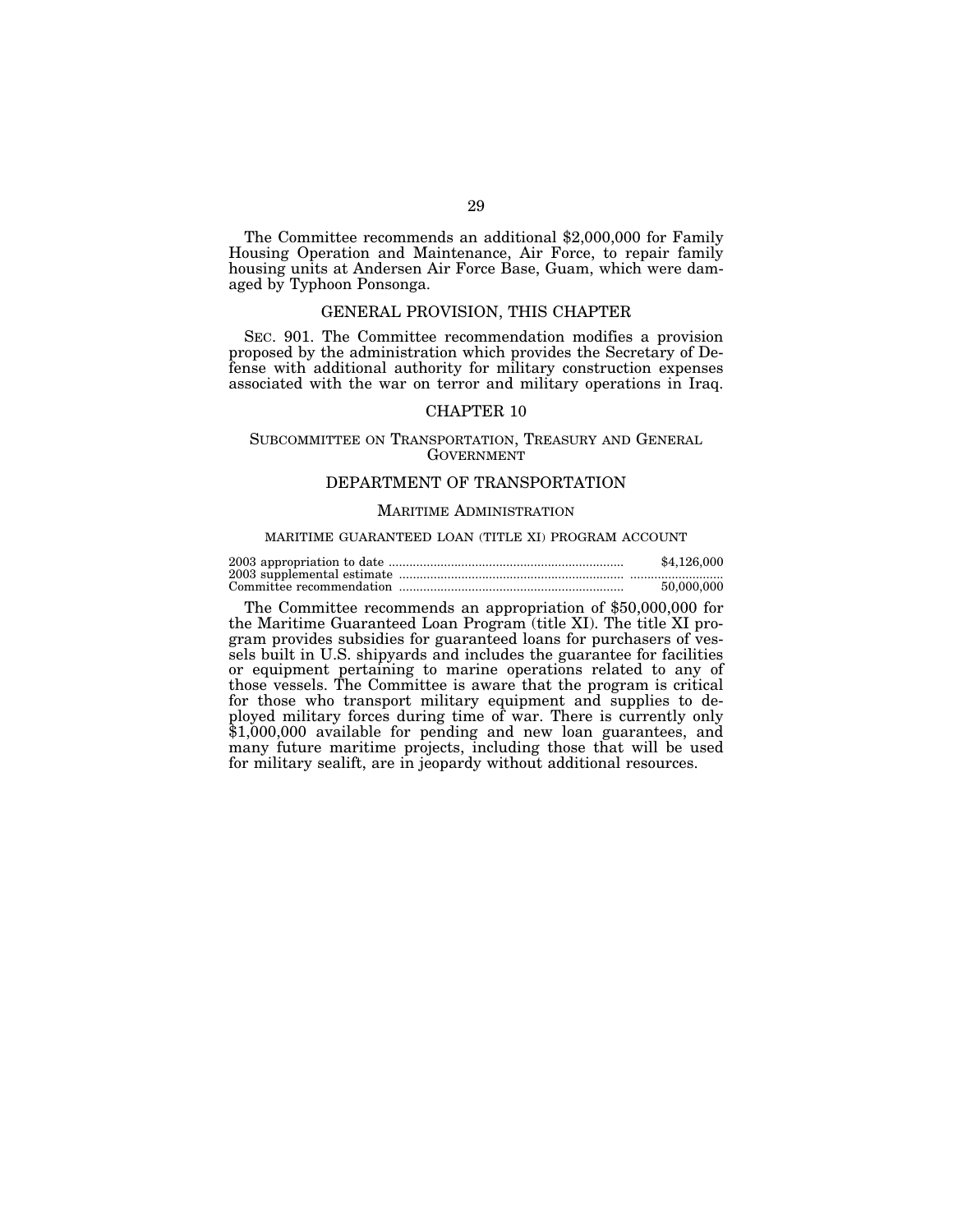# TITLE II—MISCELLANEOUS AND TECHNICAL CORRECTIONS

# CHAPTER 1

## SUBCOMMITTEE ON AGRICULTURE, RURAL DEVELOPMENT, AND RELATED AGENCIES

## GENERAL PROVISIONS

The following provision is a technical correction. The Committee recommendation permits a recently appointed U.S. Department of Agriculture Task Force to evaluate the merits of establishing National Institutes at USDA for the purposes of improving research activities critical to food and agricultural science.

The following provision is a technical correction. The Committee recommendation supplies an effective date for ginseng labeling.

The following provision is a technical correction. The Committee recommendation clarifies the intent of the original provision to provide payments for crop losses, livestock losses, and related expenses resulting from flooding following the application of a pesticide for brush control.

The Committee recommendation includes a provision which makes a change to the definition of a producer handler and requires the Secretary of Agriculture to report on the sale of class 1 milk products into California. The provision also makes a technical change in regard to Federal milk marketing orders in Clark County, Nevada.

## CHAPTER 2

## SUBCOMMITTEE ON COMMERCE, JUSTICE, AND STATE, THE JUDICIARY, AND RELATED AGENCIES

#### DEPARTMENT OF COMMERCE

## NATIONAL OCEANIC AND ATMOSPHERIC ADMINISTRATION

## PROCUREMENT, ACQUISITION AND CONSTRUCTION

| \$754,096,000 |
|---------------|
|               |
| 106,060,000   |

The Committee recommends \$106,060,000 for procurement, ac- quisition and construction. The recommendation is \$106,060,000 above the request.

The Polar-orbiting Operational Environmental Satellite [POES], National Polar-orbiting Operational Environmental Satellite System [NPOESS], and Geostationary Operational Environmental Satellite [GOES] programs are designed to provide the U.S. Government with continuous satellite coverage necessary for weather fore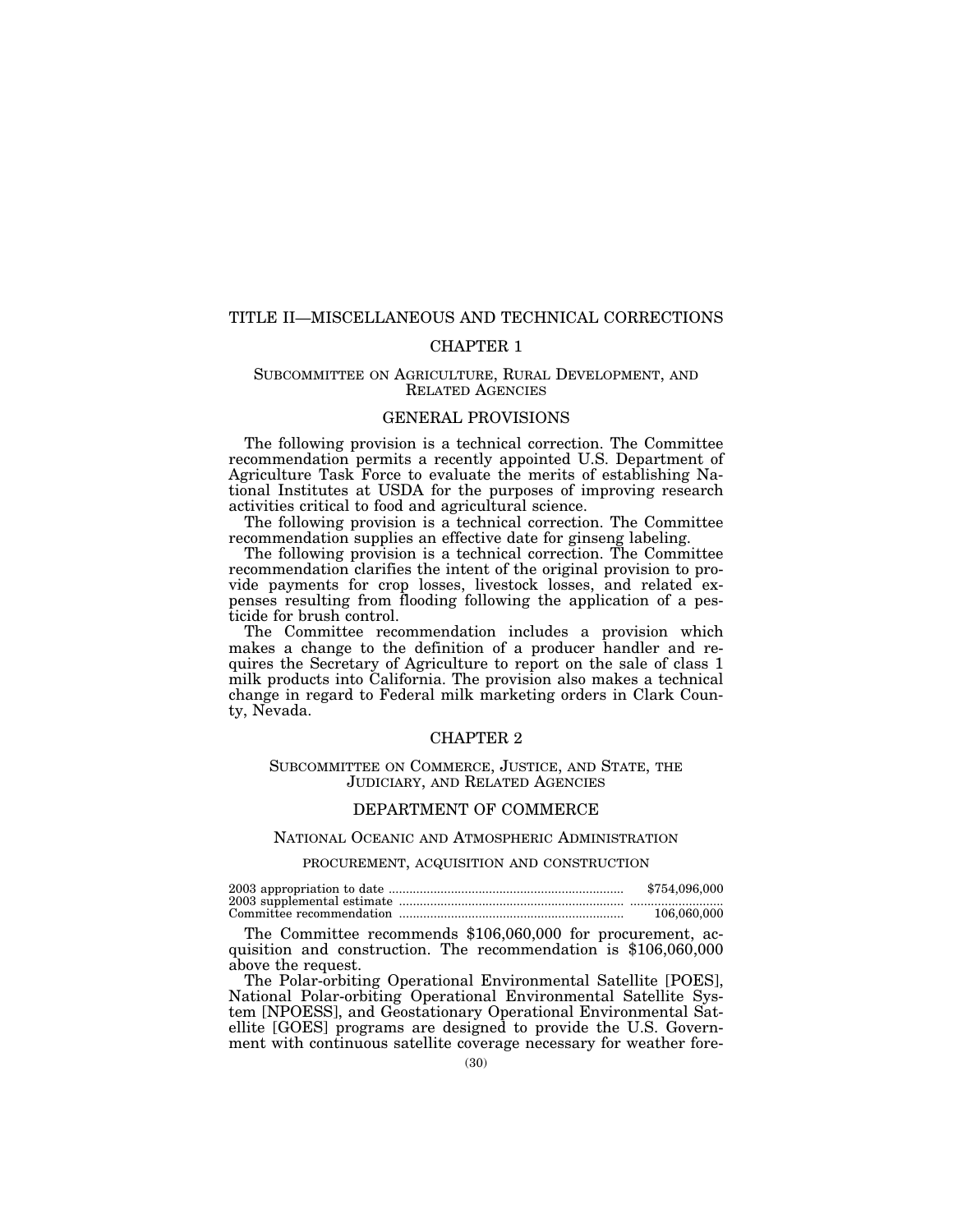casting and disaster planning and response. In 1994, as a cost savings effort, the civil and military polar-orbiting systems were integrated into a single, national system satisfying both civil and national security needs. In order to ensure that the United States would never be dependent on a foreign government for its weather satellite data, the programs were designed to include a spare that could be launched or activated immediately should a system failure occur.

Since the fiscal year 2003 omnibus appropriations conference, the Committee has learned that it was misinformed regarding the funding requirements for the POES, NPOESS, and GOES programs. The fiscal year 2003 President's budget request for POES and NPOESS included an anomaly. As noted above, satellite purchases are phased to ensure that a ''hot'' spare is available should a catastrophic launch failure occur. The request introduced a 12 month gap between the second to last POES launch and the availability of a spare and a 19-month gap between the last launch of POES and the availability of a NPOESS spare. Current funding levels exacerbate these gaps. Regarding GOES, NOAA typically options satellite ''buses'' and launch vehicles at the same time. The current funding level will force NOAA to split the optioning of the next satellite. The bus will be paid for with fiscal year 2003 funds and the launch vehicle with fiscal year 2004 funds.

The level of risk and additional costs associated with the gaps and the severing of launch vehicle from bus are not acceptable. Therefore, the Committee recommendation provides \$14,600,000 for POES and \$48,000,000 for NPOESS to reduce to the greatest degree possible the gaps and \$41,000,000 for GOES to remarry the procurement. The National Environmental Satellite, Data and Information Service is directed to provide to the Committees on Appropriations a ''cure plan'' for these three programs not later than June 1, 2003.

#### RELATED AGENCIES

#### EQUAL EMPLOYMENT OPPORTUNITY COMMISSION

#### SALARIES AND EXPENSES

| \$306,815,000 |
|---------------|
|               |
| 23.300.000    |

The Committee recommends \$23,300,000 for the Equal Employment Opportunity Commission [EEOC]. The recommendation is \$23,300,000 above the supplemental budget request. The recommendation is necessary to avert a fiscal crisis that will result in the furlough of 100 percent of the workforce for an extended period of time. The Committee understands this fiscal crisis resulted from a myriad of factors, most significantly past hiring practices that resulted in a tremendous surge in staff salaries and benefits and increased GSA rent requirements.

Upon assumption of duties, the present Chair immediately instituted a hiring freeze but lacks the resources to induce sufficient numbers of employees to apply for early retirement. The Commission took further corrective action by contracting with the National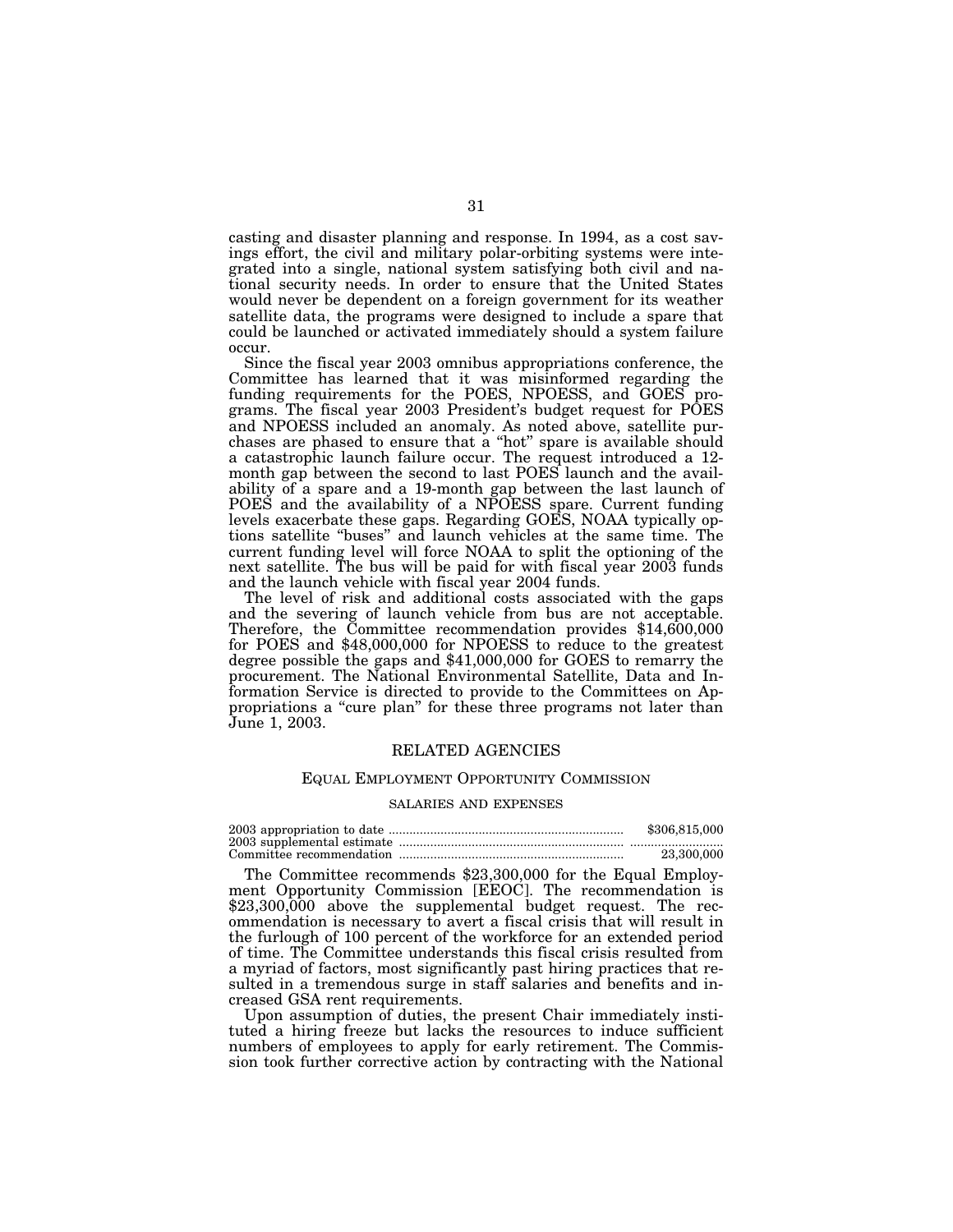Academy of Public Administration [NAPA] to assess personnel structure and other workforce issues. The NAPA study recommended a 5-year plan to more efficiently align the Commission and avoid financial crises in the future.

The immediate requirement to merely stabilize the Commission and prevent a furlough or Anti-Deficiency Act violation is \$18,300,000. However, this funding level will not correct the root problem, only delay it. Implementation of the NAPA plan is the only sure way to correct the fiscal problem. Therefore, the Committee recommends \$5,000,000 for the first installment of the restructure plan. This will allow the agency to establish a national call center and provide technology required to more fully support telework and remote access requirements, as well as support major staffing adjustments.

Immediate stabilization and a major personnel restructure are critical to the agency's future. The EEOC has presented this Committee with a business case analysis to support this request that will not only stabilize the Commission but begin a realistic and cost-effective restructure plan.

## NATIONAL COMMISSION ON TERRORIST ATTACKS UPON THE UNITED **STATES**

#### SALARIES AND EXPENSES

| \$3,000,000 |
|-------------|
|             |
| 11,000,000  |

The Committee recommends \$11,000,000 for the National Commission on Terrorist Attacks Upon the United States. The Committee recommendation is \$11,000,000 above the request.

The amount provided is intended to cover all costs through the life of the Commission. The report of the Commission is due May 2004.

## CHAPTER 3

#### SUBCOMMITTEE ON DISTRICT OF COLUMBIA

#### DISTRICT OF COLUMBIA

The Committee recommends a number of changes to the District of Columbia's local budget, as requested by the Mayor and approved by City Council. These changes are necessitated by a projected budget shortfall of \$133,600,000. The Committee is not recommending any additional Federal funds for the District of Columbia.

#### GOVERNMENTAL DIRECTION AND SUPPORT

The Committee recommends a rescission of \$9,358,000 in local funds for governmental direction and support for savings associated with the reduction in risk management functions within the agency, savings associated with a District-wide hiring freeze, and the reduction of telecommunications costs and contractual savings.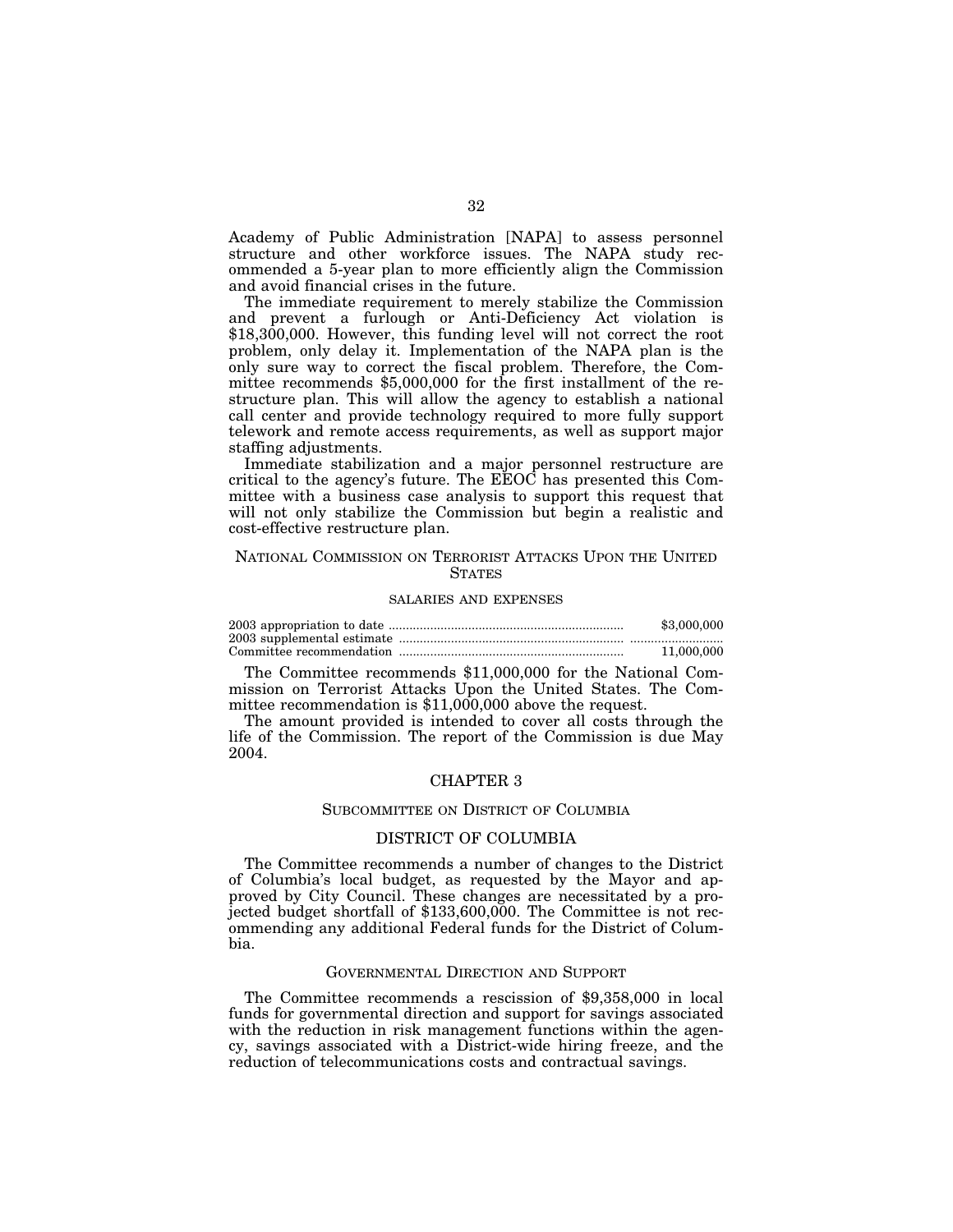#### ECONOMIC DEVELOPMENT AND REGULATION

The Committee recommends an increase of \$14,998,000 in local funds for economic development and support for increased costs associated with the following: the Summer Youth Program, the Home Purchasing Assistance Program, and the Relocation Program.

#### PUBLIC SAFETY AND JUSTICE

The Committee recommends an increase of \$10,422,000 in local funds for public safety and justice, including funds for overtime costs and new recruiting costs for the Metropolitan Police Department, and overtime costs for the Department of Corrections and the Fire and Emergency Medical Services.

#### PUBLIC EDUCATION SYSTEM

The Committee recommends several changes in the allocation of local funds for the public education system. These include an increase of \$2,029,000 for the District of Columbia Public Schools for school operations, a rescission of \$12,000,000 for District of Columbia Charter Schools due to lower than anticipated student enrollment, however, the Committee intends that not less than \$3,000,000 of these funds are to be used to provide adequate charter school facitlities and educational programs for charter schools. The Committee also recommends a rescission of \$1,040,000 for the University of the District of Columbia due to savings achieved by a District-wide hiring freeze, a rescission of \$273,000 for the District of Columbia Public Libraries due to cuts made in its share of the Arts project program, and a rescission of \$255,000 for the Commission on the Arts and Humanities due to a cut in its share of the Arts project program.

## HUMAN SUPPORT SERVICES

The Committee recommends several changes to the allocation of local funds for Human Support Services. These include an increase for the Department of Health to cover medical claims exceeding budgeted costs, and to cover higher Medicaid utilization and managed care costs. These also include an increase to the Department of Human Services to cover court order costs associated with the Mental Retardation and Developmental Disabilities Agency, as well as an increase for the Children and Family Services Agency to cover costs associated with unbudgeted out-of-state tuition costs for foster care student.

## PUBLIC WORKS

The Committee recommends several changes to the allocation of local funds for Public Works. These include increases for the recycling program, and for the District's inspection station program. The Committee is recommending several rescissions attributable to hiring freezes and freezing pay increases.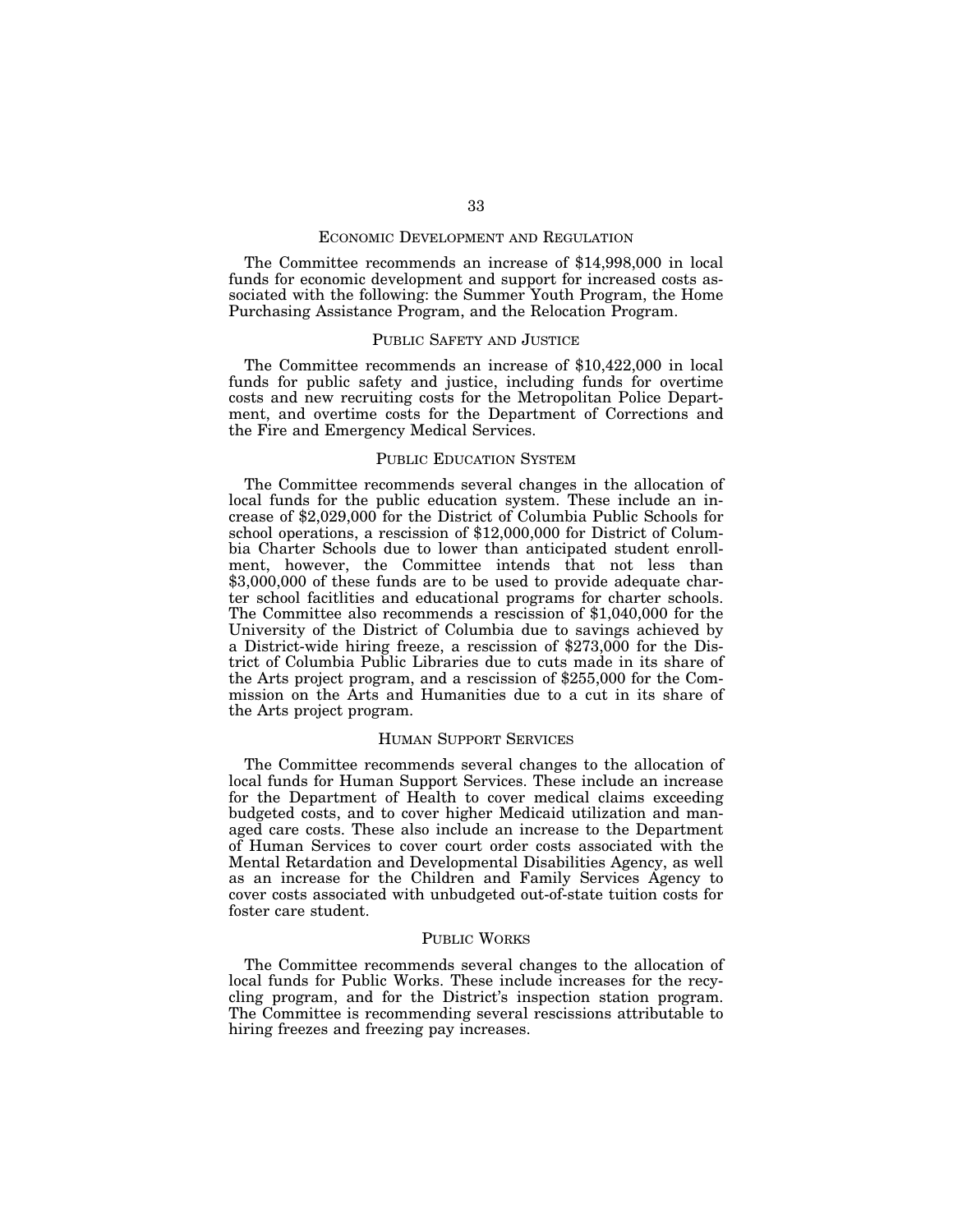# REPAYMENT OF LOANS AND INTEREST

The Committee recommends a rescission of \$2,466,000 from local funds due to the lower debt service obligations based on improved market rates and delays in borrowing.

#### WORKFORCE INVESTMENTS

The Committee recommends a rescission of \$2,000,000 from local funds in Workforce Investments due to the suspension of non-union pay increases.

#### GENERAL PROVISIONS, THIS CHAPTER

SEC. 3001. The Committee has included bill language to allow the District to authorize transfers of an amount not to exceed \$32,900,000 from funds identified in the fiscal year 2002 comprehensive annual financial report from the fund balance to the local general fund. This transfer will allow the District to address revenue shortfalls due to the economic downturn, but it will not affect the District's emergency or contingency reserves.

SEC. 3002. The Committee has included bill language that extends the authority which the Chief Financial Officer of the District of Columbia can exercise with respect to personnel, procurement, and the preparation of fiscal impact statements during a control period through September 30, 2004. The current authority expires on July 1, 2003.

## CHAPTER 4

## SUBCOMMITTEE ON INTERIOR AND RELATED AGENCIES

# DEPARTMENT OF THE INTERIOR

#### UNITED STATES FISH AND WILDLIFE SERVICE

#### STATE AND TRIBAL WILDLIFE GRANTS

The Committee recommendation provides a technical correction to language in Public Law 108–7 relating to State and Tribal Wildlife Grants.

#### NATIONAL PARK SERVICE

## OPERATION OF THE NATIONAL PARK SYSTEM

| \$1,555,389,000 |
|-----------------|
|                 |
| 9.000.000       |

The Committee recommendation provides a correct amount for operation of the national park system in Public Law 108–7 to reflect the conference agreement.

#### BUREAU OF INDIAN AFFAIRS

#### **CONSTRUCTION**

In accordance with the administration's request, the Fiscal Year 2002 Interior and Related Agencies Appropriations Act (Public Law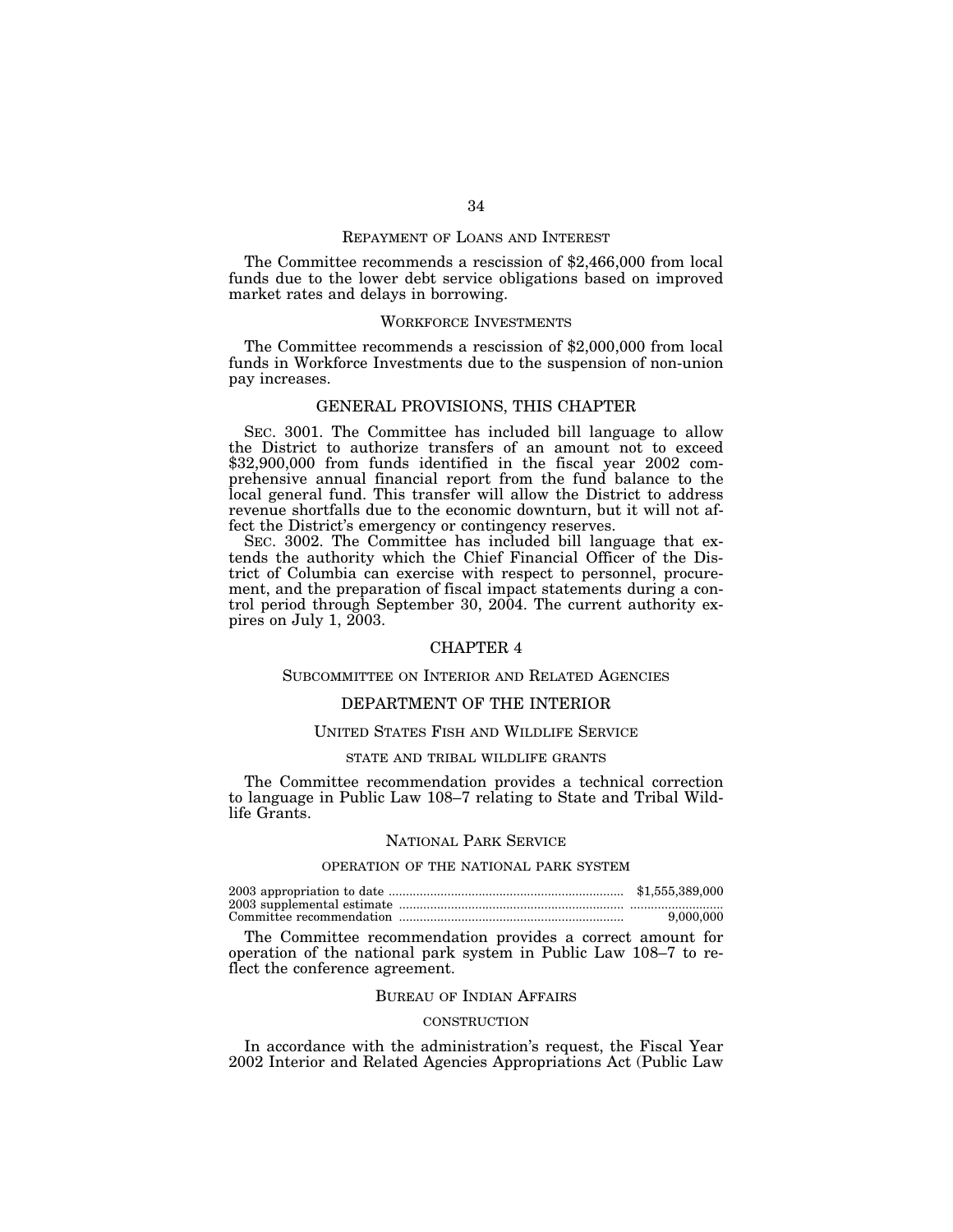107–63) provided funding for the construction of a K–12 Ojibwa Indian school. Since that time, the Turtle Mountain Band of Chippewa Indians and the Bureau of Indian Affairs have agreed that the replacement school should be sized for 553 students. Based on this agreement, the Committee believes that the remaining planning, design, and actual construction can now be accomplished for approximately \$26,700,000, or less. Bill language has therefore been included directing that funds for this project be made available for obligation within 30 days of enactment of this Act.

## RELATED AGENCY

#### GENERAL PROVISION

Modifies section 328 of Division F of Public Law 108–7 to reflect congressional intent more clearly.

Requires the Secretary of the Interior to provide a report to Congress detailing the Secretary's intent regarding the direct sale of 983 acres in Clark County, Nevada.

## CHAPTER 5

## SUBCOMMITTEE ON LABOR, HEALTH AND HUMAN SERVICES, AND EDUCATION, AND RELATED AGENCIES

# DEPARTMENT OF LABOR

## EMPLOYMENT AND TRAINING ADMINISTRATION

## TRAINING AND EMPLOYMENT SERVICES

The Committee recommendation includes bill language providing \$1,000,000 for the Jobs for America's Graduates program.

## DEPARTMENT OF HEALTH AND HUMAN SERVICES

#### HEALTH RESOURCES AND SERVICES ADMINISTRATION

#### HEALTH RESOURCES AND SERVICES

In the statement of the managers of the committee of conference accompanying H.J. Res. 2 (Public Law 108–7; House Report 108– 10), in the matter in title II of Division G, under the heading ''Health Resources and Services''

- —the provision specifying \$200,000 for the U.S. and Developing Country Medical Centers Program for the linking of U.S. academic medical centers with developing country medical centers to facilitate mutual capacity building through the exchange of clinicians between the two institutions so that care providers in the developing world can learn, first hand, from those in the U.S. who are most experienced in AIDS care shall be deleted;
- —the provision specifying La Crosse Medical Health Science Consortium to establish virtual health centers shall be deemed to read as follows: ''La Crosse Medical Health Science Consortium in La Crosse, Wisconsin to establish virtual health centers in eight counties'';
- —the provision specifying Children's Hospital Central California for construction of the Pediatric Trauma Unit shall be deemed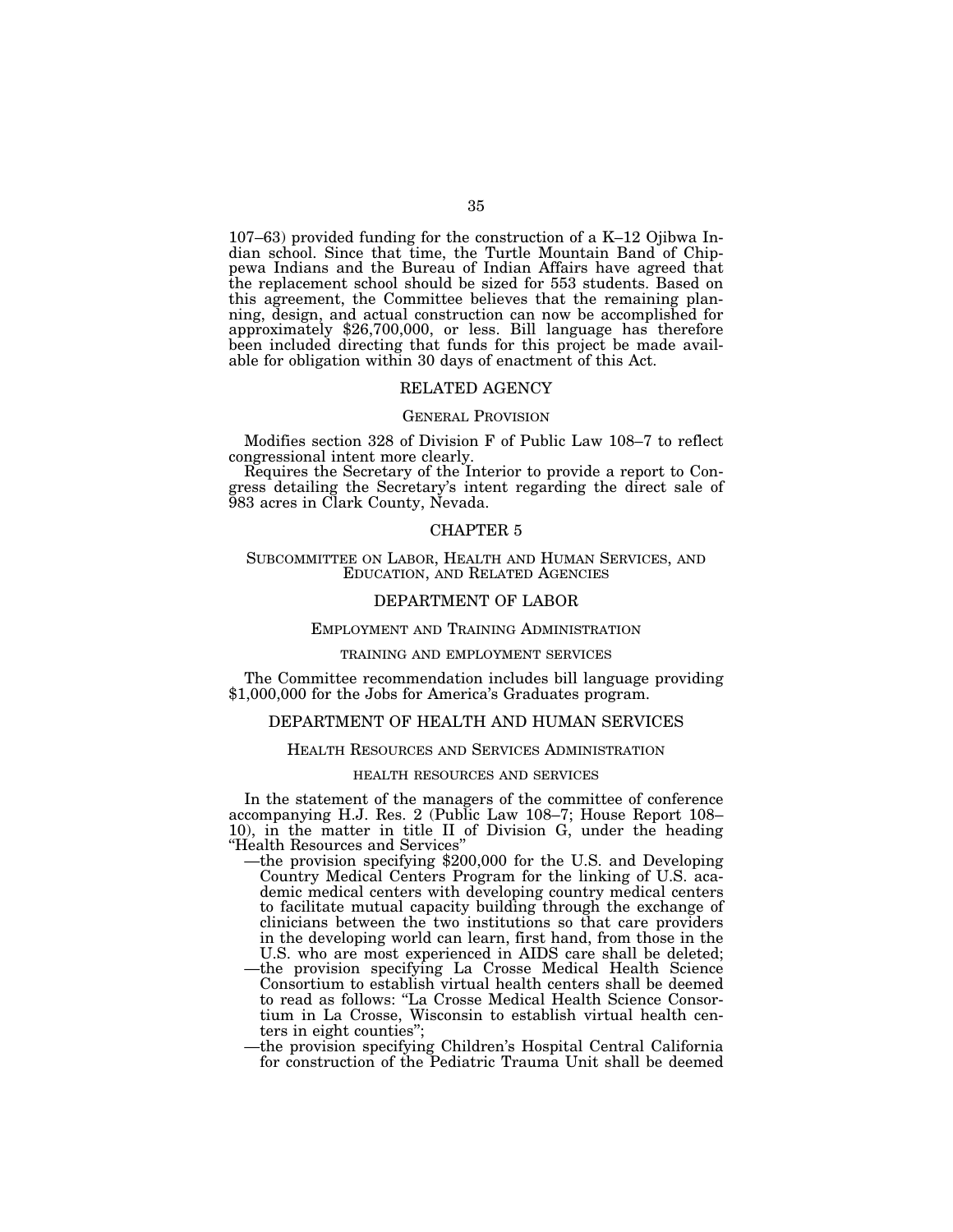to read as follows: ''Children's Hospital Central California in Madera, CA for construction of the Pediatric Trauma Unit''; and

—the provision specifying \$1,630,000 for the Geisinger Health System, Harrisburg, PA, for the Rural PA Stroke Care Partnership shall be deemed to read: ''Geisinger Health System, Harrisburg, PA, for the Rural PA Stroke Care Partnership, \$630,000''.

The Committee recommendation includes bill language making technical corrections to numerous projects within the Health Resources and Services account.

The Committee recommends transfering \$800,000 from the health care and other facilities construction program to the telehealth grant program. The Committee also recommends transferring \$225,000 from the health care and other facilities construction program to program management. The Committee further recommends transferring \$490,000 from the health care and other facilities construction program to the rural outreach program and also transfers \$200,000 from the Rural Health Outreach Grants program to Program Administration.

#### ADMINISTRATION FOR CHILDREN AND FAMILIES

## CHILDREN AND FAMILIES SERVICES PROGRAMS

In the statement of the managers of the committee of conference accompanying H.J. Res. 2 (Public Law 108–7; House Report 108– 10), in the matter in title II of Division G, relating to Social services and income maintenance research under the heading ''Children and Families Services Programs''

—the provision specifying \$150,000 for the Bethesda Children's Home shall be deemed to read as follows, ''Bethesda Children's Home/Lutheran Social Services''.

#### ADMINISTRATION ON AGING

#### AGING SERVICES PROGRAMS

In the statement of the managers of the committee of conference accompanying H.J. Res. 2 (Public Law 108–7; House Report 108– 10), in the matter in title II of Division G, relating to Aging research, training and demonstrations under the heading ''Aging Services Programs''

- —the provision specifying \$850,000 for the Jewish Federation of Greater Washington shall be deemed to read as follows: ''\$1,200,000 to the Jewish Federation of Greater Washington in Montgomery County, MD to establish a Naturally Occurring Retirement Communities (NORCs) demonstration project providing supportive services to seniors.''; and
- —the provision specifying \$1,200,000 for the Jewish Family and Children's Service, Minneapolis, MN shall be deemed to read as follows: ''\$850,000 for the Jewish Family and Children's Service, Minneapolis, MN, for programs for seniors in Naturally Occurring Retirement Community''.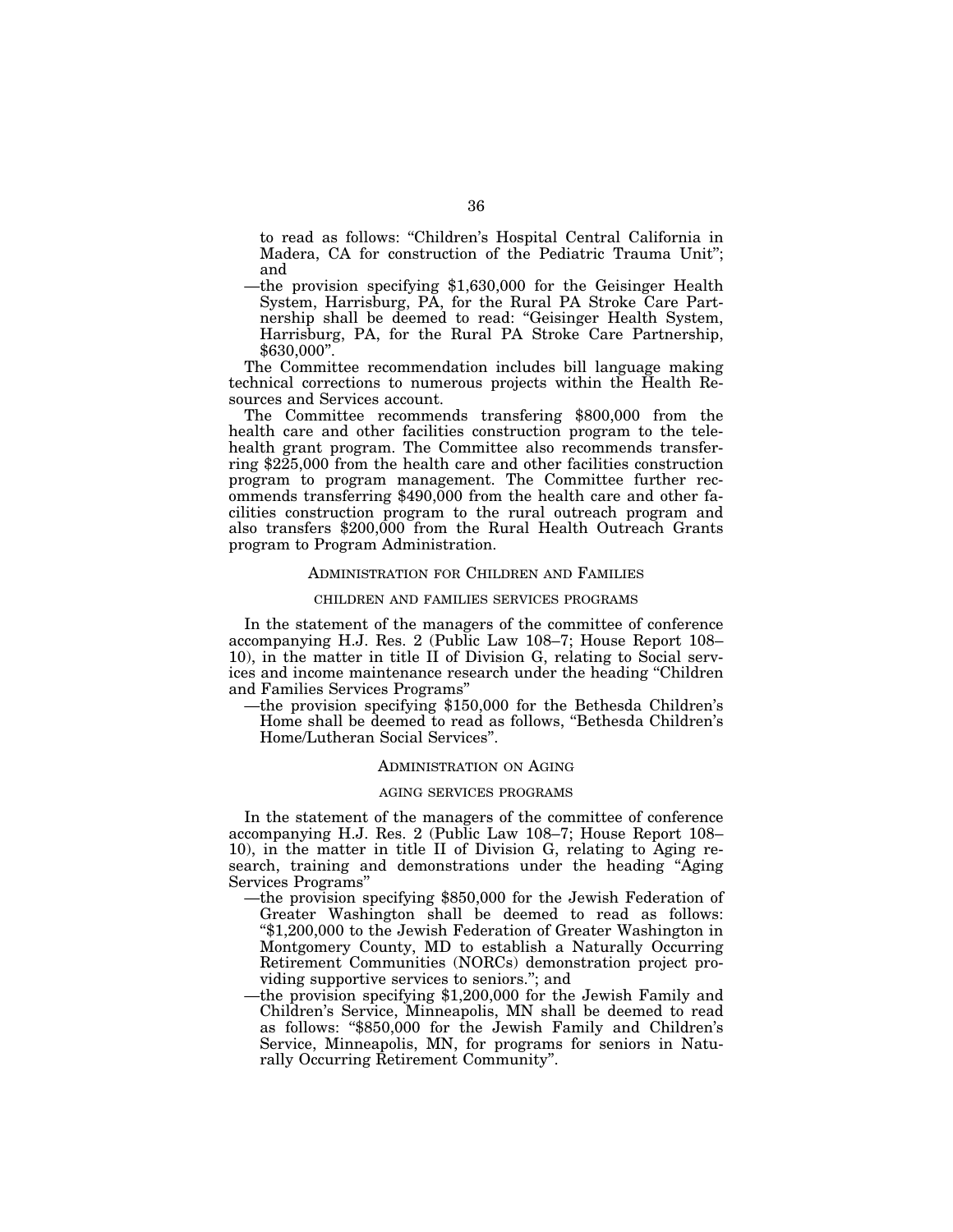#### OFFICE OF THE SECRETARY

## PUBLIC HEALTH AND SOCIAL SERVICES EMERGENCY FUND

The Committee recommendation includes bill language making a technical correction to the Public Health and Social Service Emergency Fund.

## GENERAL PROVISION

#### INTERNATIONAL HEALTH ACTIVITIES

The Committee recommendation includes a new general provision making a technical correction regarding international health activities.

# DEPARTMENT OF EDUCATION

## SCHOOL IMPROVEMENT PROGRAMS

The Committee recommendation includes bill language making technical corrections to numerous projects funded in the Fund for the Improvement of Education. Also included are bill language program technical corrections.

## HIGHER EDUCATION

The Committee recommendation includes bill language making technical corrections to numerous projects funded in the Fund for the Improvement of Postsecondary Education.

## GENERAL PROVISION

The Committee has included a provision which raises the maximum age from 17 to 19 for students participating in the federally funded Advanced Placement program.

#### RELATED AGENCIES

## CORPORATION FOR NATIONAL AND COMMUNITY SERVICES

# DOMESTIC VOLUNTEER SERVICE PROGRAMS, OPERATING EXPENSES

The Committee recommendation includes bill language making technical corrections in the Domestic Volunteer Service program.

## CHAPTER 6

## SUBCOMMITTEE ON THE LEGISLATIVE BRANCH

## CAPITOL POLICE

This provision reinserts the effective date relative to section 1015 of Public Law 108–7.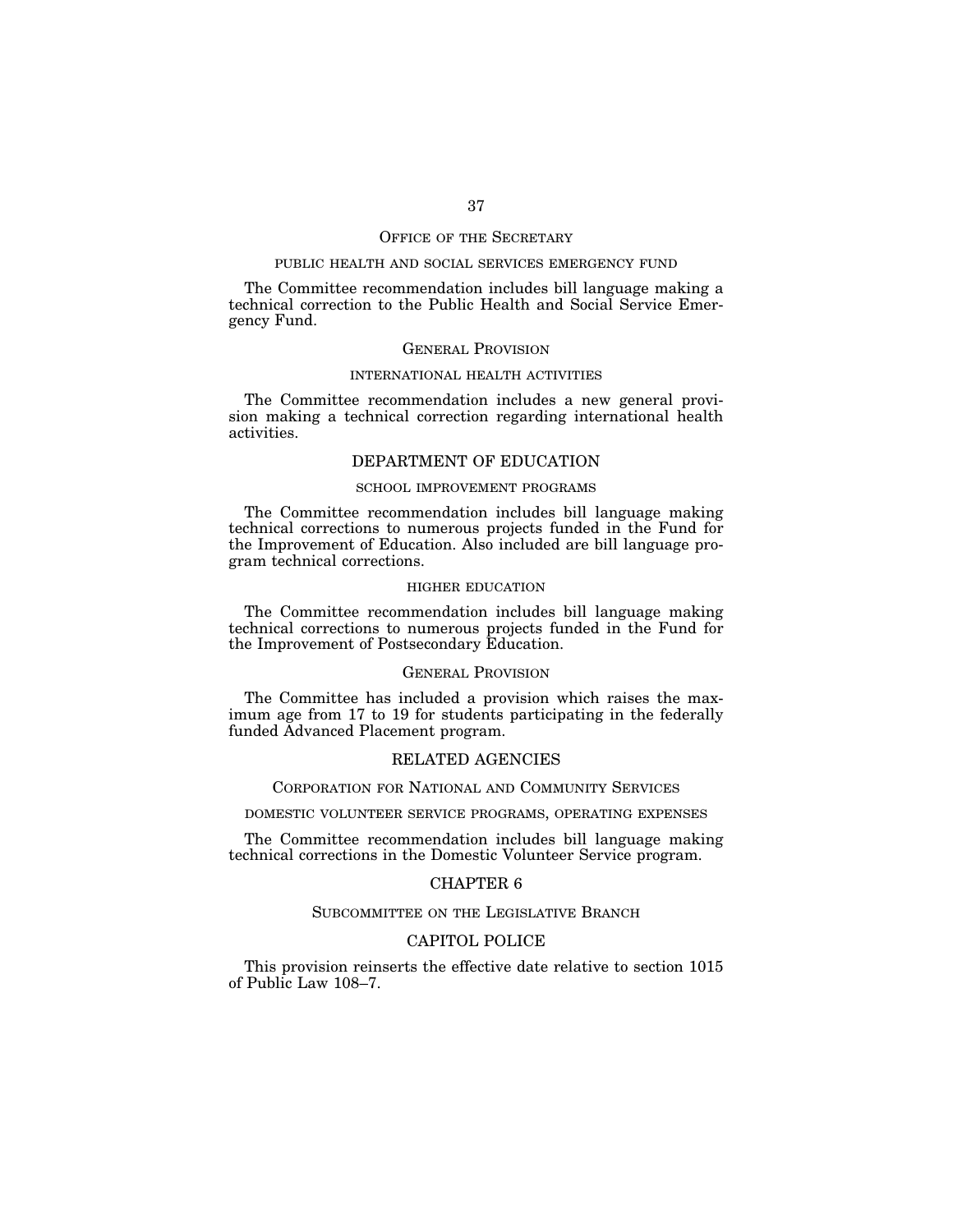### CHAPTER 7

## SUBCOMMITTEE ON TRANSPORTATION, TREASURY AND GENERAL **GOVERNMENT**

# DEPARTMENT OF TRANSPORTATION

The Committee recommendation includes a provision making a technical correction to Section 336 of Division I of Public Law  $108-$ 7.

The Committee recommendation includes a provision making technical corrections to Section 321 of Division I of Public Law 108–7.

The Committee recommendation includes a provision to permit rural areas that became part of an urbanized area as a result of the 2000 census to use funds made available to carry out section 5307 of title 49 for operating assistance during fiscal year 2003.

#### CHAPTER 8

#### SUBCOMMITTEE ON VETERANS AFFAIRS AND HOUSING AND URBAN DEVELOPMENT AND INDEPENDENT AGENCIES

# DEPARTMENT OF HOUSING AND URBAN DEVELOPMENT

## COMMUNITY DEVELOPMENT FUND

The recommendation makes several technical corrections to grants.

#### MANAGEMENT AND ADMINISTRATION

#### SALARIES AND EXPENSES

The recommendation clarifies the intent of Congress that the General Counsel of the Department of Housing and Urban Development retains responsibility for appropriation issues while acknowledging a new division on Antideficiency Act violations within the HUD Office of the CFO.

## INDEPENDENT AGENCIES

#### CORPORATION FOR NATIONAL AND COMMUNITY SERVICE

#### NATIONAL AND COMMUNITY SERVICE PROGRAMS OPERATING EXPENSES

The Committee has included language for the Corporation for National and Community Service ("Corporation") to provide a deficiency appropriation of up to \$64,000,000 to liquidate obligations incurred in previous years. The Administration submitted this request on March 5, 2003 to the Congress. The Committee has included this deficiency language to ensure that AmeriCorps participants receive their earned education award. Nevertheless, the Committee believes that the Corporation must provide a detailed and thorough explanation regarding the root causes of this deficiency before any funds are to be made available. Accordingly, the Committee makes the availability of these funds contingent on the Corporation submitting a report in accordance with the require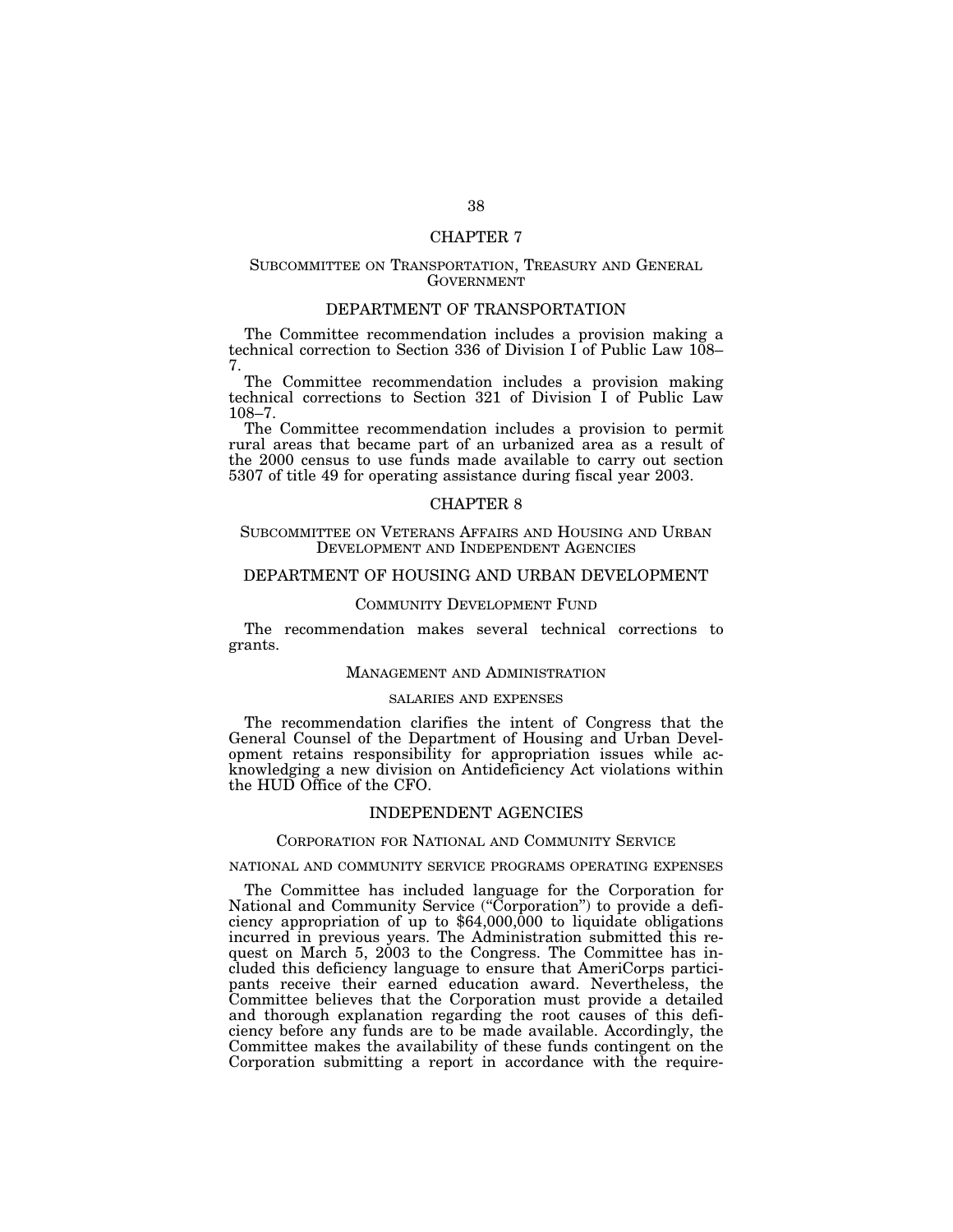ments of the Antideficiency Act and the guidance included in OMB Circular A–11.

The Committee has also included a technical correction for administrative funds previously appropriated in the Consolidated Appropriations Resolution, 2003 (Public Law 108–7).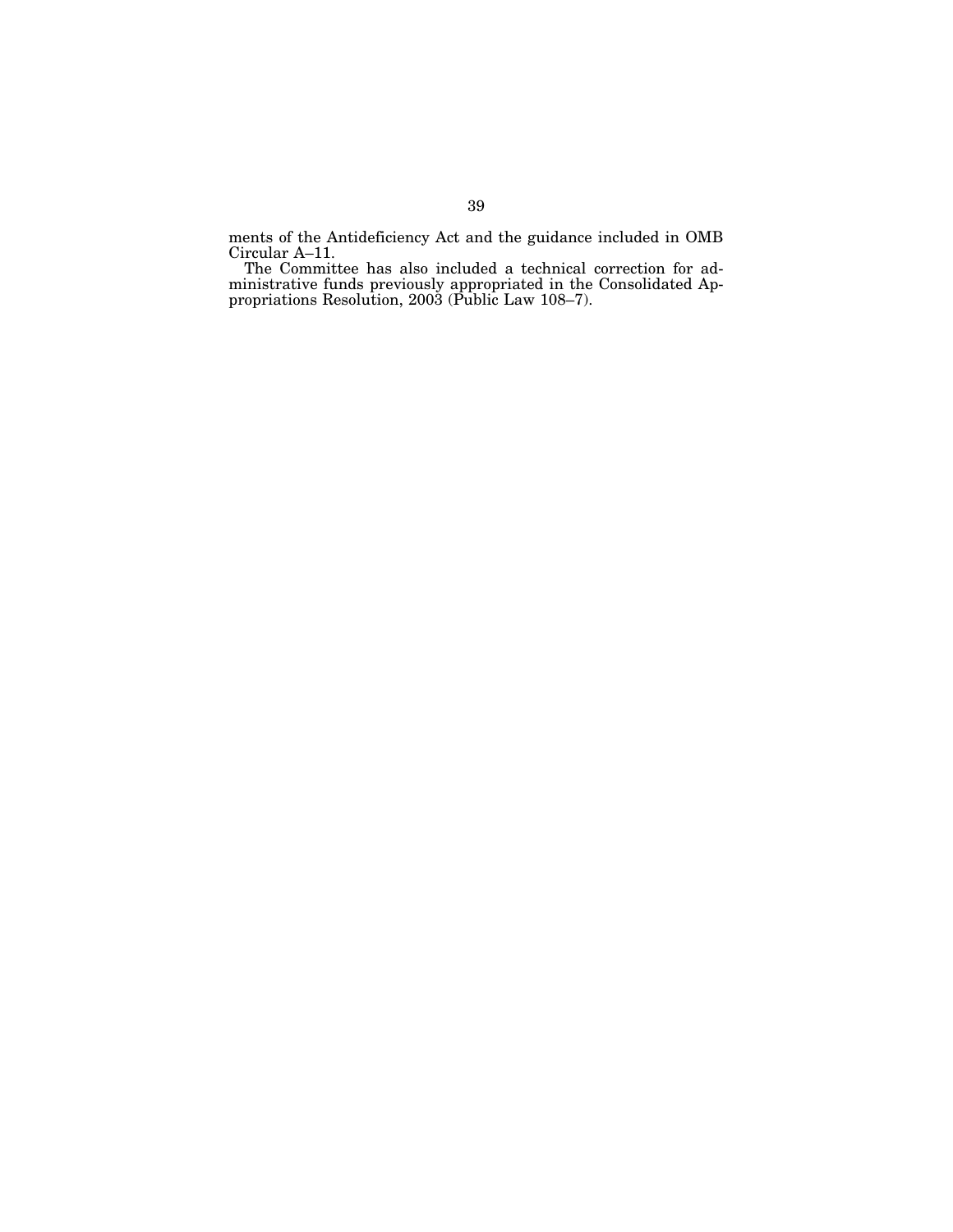# TITLE III—COLUMBIA ORBITER MEMORIAL ACT

The recommendation allows the construction of a memorial marker honoring the seven members of the crew of the Columbia Orbiter who died on February 1, 2003, over the State of Texas during the landing of space shuttle mission STS–107.

The recommendation provides \$500,000 from available funds for the construction of the memorial marker and provides the Administrator of the National Aeronautics and Space Administration the authority to accept gifts and donations for this purpose.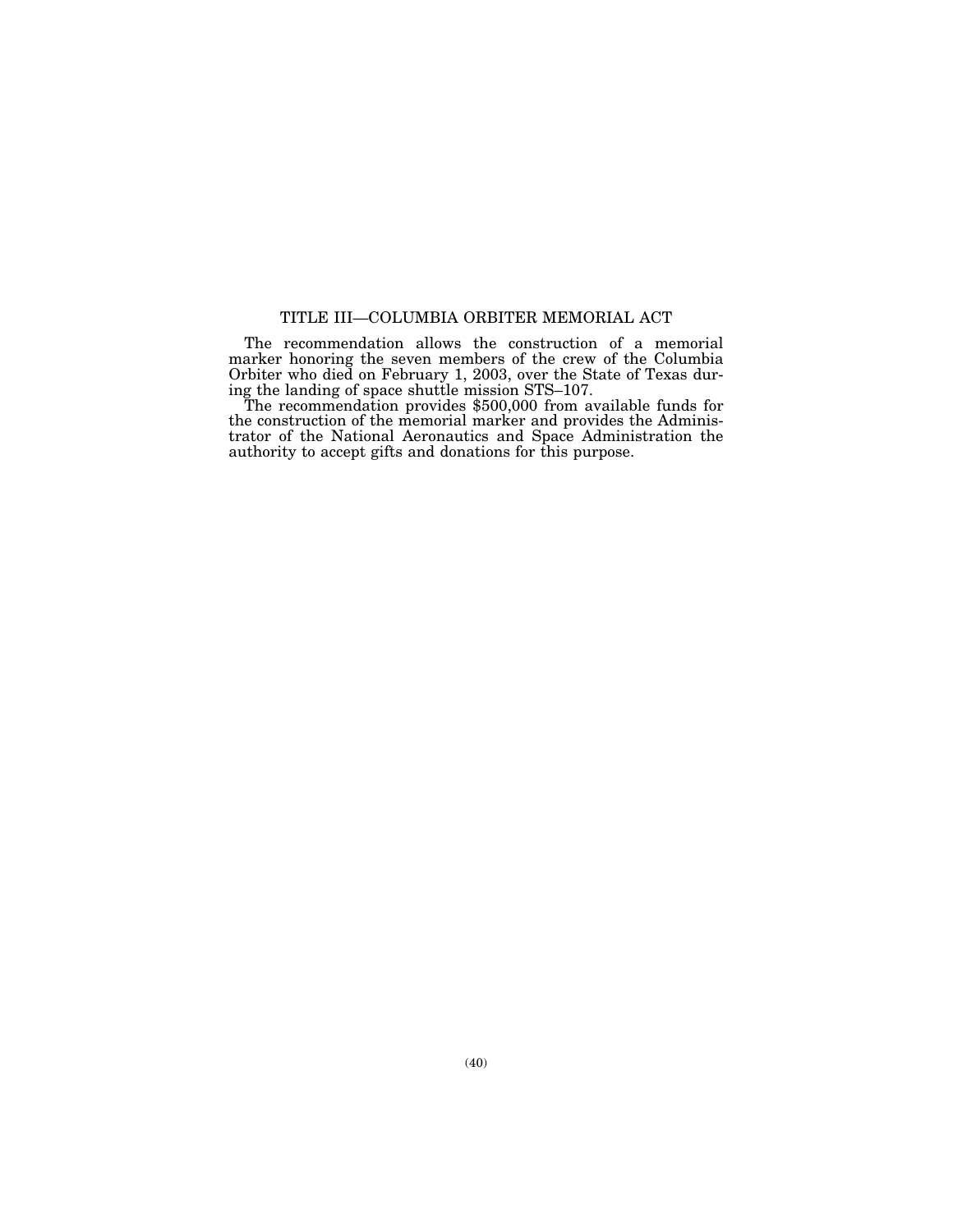# TITLE IV—AVIATION INDUSTRY RELIEF PROVISIONS

SEC. 401. Provides for a 6-month suspension of the security service fees authorized by section  $44940(a)$  of Title 49, United States Code.

SEC. 402. Provides \$1,000,000,000 to the Department of Transportation for reimbursement to air carriers for security costs resulting from government action, subject to cost certification.

SEC. 403. Provides \$100,000,000 to the Department of Transportation to reimburse air carriers for cockpit door reinforcement.

SEC. 404. Provides \$375,000,000 to the Department of Transportation to assist airports in meeting operating and capital expenses related to mandated security-related improvements.

SEC. 405. Includes a provision further extending for a 1-year period the War Risk Insurance provisions contained in Public Law 107–296.

SEC. 406. Includes a provision making War Risk Insurance provisions available only to air carriers that comply with specified executive compensation limitations.

SEC. 407. Includes a provision requiring the Comptroller General to submit semi-annual reports regarding airline actions to improve finances and on executive compensation.

SEC. 408. Includes a provision requiring air carriers receiving assistance under this Act to submit cost expenditure plans to the Comptroller General.

SEC. 409. Includes a provision to provide 26 weeks of extended unemployment benefits to eligible aviation industry workers as defined in the bill.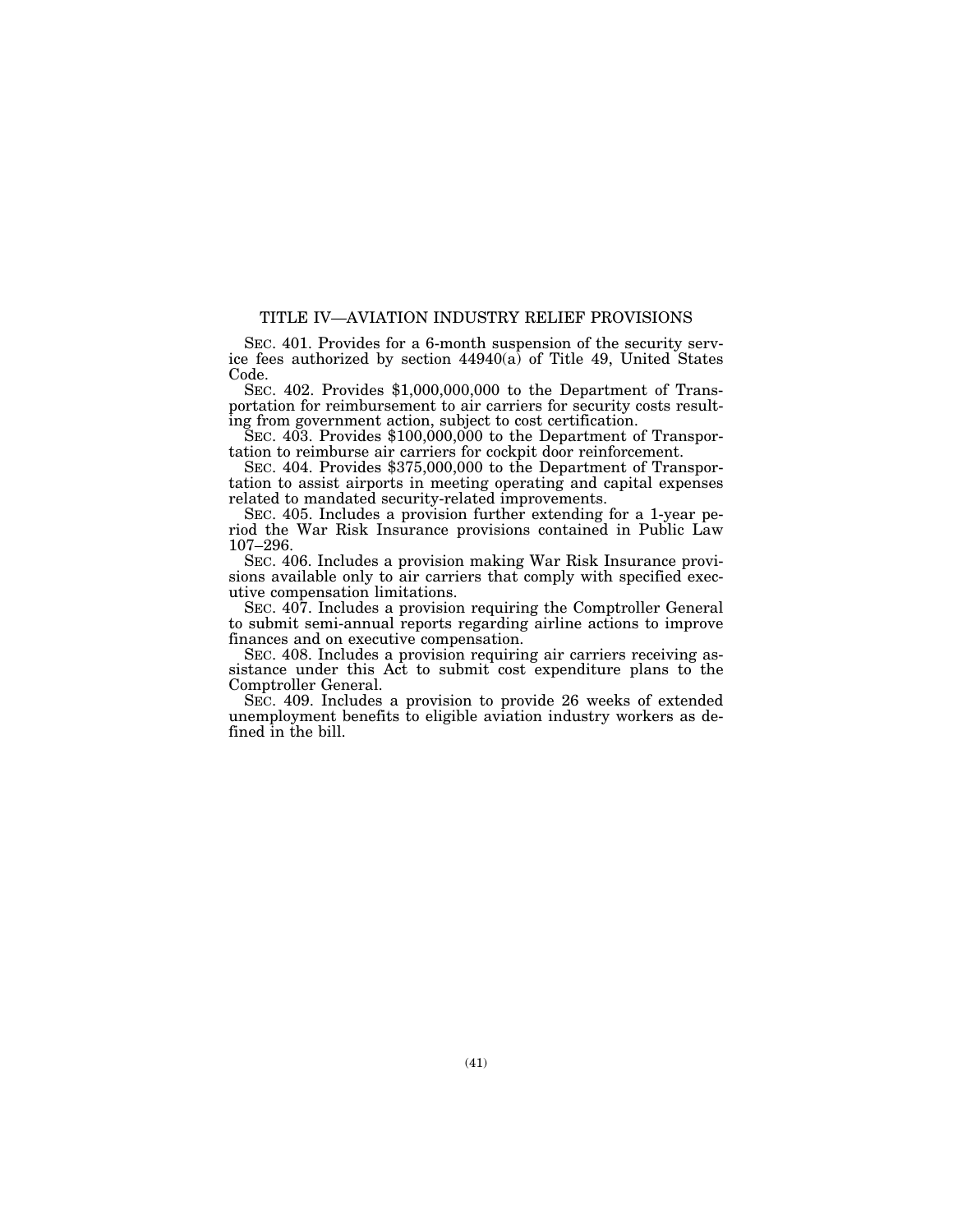# COMPLIANCE WITH PARAGRAPH 7(C), RULE XXVI OF THE STANDING RULES OF THE SENATE

Pursuant to paragraph 7(c) of rule XXVI, the accompanying bill was ordered reported from the Committee by recorded vote of 29– 0, a quorum being present.

Yeas Nays

Chairman Stevens Mr. Cochran Mr. Specter Mr. Domenici

Mr. Bond

Mr. McConnell

Mr. Burns

Mr. Shelby Mr. Gregg

Mr. Bennett

Mr. Campbell

Mr. Craig

Mrs. Hutchison

Mr. DeWine

Mr. Brownback

Mr. Byrd

Mr. Inouye

Mr. Hollings

Mr. Leahy

Mr. Harkin

Ms. Mikulski

Mr. Reid

Mr. Kohl

Mrs. Murray

Mr. Dorgan

Mrs. Feinstein Mr. Durbin

Mr. Johnson

Ms. Landrieu

COMPLIANCE WITH PARAGRAPH 12, RULE XXVI OF THE STANDING RULES OF THE SENATE

Paragraph 12 of rule XXVI requires that Committee reports on a bill or joint resolution repealing or amending any statute or part of any statute include " $(a)$  the text of the statute or part thereof which is proposed to be repealed; and (b) a comparative print of that part of the bill or joint resolution making the amendment and of the statute or part thereof proposed to be amended, showing by stricken-through type and italics, parallel columns, or other appropriate typographical devices the omissions and insertions which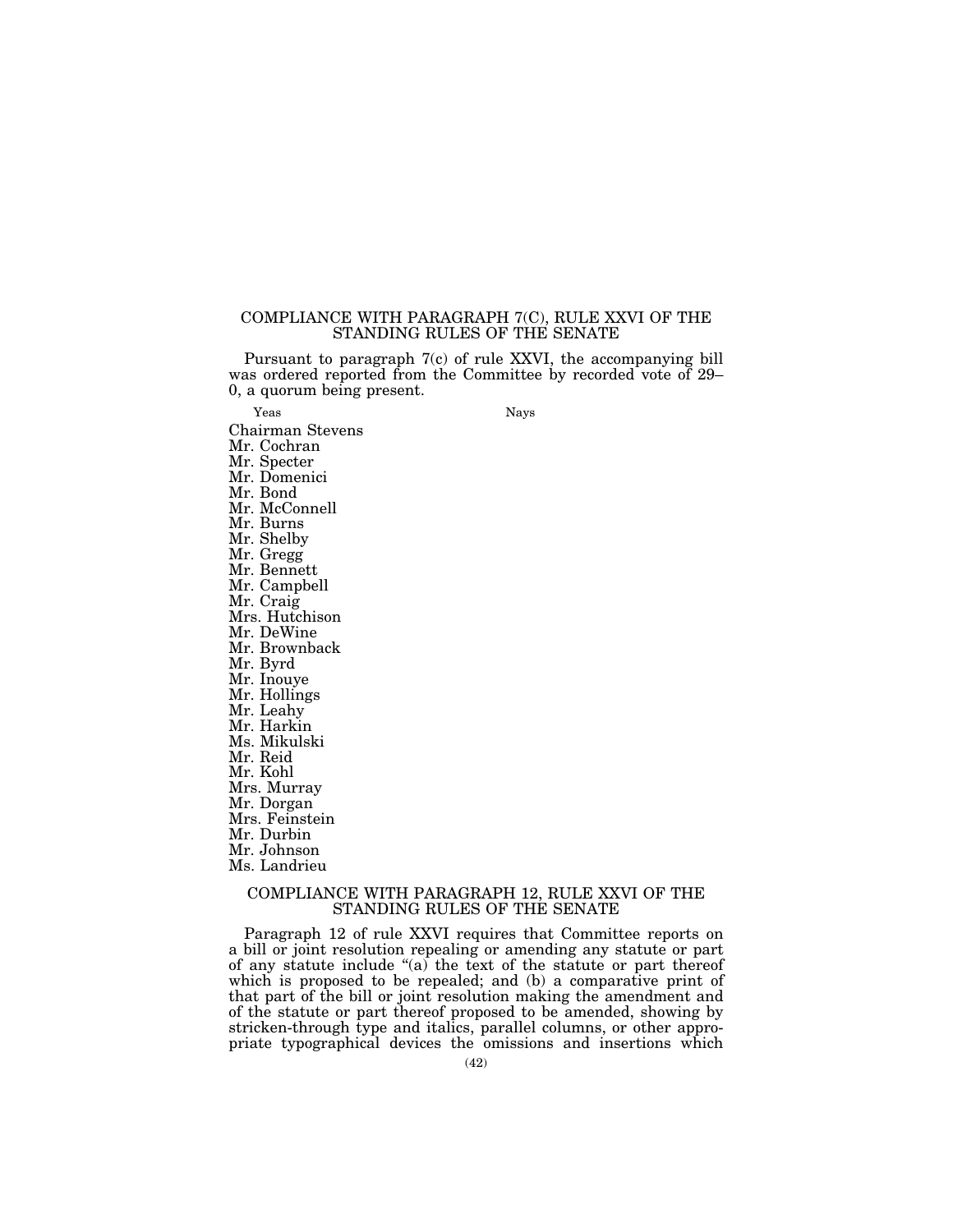would be made by the bill or joint resolution if enacted in the form recommended by the committee.''

In compliance with this rule, the following changes in existing law proposed to be made by the bill are shown as follows: existing law to be omitted is enclosed in black brackets; new matter is printed in Italics; and existing law in which no change is proposed is shown in Roman.

With respect to this bill, it is the opinion of the Committee that it is necessary to dispense with these requirements in order to expedite the business of the Senate.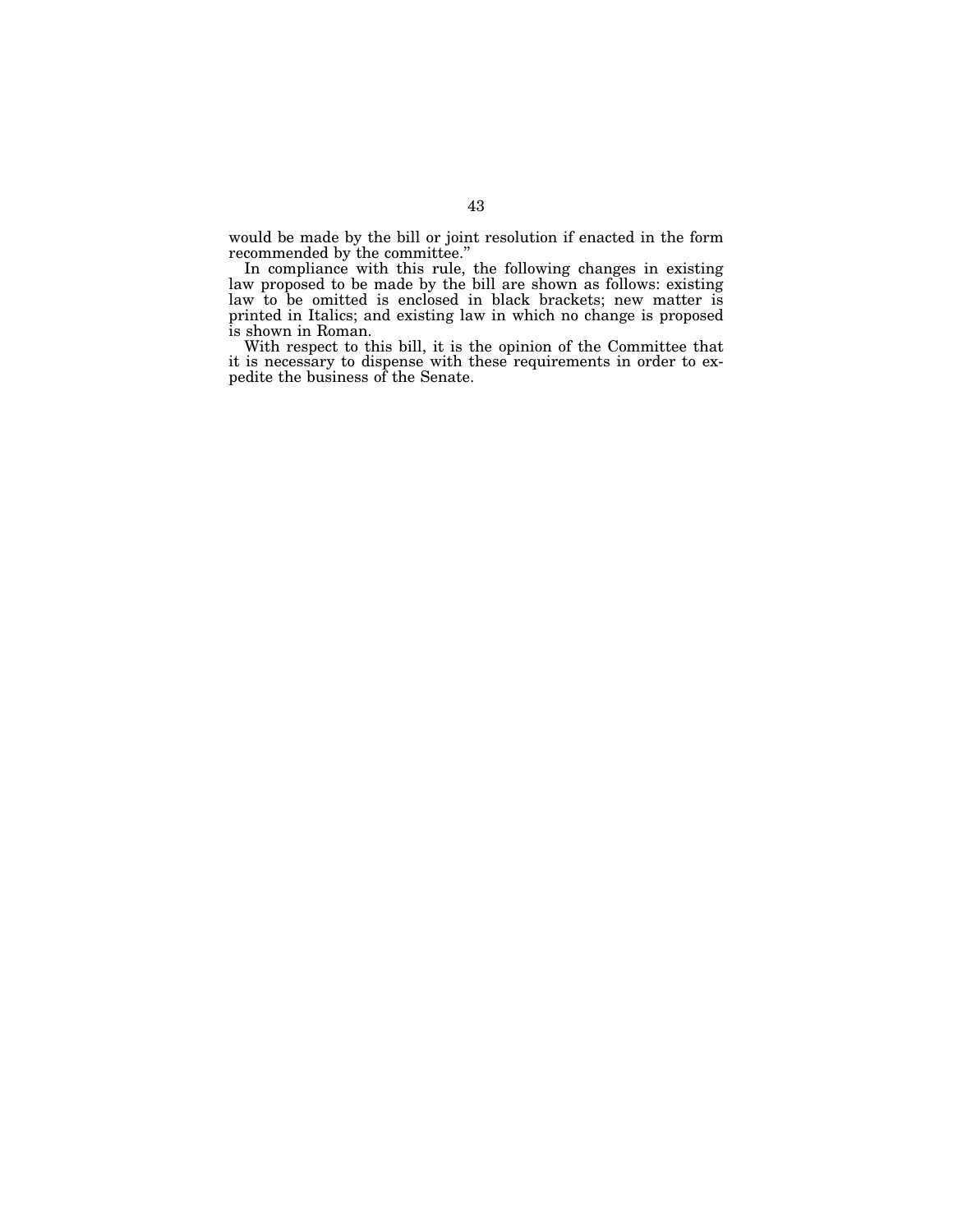| СОМВАВАТИЕ СТАТЕМЕМТ ОЕ МЕМ ВНОСЕТ (ОВНОЛЖАНОМА) АНТИОВИТУ ЕСТИМАТСЯ АМО АМАЛИЛТО ВЕСОМАМЕМОЕ О МЕТНЕ ВНЕ<br> <br> <br> <br>ווו או עם האווירטייני באווירטייני האווירטייני באווירטייני או אווירטייני או אווירטייני אווירטייני אווירטייני או |  |
|--------------------------------------------------------------------------------------------------------------------------------------------------------------------------------------------------------------------------------------------|--|
|                                                                                                                                                                                                                                            |  |
|                                                                                                                                                                                                                                            |  |
|                                                                                                                                                                                                                                            |  |
|                                                                                                                                                                                                                                            |  |
|                                                                                                                                                                                                                                            |  |
|                                                                                                                                                                                                                                            |  |
| יינט לווי ובאמר המטבח ומות המטבח ומה המטבח אות המטבח המטבח המטבח המטבח המטבח המטבח המטבח המטבח המטבח המטבח המט                                                                                                                             |  |
| : WILL                                                                                                                                                                                                                                     |  |

| ge<br>S                                                         |                                                                                                                                                                                                                                                                                                                                                                                                                                                                                                                                                                                                                                                              | Supplemental<br>estimate    | recommendation<br>Committee | estimate $(+ or -)$<br>recommendation<br>compared with<br>supplemental<br>Committee |
|-----------------------------------------------------------------|--------------------------------------------------------------------------------------------------------------------------------------------------------------------------------------------------------------------------------------------------------------------------------------------------------------------------------------------------------------------------------------------------------------------------------------------------------------------------------------------------------------------------------------------------------------------------------------------------------------------------------------------------------------|-----------------------------|-----------------------------|-------------------------------------------------------------------------------------|
|                                                                 | TITLE I                                                                                                                                                                                                                                                                                                                                                                                                                                                                                                                                                                                                                                                      |                             |                             |                                                                                     |
|                                                                 | SUPPLEMENTAL APPROPRIATIONS                                                                                                                                                                                                                                                                                                                                                                                                                                                                                                                                                                                                                                  |                             |                             |                                                                                     |
|                                                                 | CHAPTER 1                                                                                                                                                                                                                                                                                                                                                                                                                                                                                                                                                                                                                                                    |                             |                             |                                                                                     |
|                                                                 | AGRICULTURAL PROGRAMS                                                                                                                                                                                                                                                                                                                                                                                                                                                                                                                                                                                                                                        |                             |                             |                                                                                     |
|                                                                 | Agricultural Research Service                                                                                                                                                                                                                                                                                                                                                                                                                                                                                                                                                                                                                                |                             |                             |                                                                                     |
|                                                                 | <b>Buildings and facilities</b>                                                                                                                                                                                                                                                                                                                                                                                                                                                                                                                                                                                                                              |                             | 98,000                      | $+98,000$                                                                           |
|                                                                 | $\label{def:1} \begin{minipage}{0.9\textwidth} \begin{minipage}{0.9\textwidth} \begin{itemize} \textbf{0.9\textwidth} \begin{itemize} \textbf{0.9\textwidth} \begin{itemize} \textbf{0.9\textwidth} \begin{itemize} \textbf{0.9\textwidth} \begin{itemize} \textbf{0.9\textwidth} \begin{itemize} \textbf{0.9\textwidth} \begin{itemize} \textbf{0.9\textwidth} \begin{itemize} \textbf{0.9\textwidth} \begin{itemize} \textbf{0.9\textwidth} \begin{itemize} \textbf{0.9\textwidth} \begin{itemize} \textbf{0.9\text$<br>Арроріа́вов — политични политични политични политични политични политични политични политични политични полити<br>Total, Chapter 1 |                             | 98,000<br>(98,000)          | $+98,000$<br>$(+98,000)$                                                            |
|                                                                 |                                                                                                                                                                                                                                                                                                                                                                                                                                                                                                                                                                                                                                                              |                             |                             |                                                                                     |
|                                                                 | CHAPTER 2                                                                                                                                                                                                                                                                                                                                                                                                                                                                                                                                                                                                                                                    |                             |                             |                                                                                     |
|                                                                 | DEPARTMENT OF JUSTICE                                                                                                                                                                                                                                                                                                                                                                                                                                                                                                                                                                                                                                        |                             |                             |                                                                                     |
|                                                                 | General Administration                                                                                                                                                                                                                                                                                                                                                                                                                                                                                                                                                                                                                                       |                             |                             |                                                                                     |
| $108 - 55$                                                      | Counterprise and the communication of the communication of the contract of the contract of the contract of the contract of the contract of the contract of the contract of the contract of the contract of the contract of the                                                                                                                                                                                                                                                                                                                                                                                                                               | 500,000                     | 500,000                     |                                                                                     |
|                                                                 | DEPARTMENT OF STATE AND RELATED AGENCY                                                                                                                                                                                                                                                                                                                                                                                                                                                                                                                                                                                                                       |                             |                             |                                                                                     |
|                                                                 | Administration of Foreign Affairs                                                                                                                                                                                                                                                                                                                                                                                                                                                                                                                                                                                                                            |                             |                             |                                                                                     |
|                                                                 |                                                                                                                                                                                                                                                                                                                                                                                                                                                                                                                                                                                                                                                              |                             |                             |                                                                                     |
| $\begin{array}{c} 108 - 55 \\ 108 - 55 \\ 108 - 55 \end{array}$ |                                                                                                                                                                                                                                                                                                                                                                                                                                                                                                                                                                                                                                                              |                             | 93,420<br>82,000<br>40,000  |                                                                                     |
|                                                                 |                                                                                                                                                                                                                                                                                                                                                                                                                                                                                                                                                                                                                                                              | 101,420<br>20,000<br>65,708 |                             | $-8,000$<br>$+62,000$<br>$+25,708$                                                  |
|                                                                 |                                                                                                                                                                                                                                                                                                                                                                                                                                                                                                                                                                                                                                                              | 187,128                     | 215,420                     | $+28,292$                                                                           |
|                                                                 | RELATED AGENCIES                                                                                                                                                                                                                                                                                                                                                                                                                                                                                                                                                                                                                                             |                             |                             |                                                                                     |
|                                                                 | Broadcasting Board of Governors                                                                                                                                                                                                                                                                                                                                                                                                                                                                                                                                                                                                                              |                             |                             |                                                                                     |
| $108 - 55$                                                      |                                                                                                                                                                                                                                                                                                                                                                                                                                                                                                                                                                                                                                                              | 30,500                      | 62,000                      | $+31,500$                                                                           |
|                                                                 |                                                                                                                                                                                                                                                                                                                                                                                                                                                                                                                                                                                                                                                              |                             |                             |                                                                                     |

44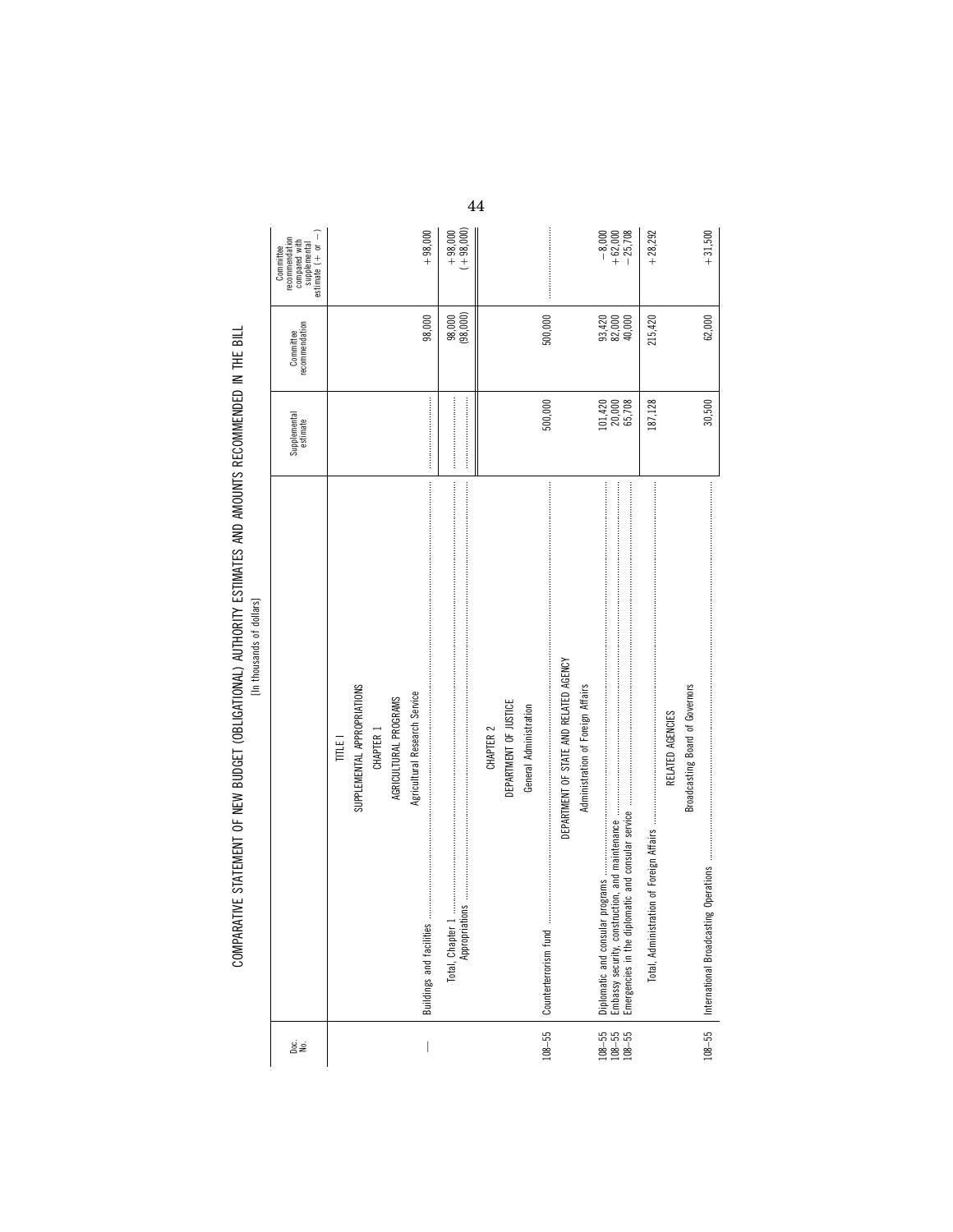|              | ļ<br>ions<br>Total, Chapter 2<br>Appropriatic                                                                                                                                                                                                                                                                                                                                                                                                                                                                                                                                                                                                                                                         | 717,628<br>(717,628) | 777,420<br>(777,420)                                                                          | $+ 59,792$<br>$(+ 59,792)$                                                                                                                              |
|--------------|-------------------------------------------------------------------------------------------------------------------------------------------------------------------------------------------------------------------------------------------------------------------------------------------------------------------------------------------------------------------------------------------------------------------------------------------------------------------------------------------------------------------------------------------------------------------------------------------------------------------------------------------------------------------------------------------------------|----------------------|-----------------------------------------------------------------------------------------------|---------------------------------------------------------------------------------------------------------------------------------------------------------|
|              | CHAPTER <sub>3</sub>                                                                                                                                                                                                                                                                                                                                                                                                                                                                                                                                                                                                                                                                                  |                      |                                                                                               |                                                                                                                                                         |
|              | DEPARTMENT OF DEFENSE-MILITARY                                                                                                                                                                                                                                                                                                                                                                                                                                                                                                                                                                                                                                                                        |                      |                                                                                               |                                                                                                                                                         |
|              | <b>Military Personnel</b>                                                                                                                                                                                                                                                                                                                                                                                                                                                                                                                                                                                                                                                                             |                      |                                                                                               |                                                                                                                                                         |
|              | Military Personnel, Army                                                                                                                                                                                                                                                                                                                                                                                                                                                                                                                                                                                                                                                                              |                      |                                                                                               | $+7,724,500$                                                                                                                                            |
|              | Military Personnel, Navy                                                                                                                                                                                                                                                                                                                                                                                                                                                                                                                                                                                                                                                                              |                      | 7,724,500<br>1,784,300<br>1,254,800<br>2,834,800                                              | $\begin{array}{r} +1,784,300 \\ +1,254,900 \\ +2,834,800 \end{array}$                                                                                   |
|              | $100$ , поставленно поставленно поставление поставленно поставление поставление поставление поставление и составляет поставление и составляет поставление и составляет составляет составляет на составляет составляет составл<br>Military Personnel, Air Fo                                                                                                                                                                                                                                                                                                                                                                                                                                           |                      |                                                                                               |                                                                                                                                                         |
|              | al, Army<br>Reserve Personnel, Army<br>Vational Guard Personne                                                                                                                                                                                                                                                                                                                                                                                                                                                                                                                                                                                                                                        |                      | 6,000<br>110,000                                                                              | $+6,000$<br>+ 110,000                                                                                                                                   |
|              |                                                                                                                                                                                                                                                                                                                                                                                                                                                                                                                                                                                                                                                                                                       |                      | 13,714,500                                                                                    | $+13,714,500$                                                                                                                                           |
|              | Operation and Maintenance                                                                                                                                                                                                                                                                                                                                                                                                                                                                                                                                                                                                                                                                             |                      |                                                                                               |                                                                                                                                                         |
|              | Operation and Maintenance,                                                                                                                                                                                                                                                                                                                                                                                                                                                                                                                                                                                                                                                                            |                      | 6,142,500                                                                                     |                                                                                                                                                         |
| $\perp$      |                                                                                                                                                                                                                                                                                                                                                                                                                                                                                                                                                                                                                                                                                                       |                      | 5,296,600<br>1,752,700                                                                        | $\begin{array}{r} +16,142,500 \\ +5,296,600 \\ +1,752,700 \end{array}$                                                                                  |
|              |                                                                                                                                                                                                                                                                                                                                                                                                                                                                                                                                                                                                                                                                                                       |                      |                                                                                               |                                                                                                                                                         |
|              | Operation and Maintenance, Air Force                                                                                                                                                                                                                                                                                                                                                                                                                                                                                                                                                                                                                                                                  |                      | 7,209,200<br>4,007,700                                                                        |                                                                                                                                                         |
| $108 - 55$   |                                                                                                                                                                                                                                                                                                                                                                                                                                                                                                                                                                                                                                                                                                       | 1,400,000            |                                                                                               |                                                                                                                                                         |
|              | Operation and Maintenance, Marine Corps Reserve<br>Operation and Maintenance, Navy Reserve                                                                                                                                                                                                                                                                                                                                                                                                                                                                                                                                                                                                            |                      | $\begin{array}{c} 15,000 \\ 50,000 \\ 88,400 \end{array}$                                     | $+7,209,200$<br>+2,607,700<br>+ 15,000<br>+ 50,000<br>+ 88,400                                                                                          |
|              | Operation and Maintenance, Army National Guard                                                                                                                                                                                                                                                                                                                                                                                                                                                                                                                                                                                                                                                        |                      |                                                                                               |                                                                                                                                                         |
|              | Operation and Maintena                                                                                                                                                                                                                                                                                                                                                                                                                                                                                                                                                                                                                                                                                |                      | 20,000                                                                                        | $+20,000$                                                                                                                                               |
| $-55$        | Vatural Resources Risk                                                                                                                                                                                                                                                                                                                                                                                                                                                                                                                                                                                                                                                                                | 489,300              | 489,300                                                                                       |                                                                                                                                                         |
|              | and Maintenance<br>Total, Operation                                                                                                                                                                                                                                                                                                                                                                                                                                                                                                                                                                                                                                                                   | 1,889,300            | 35,071,400                                                                                    | $+33,182,100$                                                                                                                                           |
|              | Procuremen                                                                                                                                                                                                                                                                                                                                                                                                                                                                                                                                                                                                                                                                                            |                      |                                                                                               |                                                                                                                                                         |
|              |                                                                                                                                                                                                                                                                                                                                                                                                                                                                                                                                                                                                                                                                                                       |                      | 4,100                                                                                         |                                                                                                                                                         |
|              | and Tracked Combat Vehicles, Army<br>Missile Procurement, Arn<br>Procurement of Weapons                                                                                                                                                                                                                                                                                                                                                                                                                                                                                                                                                                                                               |                      |                                                                                               |                                                                                                                                                         |
|              | ion, Army<br>Procurement of Ammunit                                                                                                                                                                                                                                                                                                                                                                                                                                                                                                                                                                                                                                                                   |                      |                                                                                               |                                                                                                                                                         |
|              | Other Procurement, Army                                                                                                                                                                                                                                                                                                                                                                                                                                                                                                                                                                                                                                                                               |                      |                                                                                               |                                                                                                                                                         |
| $\mathbb{R}$ | $\label{thm:2} \text{id} \mathbf{e} \text{ nonnoncommutative commutative norm} \text{ is a noncommutative norm} \text{ and a noncommutative norm} \text{ is a noncommutative norm} \text{ and a noncommutative norm} \text{ is a noncommutative norm} \text{ and a noncommutative norm} \text{ is a noncommutative norm} \text{ and a noncommutative norm} \text{ is a noncommutative norm} \text{ and a noncommutative norm} \text{ is a noncommutative norm} \text{ and a noncommutative norm} \text{ is a noncommutative norm} \text{ and a noncommutative norm} \text{ is a noncommutative norm} \text{ and a noncommutative norm} \text{ is a noncommutative norm} \$<br>Procurement, Defense-Wi |                      | $\begin{array}{c} 3,100 \\ 53,300 \\ 447,500 \\ 241,800 \\ 113,600 \\ 113,600 \\ \end{array}$ | $\begin{array}{l} +\,4,100\\ +\,9,3,00\\ +\,4,1,500\\ +\,4,4,7,800\\ +\,4,4,1,3,600\\ +\,4,1,13,600\\ +\,4,1,13,4\\ +\,4,1,1,4\\ +\,4,1,1,4\end{array}$ |
|              | Total, Procurem                                                                                                                                                                                                                                                                                                                                                                                                                                                                                                                                                                                                                                                                                       |                      | 1,314,400                                                                                     | $+1,314,400$                                                                                                                                            |

 $45\,$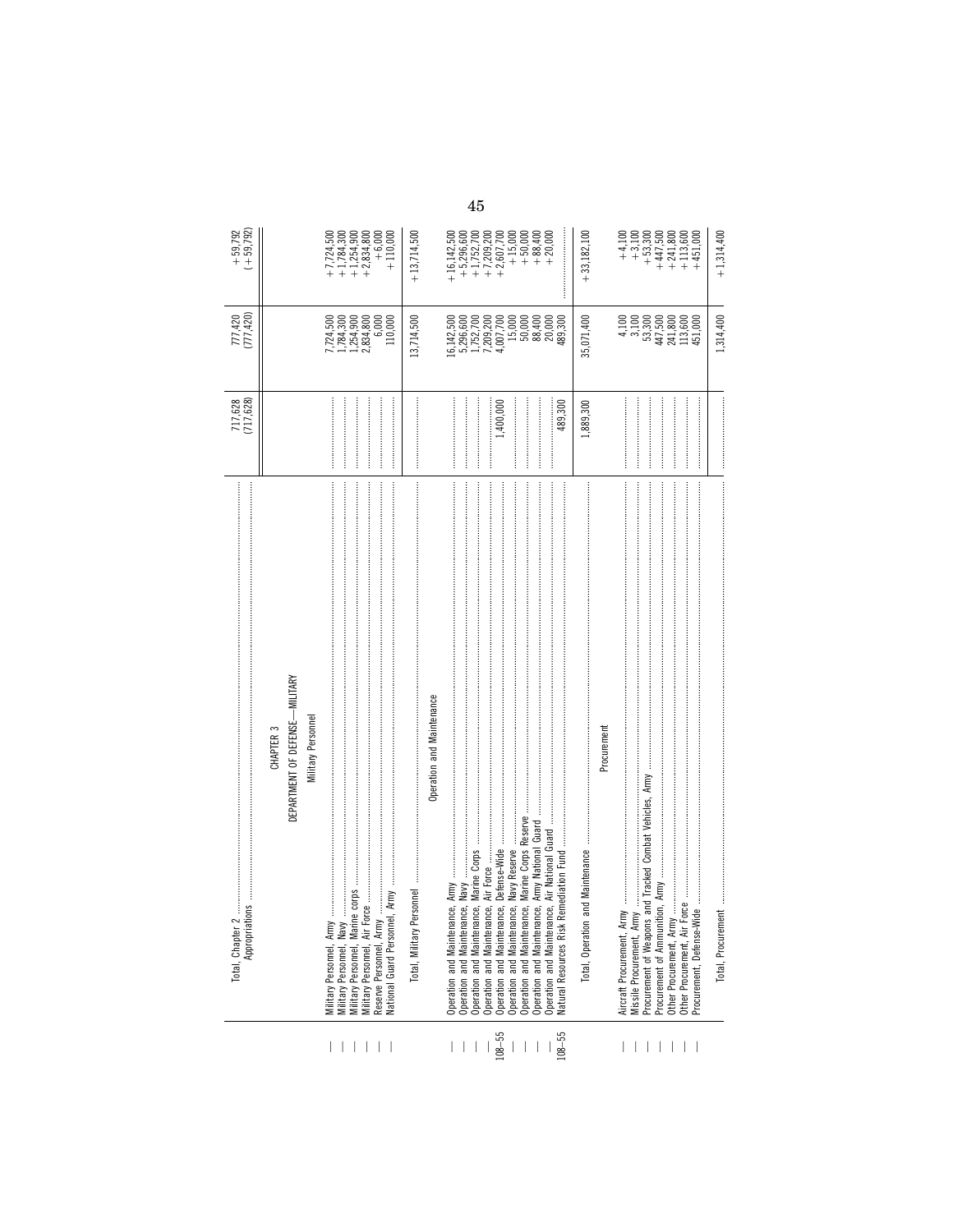| science blocking inline le bielselbsbe ly<br>ン・Instalar | יי במושל היה היה משפח היה אי<br>AIN AITED CONTRACTES AND AND ANGELES OF CONTRACTES IN THE CHIL<br>ì |  |
|---------------------------------------------------------|-----------------------------------------------------------------------------------------------------|--|
|                                                         | $\ddot{\cdot}$                                                                                      |  |
|                                                         | $\vdots$                                                                                            |  |
|                                                         | <b>OMDADATIV</b>                                                                                    |  |

| gie<br>≧                                   |                                                                                                                                                                       | Supplemental<br>estimate                        | recommendation<br>Committee        | estimate $( + or - )$<br>ecommendation<br>compared with<br>supplemental<br>Committee |
|--------------------------------------------|-----------------------------------------------------------------------------------------------------------------------------------------------------------------------|-------------------------------------------------|------------------------------------|--------------------------------------------------------------------------------------|
|                                            | Research, Development, Test and Evaluation<br>Research, Development,                                                                                                  |                                                 | 11,500                             | $+11,500$                                                                            |
| $108 - 55$                                 | Revolving and Management Funds<br>Defense Working Capital                                                                                                             | 430,000                                         | 550,000                            | $+120,000$                                                                           |
| $108 - 55$<br>$108 - 55$                   | Other Department of Defense Programs<br>Defense Health Programs                                                                                                       | 34,000<br>59,863,200                            | 501,700<br>34,000<br>11,019,000    | $+501,700$<br>$-48,844,200$                                                          |
|                                            | Total, Other Depa                                                                                                                                                     | 59,897,200                                      | 11,554,700                         | $-48,342,500$                                                                        |
|                                            | Chapter 2 General Provisions                                                                                                                                          | (5, 100, 000)                                   | (3,500,000)                        | $(-1,600,000)$                                                                       |
| 55<br>55 55 56<br>108 56 56<br>108 108 109 |                                                                                                                                                                       | $(35,000)$<br>$(75,000)$<br>(55,000)<br>165,000 | $[165,000(35,000)(75,000)(55,000)$ |                                                                                      |
|                                            |                                                                                                                                                                       | 165,000                                         | 165,000                            |                                                                                      |
|                                            | $008$ . The communication construction of the construction of the construction of the construction of the construction of $008$<br>Total, Chapter 3.<br>Appropriation | (62, 381, 500)<br>62,381,500                    | (62, 381, 500)<br>62,381,500       |                                                                                      |
|                                            | DEPARTMENT OF DEFENSE—CIVIL DEPARTMENT OF THE ARMY<br>CHAPTER 4                                                                                                       |                                                 |                                    |                                                                                      |
|                                            | Corps of Engineers-Civil                                                                                                                                              |                                                 | 29,000                             | $+29,000$                                                                            |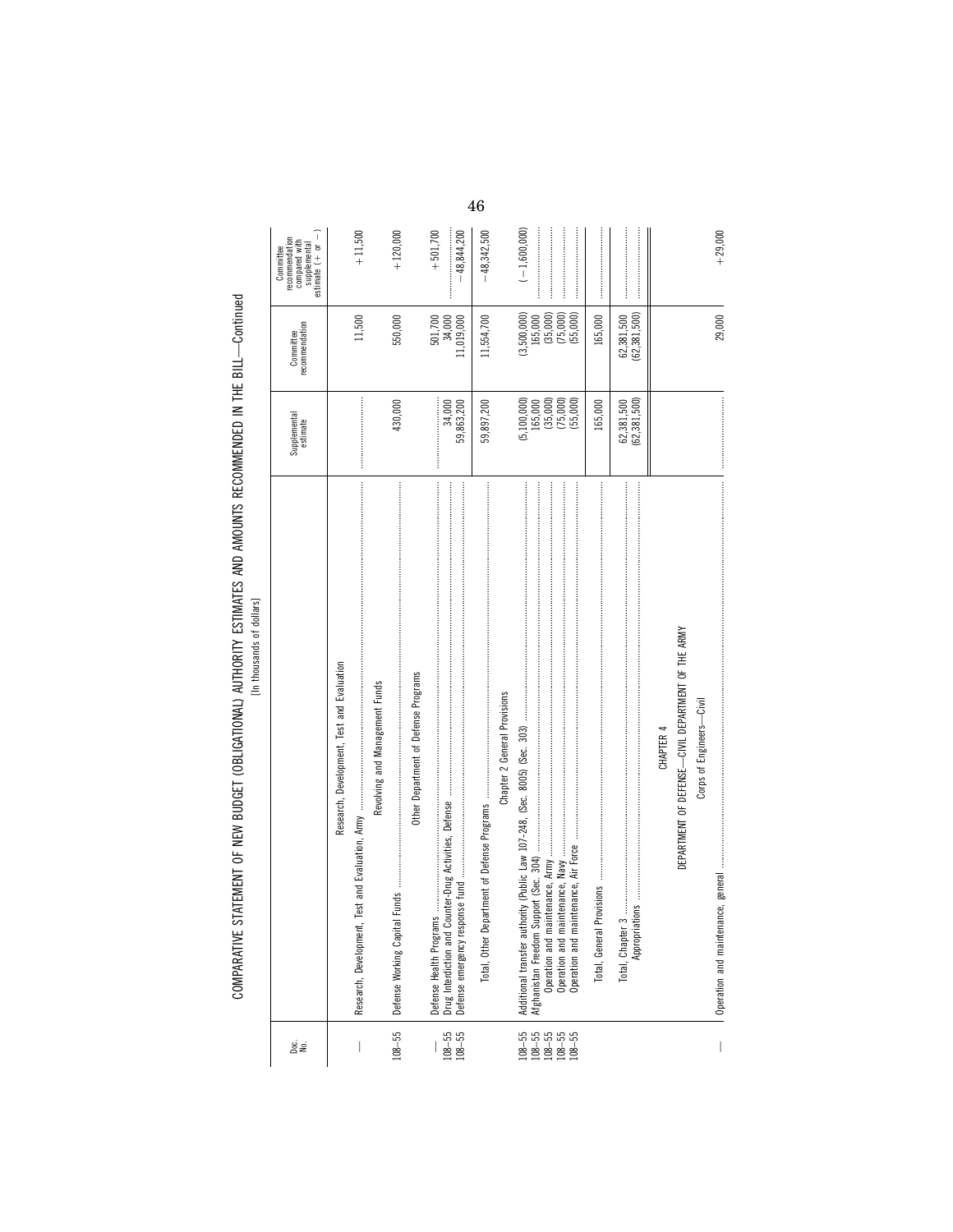|                               | DEPARTMENT OF THE INTERIOR                                                            |                                     |                                 |                                    |
|-------------------------------|---------------------------------------------------------------------------------------|-------------------------------------|---------------------------------|------------------------------------|
|                               | <b>Bureau of Reclamation</b>                                                          |                                     |                                 |                                    |
|                               | DEPARTMENT OF ENERGY<br>Water and related resources                                   |                                     | 25,000                          | $+25,000$                          |
| $\overline{\phantom{a}}$      | Energy Programs                                                                       |                                     | 1,000                           | $+1,000$                           |
|                               | Atomic Energy Defense Activities                                                      |                                     |                                 |                                    |
|                               | National Nuclear Security Administration:                                             |                                     |                                 |                                    |
| I<br>$\overline{\phantom{a}}$ |                                                                                       |                                     | 19,000<br>55,000                | $+19,000$<br>+55,000               |
|                               |                                                                                       |                                     |                                 |                                    |
| L                             | restoration and waste management<br>Other defense activities<br>Defense environmental |                                     | $74,000$<br>$6,000$<br>$18,000$ | $+74,000$<br>$+6,000$<br>$+18,000$ |
|                               | Total, Atomic Energy Defenses Activities                                              |                                     | 99,000                          | $+99,000$                          |
|                               | Total, Chapter                                                                        |                                     | (153,000)<br>153,000            | $(+153,000)$<br>$+153,000$         |
|                               | CHAPTER <sub>5</sub>                                                                  |                                     |                                 |                                    |
|                               | BILATERAL ECONOMIC ASSISTANCE                                                         |                                     |                                 |                                    |
|                               | Funds Appropriated to the President                                                   |                                     |                                 |                                    |
|                               | United States Agency for International Development                                    |                                     |                                 |                                    |
| $108 - 55$<br>$108 - 55$      | Child survival and health programs fund                                               | 40,000<br>80,000                    | $90,000$<br>112,500             | $+ 50,000$<br>$+ 32,500$           |
|                               | Loan Guarantees to Israel:                                                            |                                     |                                 |                                    |
| $108 - 55$<br>$108 - 55$      |                                                                                       | (9,000,000)                         | (9,000,000)<br>23,600           | $+1,600$                           |
|                               |                                                                                       | $22,000$<br>$(-2,000)$<br>$(2,000)$ | $(-2,000)$                      |                                    |
| $-8 - 55$                     | Operating expenses of                                                                 |                                     | (2,000)                         |                                    |
|                               |                                                                                       | 142,000                             | 226,100                         | $+84,100$                          |

 $\bf 47$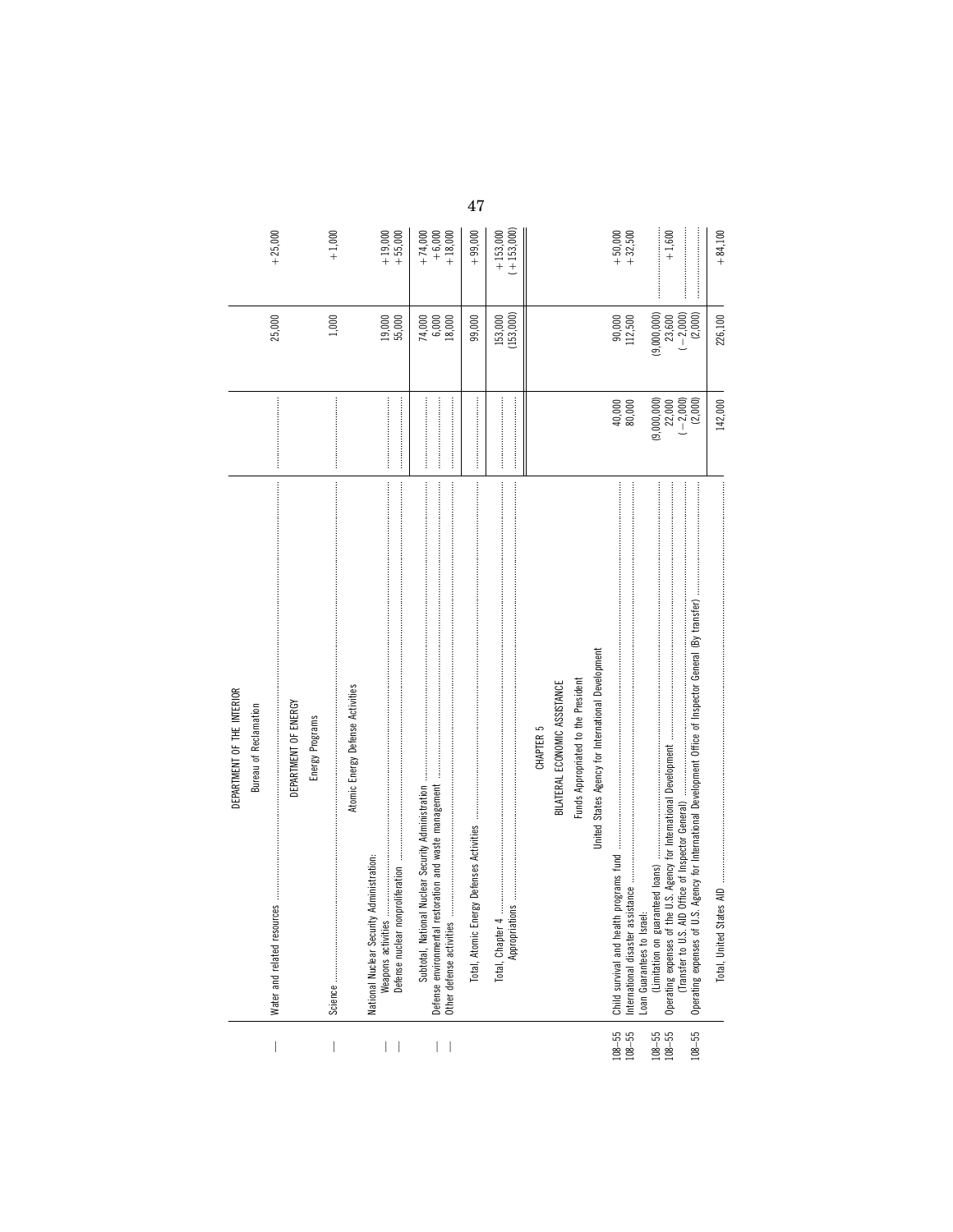COMPARATIVE STATEMENT OF NEW BUDGET (OBLIGATIONAL) AUTHORITY ESTIMATES AND AMOUNTS RECOMMENDED IN THE BILL--Continued<br>In thousands of dialism COMPARATIVE STATEMENT OF NEW BUDGET (OBLIGATIONAL) AUTHORITY ESTIMATES AND AMOUNTS RECOMMENDED IN THE BILL—Continued

[In thousands of dollars]

| ge<br>S                                                                                                                                                                                                                                                                                                                                                                                                        |                                                                                                                                                                 | Supplemental<br>estimate                             | recommendation<br>Committee          | estimate $(+)$ or $-)$<br>recommendation<br>compared with<br>supplemental<br>Committee |
|----------------------------------------------------------------------------------------------------------------------------------------------------------------------------------------------------------------------------------------------------------------------------------------------------------------------------------------------------------------------------------------------------------------|-----------------------------------------------------------------------------------------------------------------------------------------------------------------|------------------------------------------------------|--------------------------------------|----------------------------------------------------------------------------------------|
|                                                                                                                                                                                                                                                                                                                                                                                                                | Other Bilateral Economic Assistance                                                                                                                             |                                                      |                                      |                                                                                        |
|                                                                                                                                                                                                                                                                                                                                                                                                                | Economic support fund<br>Economic Support Fund:                                                                                                                 |                                                      | 2,357,900                            | $-84,100$                                                                              |
|                                                                                                                                                                                                                                                                                                                                                                                                                | Egypt: (Limitation on guaranteed loans)<br>Loan Guarantees to<br>Loan Guarantees to                                                                             |                                                      | $(2,000,000)$<br>$(8,500,000)$       |                                                                                        |
| $\begin{array}{@{}c@{\hspace{1em}}c@{\hspace{1em}}c@{\hspace{1em}}c@{\hspace{1em}}c@{\hspace{1em}}c@{\hspace{1em}}c@{\hspace{1em}}c@{\hspace{1em}}c@{\hspace{1em}}c@{\hspace{1em}}c@{\hspace{1em}}c@{\hspace{1em}}c@{\hspace{1em}}c@{\hspace{1em}}c@{\hspace{1em}}c@{\hspace{1em}}c@{\hspace{1em}}c@{\hspace{1em}}c@{\hspace{1em}}c@{\hspace{1em}}c@{\hspace{1em}}c@{\hspace{1em}}c@{\hspace{1em}}c@{\hspace{$ | Turkey: (Limitation on guaranteed loans)<br>Emergency Fund for<br>ین<br>نا                                                                                      | $2,442,000$<br>(2,000,000)<br>(8,500,000)<br>150,000 | 150,000                              |                                                                                        |
|                                                                                                                                                                                                                                                                                                                                                                                                                |                                                                                                                                                                 | 2,592,000                                            | 2,507,900                            | 84,100                                                                                 |
|                                                                                                                                                                                                                                                                                                                                                                                                                | INDEPENDENT AGENCIES                                                                                                                                            |                                                      |                                      |                                                                                        |
|                                                                                                                                                                                                                                                                                                                                                                                                                | Department of State                                                                                                                                             |                                                      |                                      |                                                                                        |
|                                                                                                                                                                                                                                                                                                                                                                                                                |                                                                                                                                                                 |                                                      |                                      |                                                                                        |
|                                                                                                                                                                                                                                                                                                                                                                                                                |                                                                                                                                                                 |                                                      |                                      |                                                                                        |
| 55<br>18-55<br>18-55<br>18-55                                                                                                                                                                                                                                                                                                                                                                                  | Refugee and Migration Assistance Fund manuation and continuum continuum continuum continuum continuum<br>United States Emergency<br>Nonproliferation, anti-terr |                                                      | 25,000<br>34,000<br>75,000<br>28,000 | $+25,000$                                                                              |
|                                                                                                                                                                                                                                                                                                                                                                                                                |                                                                                                                                                                 | 137,000                                              | 162,000                              | $+25,000$                                                                              |
|                                                                                                                                                                                                                                                                                                                                                                                                                | MILITARY ASSISTANCE                                                                                                                                             |                                                      |                                      |                                                                                        |
|                                                                                                                                                                                                                                                                                                                                                                                                                | Funds Appropriated to the President                                                                                                                             |                                                      |                                      |                                                                                        |
| $108 - 55$<br>$108 - 55$                                                                                                                                                                                                                                                                                                                                                                                       |                                                                                                                                                                 | 2,059,100<br>200,000                                 | $2,059,100$<br>$150,000$             |                                                                                        |
|                                                                                                                                                                                                                                                                                                                                                                                                                | Peacekeeping operations                                                                                                                                         |                                                      |                                      | $-50,000$                                                                              |
|                                                                                                                                                                                                                                                                                                                                                                                                                | Total, Funds App                                                                                                                                                | 2,259,100                                            | 2,209,100                            | $-50,000$                                                                              |
|                                                                                                                                                                                                                                                                                                                                                                                                                | OTHER BILATERAL ECONOMIC ASSISTANCE                                                                                                                             |                                                      |                                      |                                                                                        |
|                                                                                                                                                                                                                                                                                                                                                                                                                | FUNDS APPROPRIATED TO THE PRESIDENT                                                                                                                             |                                                      |                                      |                                                                                        |
|                                                                                                                                                                                                                                                                                                                                                                                                                | Iraq Relief and Reconstr                                                                                                                                        | 2,443,300                                            | 2,468,300                            | $+25,000$                                                                              |
| $108 - 55$<br>$108 - 55$                                                                                                                                                                                                                                                                                                                                                                                       | (Transfer out)                                                                                                                                                  | $(-200,000)$                                         |                                      | $(+200,000)$                                                                           |

48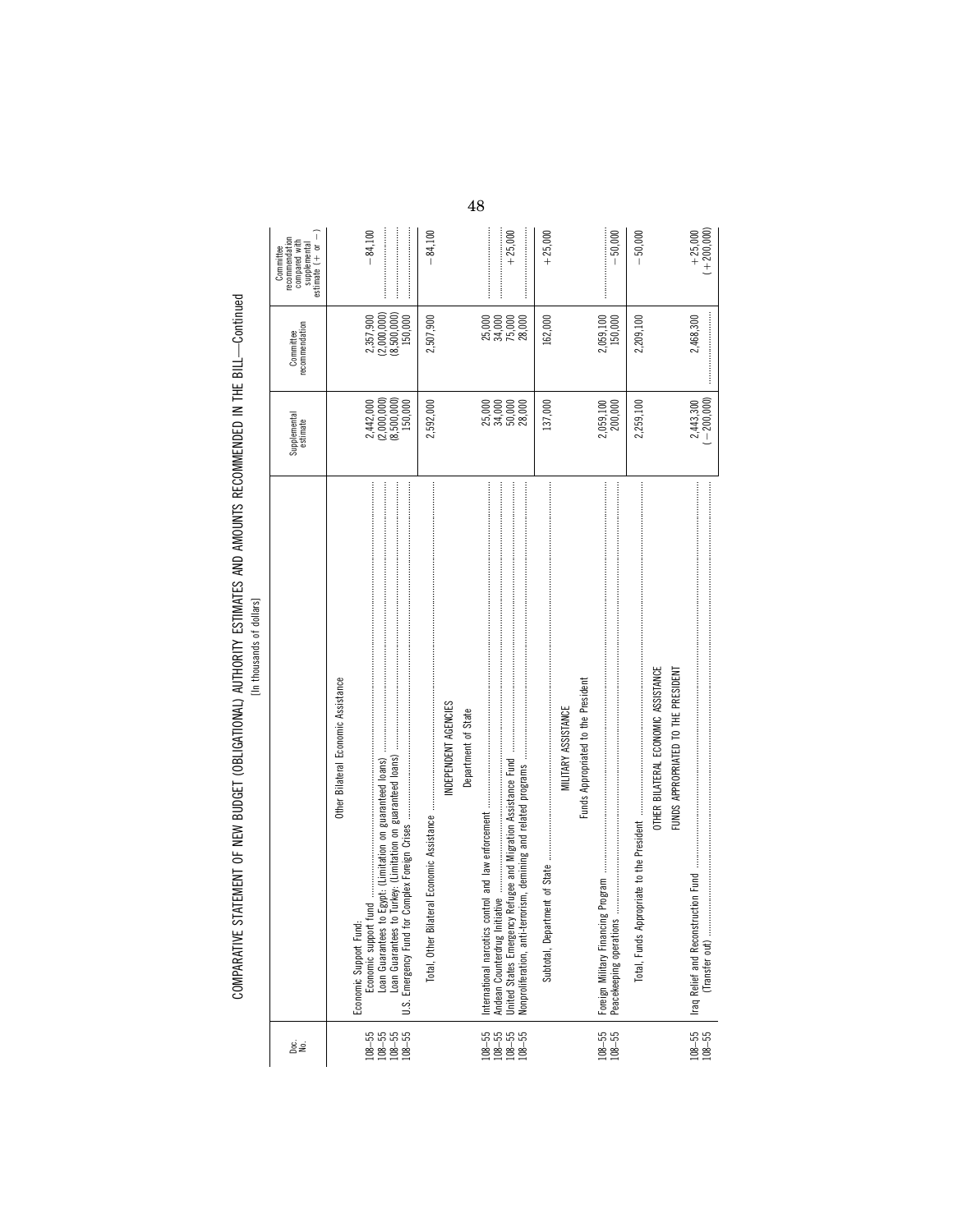| 7,573,400<br>(7,573,400)<br>(2,000)<br>3,715,000<br>(3,715,000)<br>$35,000$<br>$(35,000)$<br>35,000<br>38,165<br>1,135,000<br>2,000,000<br>580,000<br>19,500,000<br>7,573,400<br>(7,573,400)<br>(2,000)<br>125,000<br>(3,500,000)<br>1,500,000<br>2,000,000<br>19,500,000<br>3,500,000<br>DEPARTMENT OF HEALTH AND HUMAN SERVICES<br>DEPARTMENT OF HOMELAND SECURITY<br>Border and Transportation Security<br>Departmental Management<br>Office of the Secretary<br>LEGISLATIVE BRANCH<br>Office of Compliance<br>Capitol Police<br>Coast Guard<br>CHAPTER <sub>6</sub><br>CHAPTER 8<br>CHAPTER 7<br>Legislative Branch Emergency Response Fund<br>(Limitation on guarantee loans)<br>Office for Domestic Preparedness<br>Total, Chapter 5<br>Appropriation<br>Counterterrorism fund<br>Total, Chapter 6<br>Appropriations<br>$108 - 55$<br>$108 - 55$<br>$108 - 55$<br>$\mid$<br>$\bigg $ |  | $-365,000$ |  | $+580,000$ | $+215,000$<br>$(+215,000)$ | 49 |  | $+35,000$ | $+35,000$<br>$(+35,000)$ |  | $-125,000$ | $+38,165$ | $+111$ |
|--------------------------------------------------------------------------------------------------------------------------------------------------------------------------------------------------------------------------------------------------------------------------------------------------------------------------------------------------------------------------------------------------------------------------------------------------------------------------------------------------------------------------------------------------------------------------------------------------------------------------------------------------------------------------------------------------------------------------------------------------------------------------------------------------------------------------------------------------------------------------------------------|--|------------|--|------------|----------------------------|----|--|-----------|--------------------------|--|------------|-----------|--------|
|                                                                                                                                                                                                                                                                                                                                                                                                                                                                                                                                                                                                                                                                                                                                                                                                                                                                                            |  |            |  |            |                            |    |  |           |                          |  |            |           | $\Xi$  |
|                                                                                                                                                                                                                                                                                                                                                                                                                                                                                                                                                                                                                                                                                                                                                                                                                                                                                            |  |            |  |            |                            |    |  |           |                          |  |            |           |        |
|                                                                                                                                                                                                                                                                                                                                                                                                                                                                                                                                                                                                                                                                                                                                                                                                                                                                                            |  |            |  |            |                            |    |  |           |                          |  |            |           |        |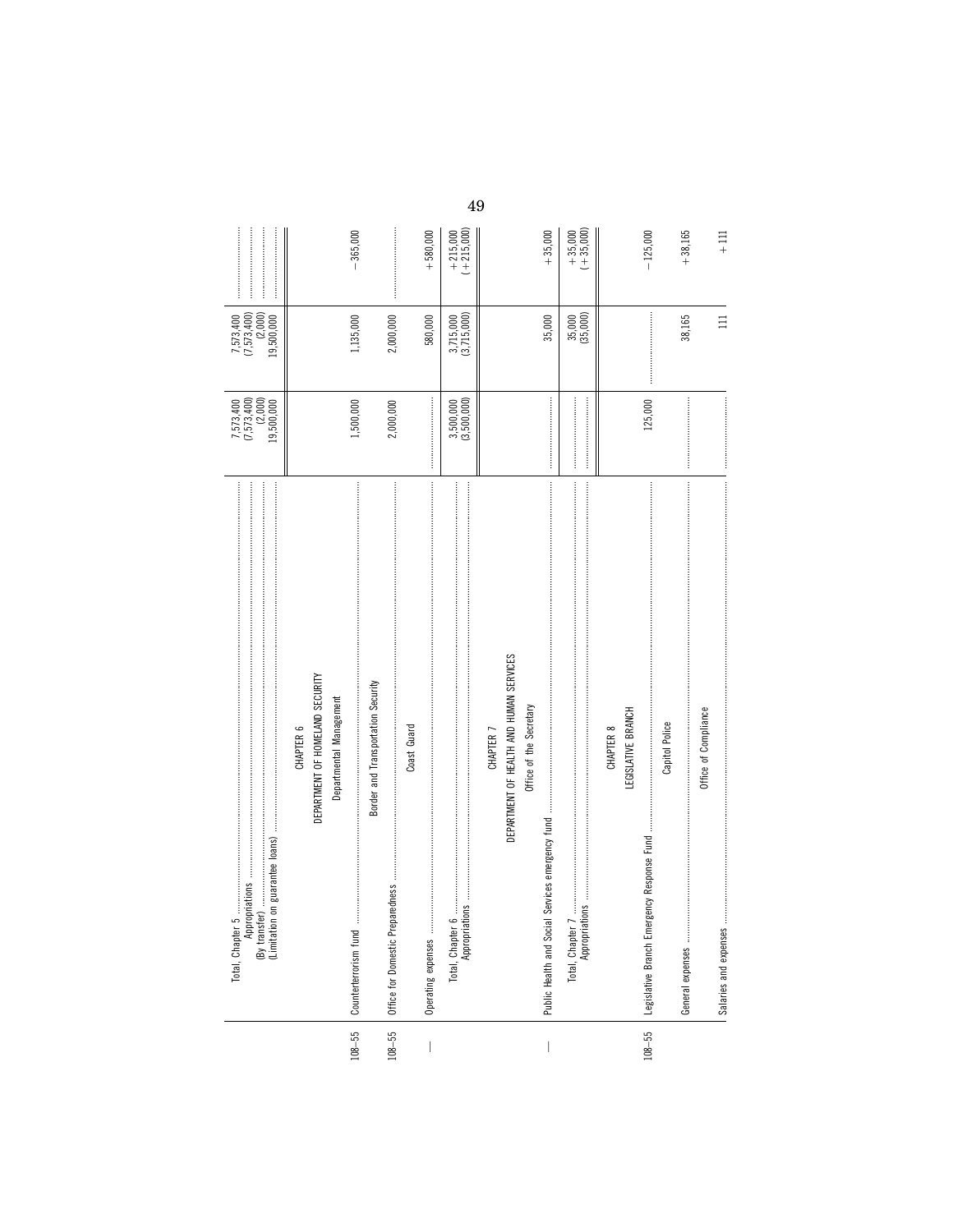| ge<br>S                  |                                                                                                                                                                                                                                                                                                                                                                                                                                                              | Supplemental<br>estimate | Committee<br>recommendation                                         | $\widehat{\mathsf{I}}$<br>recommendation<br>compared with<br>supplemental<br>estimate (+ or<br>Committee |
|--------------------------|--------------------------------------------------------------------------------------------------------------------------------------------------------------------------------------------------------------------------------------------------------------------------------------------------------------------------------------------------------------------------------------------------------------------------------------------------------------|--------------------------|---------------------------------------------------------------------|----------------------------------------------------------------------------------------------------------|
|                          | Architect of the Capitol                                                                                                                                                                                                                                                                                                                                                                                                                                     |                          |                                                                     |                                                                                                          |
|                          | Capitol Buildings and Grounds                                                                                                                                                                                                                                                                                                                                                                                                                                |                          |                                                                     |                                                                                                          |
|                          |                                                                                                                                                                                                                                                                                                                                                                                                                                                              |                          | $\begin{array}{c} 18,672 \\ 1,100 \\ 1,4,600 \\ 40,140 \end{array}$ | $\begin{matrix} +18,672 \\ +1,100 \\ +14,600 \\ +40,140 \end{matrix}$                                    |
|                          |                                                                                                                                                                                                                                                                                                                                                                                                                                                              |                          |                                                                     |                                                                                                          |
|                          |                                                                                                                                                                                                                                                                                                                                                                                                                                                              |                          |                                                                     |                                                                                                          |
|                          |                                                                                                                                                                                                                                                                                                                                                                                                                                                              |                          | 74,512                                                              | $+74,512$                                                                                                |
|                          | Library of Congress                                                                                                                                                                                                                                                                                                                                                                                                                                          |                          |                                                                     |                                                                                                          |
|                          | Salaries and expenses                                                                                                                                                                                                                                                                                                                                                                                                                                        |                          |                                                                     |                                                                                                          |
|                          | Congressional Research Service, salaries and expenses                                                                                                                                                                                                                                                                                                                                                                                                        |                          | 5,500<br>1,863                                                      | $+5,500$<br>+1,863                                                                                       |
|                          | $\textbf{Congress}\_{}^{\textbf{max}}\_{}^{\textbf{max}}\_{}^{\textbf{max}}\_{}^{\textbf{max}}\_{}^{\textbf{max}}\_{}^{\textbf{max}}\_{}^{\textbf{max}}\_{}^{\textbf{max}}\_{}^{\textbf{max}}\_{}^{\textbf{max}}\_{}^{\textbf{max}}\_{}^{\textbf{max}}\_{}^{\textbf{max}}\_{}^{\textbf{max}}\_{}^{\textbf{max}}\_{}^{\textbf{max}}\_{}^{\textbf{max}}\_{}^{\textbf{max}}\_{}^{\textbf{max}}\_{}^{\textbf{max}}\_{}^{\textbf{max}}\_{}^$<br>Total, Library of |                          | 7,363                                                               | $+7,363$                                                                                                 |
|                          | General Accounting Office                                                                                                                                                                                                                                                                                                                                                                                                                                    |                          |                                                                     |                                                                                                          |
|                          | Salaries and expenses                                                                                                                                                                                                                                                                                                                                                                                                                                        |                          | 4,849                                                               | $+4,849$                                                                                                 |
|                          |                                                                                                                                                                                                                                                                                                                                                                                                                                                              |                          | 125,000                                                             |                                                                                                          |
|                          |                                                                                                                                                                                                                                                                                                                                                                                                                                                              | 125,000<br>(125,000)     | (125,000)                                                           |                                                                                                          |
|                          | CHAPTER <sub>9</sub>                                                                                                                                                                                                                                                                                                                                                                                                                                         |                          |                                                                     |                                                                                                          |
|                          | DEPARTMENT OF DEFENSE                                                                                                                                                                                                                                                                                                                                                                                                                                        |                          |                                                                     |                                                                                                          |
|                          |                                                                                                                                                                                                                                                                                                                                                                                                                                                              |                          |                                                                     |                                                                                                          |
| $108 - 55$<br>$108 - 55$ |                                                                                                                                                                                                                                                                                                                                                                                                                                                              | 48,100<br>129,400        | 48,100<br>127,400                                                   | $-2,000$                                                                                                 |
|                          |                                                                                                                                                                                                                                                                                                                                                                                                                                                              | 177,500                  | 175,500                                                             | $-2,000$                                                                                                 |
|                          |                                                                                                                                                                                                                                                                                                                                                                                                                                                              |                          | 2,000                                                               | $+2,000$                                                                                                 |

 $50\,$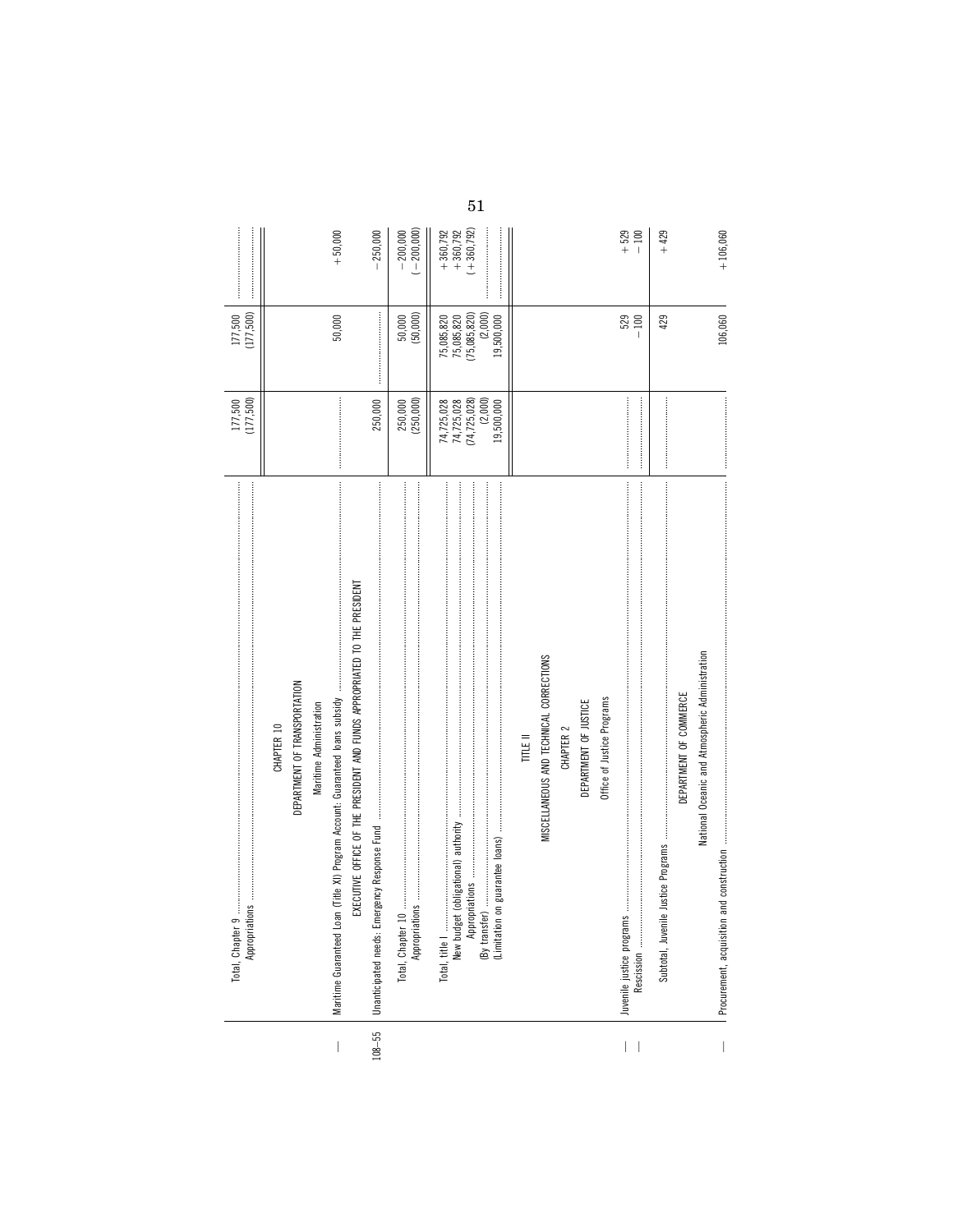| ì<br>¢<br>ļ<br>ì                                       |  |
|--------------------------------------------------------|--|
| :<br>:<br>:<br>:<br>$\frac{1}{2}$                      |  |
|                                                        |  |
| ֧֦֞֘֝֟֝֝ <b>֓</b>                                      |  |
| ì                                                      |  |
|                                                        |  |
| .<br>:<br>:<br>                                        |  |
| <br> <br> <br> <br>                                    |  |
| .C.ICC: hLCCIIC IICI LC hitlichte Li<br>$\overline{1}$ |  |
| ;<br>;<br>ā<br>d                                       |  |

| gi gi                       |                                                                                                                                                                                                                                                                                                                                                                                                                                                                                                                                                                                            | Supplemental<br>estimate                                                                                                                                                                                                                                                                                                                                                                                                                                                                                                              | recommendation<br>Committee | supplemental<br>estimate $(+ or -)$<br>recommendation<br>compared with<br>Committee |
|-----------------------------|--------------------------------------------------------------------------------------------------------------------------------------------------------------------------------------------------------------------------------------------------------------------------------------------------------------------------------------------------------------------------------------------------------------------------------------------------------------------------------------------------------------------------------------------------------------------------------------------|---------------------------------------------------------------------------------------------------------------------------------------------------------------------------------------------------------------------------------------------------------------------------------------------------------------------------------------------------------------------------------------------------------------------------------------------------------------------------------------------------------------------------------------|-----------------------------|-------------------------------------------------------------------------------------|
| I                           | $\label{def:3} \begin{minipage}{0.9\textwidth} \begin{minipage}{0.9\textwidth} \begin{itemize} \textbf{0.9\textwidth} \begin{itemize} \textbf{0.9\textwidth} \begin{itemize} \textbf{0.9\textwidth} \begin{itemize} \textbf{0.9\textwidth} \begin{itemize} \textbf{0.9\textwidth} \begin{itemize} \textbf{0.9\textwidth} \begin{itemize} \textbf{0.9\textwidth} \begin{itemize} \textbf{0.9\textwidth} \begin{itemize} \textbf{0.9\textwidth} \begin{itemize} \textbf{0.9\textwidth} \begin{itemize} \textbf{0.9\text$<br>Equal Employment Opportunity Commission<br>Salaries and expenses |                                                                                                                                                                                                                                                                                                                                                                                                                                                                                                                                       | 23,300                      | $+23,300$                                                                           |
|                             | National Commission on Terrorism Attacks Upon the United States                                                                                                                                                                                                                                                                                                                                                                                                                                                                                                                            |                                                                                                                                                                                                                                                                                                                                                                                                                                                                                                                                       |                             |                                                                                     |
| $\bigg $                    |                                                                                                                                                                                                                                                                                                                                                                                                                                                                                                                                                                                            |                                                                                                                                                                                                                                                                                                                                                                                                                                                                                                                                       | 11,000                      | $+11,000$                                                                           |
|                             |                                                                                                                                                                                                                                                                                                                                                                                                                                                                                                                                                                                            | $\begin{minipage}{0.9\linewidth} \begin{tabular}{l} \textbf{0.9\linewidth} \end{tabular} \end{minipage} \begin{tabular}{l} \textbf{0.9\linewidth} \end{tabular} \end{minipage} \begin{tabular}{l} \textbf{0.9\linewidth} \end{tabular} \end{minipage} \begin{tabular}{l} \textbf{0.9\linewidth} \end{tabular} \end{minipage} \begin{tabular}{l} \textbf{0.9\linewidth} \end{tabular} \end{minipage} \begin{tabular}{l} \textbf{0.9\linewidth} \end{tabular} \end{minipage} \begin{tabular}{l} \textbf{0.9\linewidth} \end{$           | (140, 789)<br>140,789       | $(+ 140, 789)$<br>$+140,789$                                                        |
|                             | CHAPTER 4                                                                                                                                                                                                                                                                                                                                                                                                                                                                                                                                                                                  |                                                                                                                                                                                                                                                                                                                                                                                                                                                                                                                                       |                             |                                                                                     |
|                             | DEPARTMENT OF THE INTERIOR                                                                                                                                                                                                                                                                                                                                                                                                                                                                                                                                                                 |                                                                                                                                                                                                                                                                                                                                                                                                                                                                                                                                       |                             |                                                                                     |
|                             | National Park System                                                                                                                                                                                                                                                                                                                                                                                                                                                                                                                                                                       |                                                                                                                                                                                                                                                                                                                                                                                                                                                                                                                                       |                             |                                                                                     |
|                             | Operation of the National                                                                                                                                                                                                                                                                                                                                                                                                                                                                                                                                                                  |                                                                                                                                                                                                                                                                                                                                                                                                                                                                                                                                       | 9,000                       | $+9,000$                                                                            |
|                             | CHAPTER 5                                                                                                                                                                                                                                                                                                                                                                                                                                                                                                                                                                                  |                                                                                                                                                                                                                                                                                                                                                                                                                                                                                                                                       |                             |                                                                                     |
|                             | DEPARTMENT OF LABOR                                                                                                                                                                                                                                                                                                                                                                                                                                                                                                                                                                        |                                                                                                                                                                                                                                                                                                                                                                                                                                                                                                                                       |                             |                                                                                     |
|                             | Employment and Training Administration                                                                                                                                                                                                                                                                                                                                                                                                                                                                                                                                                     |                                                                                                                                                                                                                                                                                                                                                                                                                                                                                                                                       |                             |                                                                                     |
| I                           | Training and employment                                                                                                                                                                                                                                                                                                                                                                                                                                                                                                                                                                    | $\label{def:1} \begin{minipage}{0.9\linewidth} \begin{minipage}{0.9\linewidth} \begin{minipage}{0.9\linewidth} \begin{minipage}{0.9\linewidth} \end{minipage} \end{minipage} \end{minipage} \begin{minipage}{0.9\linewidth} \begin{minipage}{0.9\linewidth} \begin{minipage}{0.9\linewidth} \begin{minipage}{0.9\linewidth} \end{minipage} \end{minipage} \end{minipage} \end{minipage} \begin{minipage}{0.9\linewidth} \begin{minipage}{0.9\linewidth} \begin{minipage}{0.9\linewidth} \end{minipage} \end{minipage} \end{minipage}$ | 1,000                       | $+1,000$                                                                            |
|                             | CHAPTER 8                                                                                                                                                                                                                                                                                                                                                                                                                                                                                                                                                                                  |                                                                                                                                                                                                                                                                                                                                                                                                                                                                                                                                       |                             |                                                                                     |
|                             | INDEPENDENT AGENCIES                                                                                                                                                                                                                                                                                                                                                                                                                                                                                                                                                                       |                                                                                                                                                                                                                                                                                                                                                                                                                                                                                                                                       |                             |                                                                                     |
|                             | Corporation for National and Community Service                                                                                                                                                                                                                                                                                                                                                                                                                                                                                                                                             |                                                                                                                                                                                                                                                                                                                                                                                                                                                                                                                                       |                             |                                                                                     |
|                             | service programs operating expense:<br>National and community                                                                                                                                                                                                                                                                                                                                                                                                                                                                                                                              |                                                                                                                                                                                                                                                                                                                                                                                                                                                                                                                                       |                             |                                                                                     |
| $\frac{108 - 44}{108 - 44}$ |                                                                                                                                                                                                                                                                                                                                                                                                                                                                                                                                                                                            | $(64,000)$<br>$(-64,000)$                                                                                                                                                                                                                                                                                                                                                                                                                                                                                                             | $(64,000)$<br>$(-64,000)$   |                                                                                     |
|                             | Total, Chapter 8                                                                                                                                                                                                                                                                                                                                                                                                                                                                                                                                                                           |                                                                                                                                                                                                                                                                                                                                                                                                                                                                                                                                       |                             |                                                                                     |

52